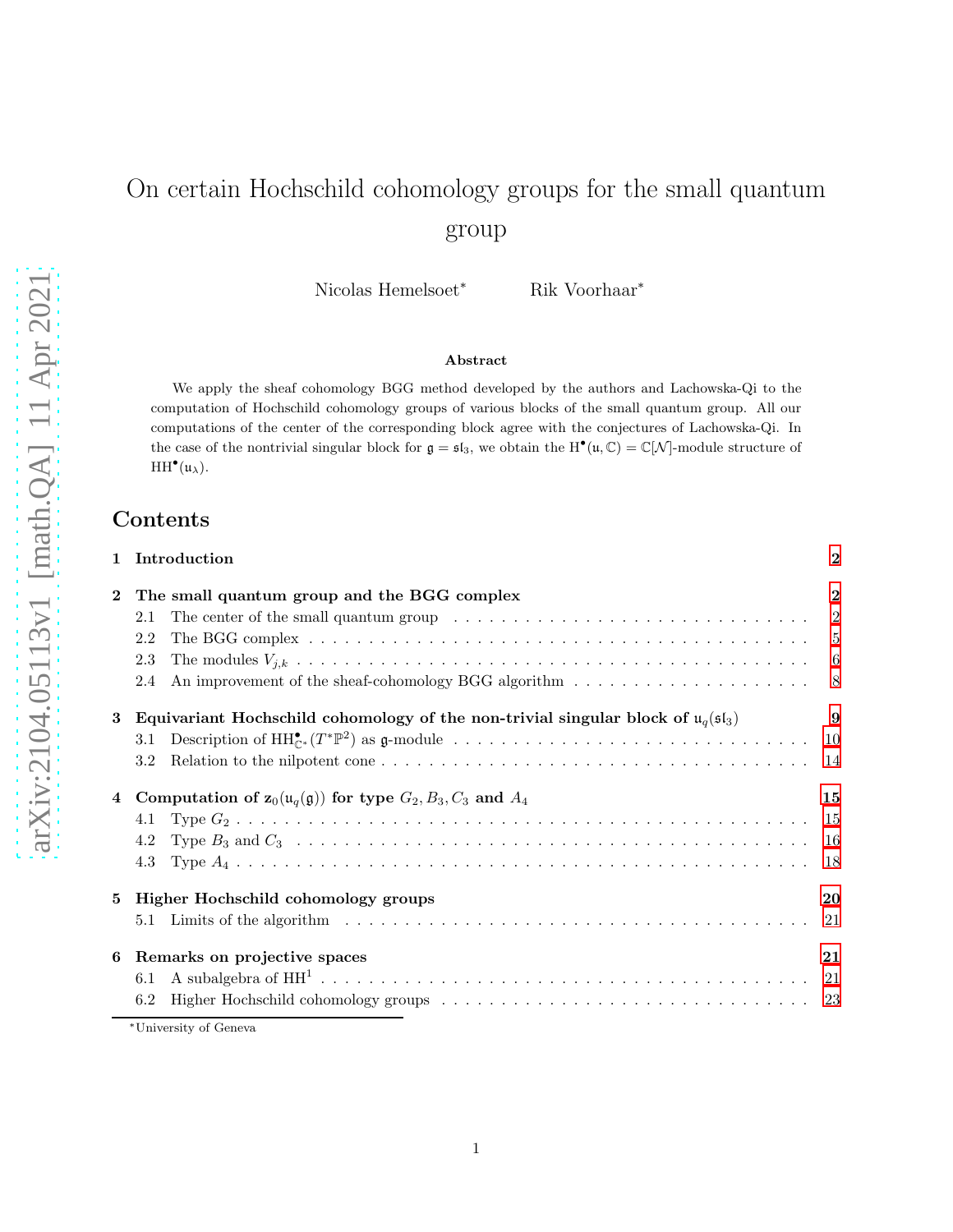## <span id="page-1-0"></span>1 Introduction

Given a semisimple complex Lie algebra  $\mathfrak g$  and a positive integer  $\ell$ , Lustzig defined in [\[Lus90\]](#page-24-0) a remarkable finite-dimensional algebra, the small quantum group. It is an open question to compute its center. The center of the small quantum group is an important object of study, and it turns out to be related to other areas of representation theory. Significant progress was made in [\[BL07](#page-24-1)], where the center was identified with certain sheaf cohomology groups over the Springer resolution. Its dimension has been computed for  $\mathfrak{g} = \mathfrak{sl}_2$ in [\[Ker95\]](#page-24-2) , for  $\mathfrak{g} = \mathfrak{sl}_3$  in [\[LQ16\]](#page-24-3), for  $\mathfrak{g} = \mathfrak{sl}_4$  and  $\mathfrak{g} = \mathfrak{b}_2$  in [\[LQ17\]](#page-24-4).

In [\[LQ16\]](#page-24-3), the *sheaf-cohomology BGG algorithm* was introduced, and used to compute the center for  $\mathfrak{g} = \mathfrak{sl}_3$ . However, the computations for higher ranks are too complicated to be done by hand, even for type  $g_2$ . Later in [\[HV21\]](#page-24-5), we developed the method further and implemented it as a software package. In our previous work, we have provided several geometric applications of the method, but the original motivation was to study the center of the small quantum group. This is what we will do in this paper.

In section [2,](#page-1-1) we recall some facts about the small quantum group. In section 3 we compute the full ring HH<sup>•</sup>( $u_1$ ), where  $u_1$  is the non-trivial singular block for  $g = \mathfrak{sl}_3$ . We express this ring as  $g$ -module, and as module over the functions on the nilpotent cone  $\mathbb{C}[\mathcal{N}]$ , using the sheaf cohomology BGG method. The  $\mathbb{C}[\mathcal{N}]$ -module of HH<sup>•</sup>(u<sub>0</sub>) was computed in [\[LQ19\]](#page-24-6), for  $\mathfrak{g} = \mathfrak{sl}_2$ . In section 4, we compute the center of all blocks of  $G_2, B_3, C_3$  and  $A_4$ . We confirm the conjectures by Lachowska-Qi in each case. In section 5, we discuss the higher Hochschild cohomology groups and give several examples. In section 6, we consider the case when  $G/P \cong \mathbb{P}^n$ . In this case,  $HH^0$  was computed in [\[LQ17\]](#page-24-4). We present partial results for higher Hochschild cohomology.

#### Acknowlegements

We are grateful to Anna Lachowska who suggested the project and explained her work to us. The first author would like to thank Qi You for useful discussions. This publication was produced within the scope of the NCCR SwissMAP which was funded by the Swiss National Science Foundation. The authors would like to thank the Swiss National Science Foundation for their financial support.

## <span id="page-1-1"></span>2 The small quantum group and the BGG complex

In this section, we recall the definition of the small quantum group and some of its properties. We also recall the algorithm of Lachowska-Qi to compute its center. Then, we will give explicit formulas of the BGG maps for higher cohomology  $\mathfrak{sl}_3$ , and give a simplified description of the module  $V_{j,k}$  which are used to compute the Hochschild cohomology of blocks of the small quantum group.

#### <span id="page-1-2"></span>2.1 The center of the small quantum group

As in the introduction, let  $\mathfrak g$  be a semisimple complex Lie algebra. Let  $\ell$  be an odd integer number coprime to the index of connection of g, greater than the Coxeter number of g and coprime to 3 if g contains a factor of type  $G_2$ . Let  $U_v$  be the Drinfeld-Jimbo quantum group defined over  $\mathbb{Q}(v)$ , and let  $\mathcal{A} = \mathbb{Z}[v, v^{-1}]$ . Lusztig introduced a A-form of  $U_v$ , denoted by  $U_A$ . It is generated by the divided powers  $E_i^{(r)}$  $f_i^{(r)}$ ,  $F_i^{(r)}$  and the elements  $\binom{K_{\mu},m}{n}$ , see [\[Lus93](#page-24-7)] for more details. After localisation at a primitive  $\ell$ -root of unity, this becomes the big quantum group U.

Lusztig introduced a finite-dimensional analogue of the first Frobenius kernel of an algebraic group in positive characteristic: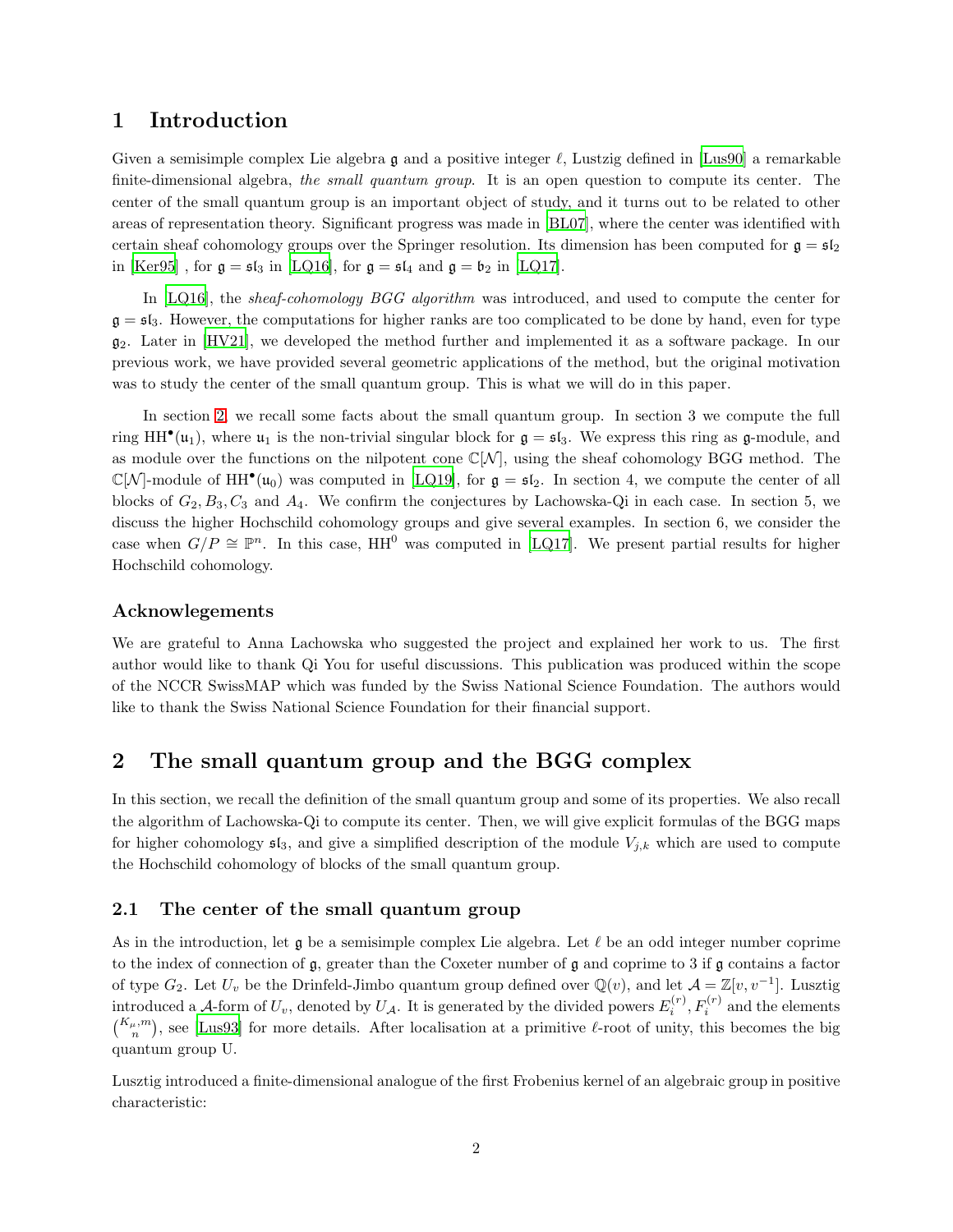**Definition 2.1** ([\[Lus90\]](#page-24-0)). The small quantum group, written  $\mathfrak{u}_q(\mathfrak{g})$  is the subalgebra of U generated by  $E_i$ ,  $F_i$ and  $K_i, K_i^{-1}$ .

**Proposition 2.2.** [\[LQ19\]](#page-24-6) There is a g-action on the center  $\mathbf{z}(\mathbf{u}_q(\mathfrak{g}))$ .

Hence, it is natural to try to understand the center not only as vector space but also as  $\mathfrak{g}\text{-module}$ . Let  $\theta^{\vee}$ be the highest coroot, and  $\overline{C} = {\lambda \in P^+ : 0 \leq (\lambda + \rho, \theta^{\vee}) \leq \ell}.$ 

Proposition 2.3. There is a decomposition (as two-sided ideals)

$$
\mathfrak{u}_q(\mathfrak{g})\cong\bigoplus_{\lambda\in\mathscr{S}}\mathfrak{u}_\lambda(\mathfrak{g})
$$

where  $\mathscr S$  is the set of orbits in  $\overline{\mathcal{C}}$  under the action of the l-extended affine Weyl group.

Hence, there is a corresponding decomposition of the center:  $\mathbf{z}(\mathfrak{u}_q(\mathfrak{g})) \cong \bigoplus_{\lambda} \mathbf{z}(\mathfrak{u}_{\lambda}(\mathfrak{g}))$ . These summands are called blocks, and the block with  $\lambda = 0$  is called the *principal block*. A block not equivalent to the principal block is called a singular block.

**Definition 2.4.** Fix a parabolic subgroup  $P \subset G$ , where G is the connected semsimple Lie group of adjoint type associated to g. The Springer resolution is  $N_P := T^*(G/P)$ . We write pr for the projection pr :  $T^*(G/P) \to G/P.$ 

Let  $\mathfrak{n}_P$  be the nilradical of  $\mathfrak{p}$ , where  $\mathfrak{p} = \text{Lie}(P)$ . We can identify  $T^*(G/P) \cong G \times^P \mathfrak{n}_P$ , and if  $\mathcal{N} \subset \mathfrak{g}$  is the nilpotent cone, there is a map  $\mu: T^*(G/P) \to \mathcal{N}$ . If  $P = B$  is a Borel subgroup, this map is a resolution of singularities.

We will consider  $\mathbb{C}^*$ -equivariant sheaves on  $\tilde{\mathcal{N}}_P$  for the action given by  $(t, v) \mapsto (t^{-2}v)$ , where v is the fiber coordinate.

**Theorem 2.5** ([\[BL07\]](#page-24-1)). There is an isomorphism  $HH_{\mathbb{C}^{\times}}^s(\widetilde{\mathcal{N}}) \cong HH^s(\mathfrak{u}_0)$  where the left-hand side is the  $\mathbb{C}^*$ -equivariant Hochschild cohomology of  $\widetilde{\mathcal{N}}$ .

Thisisomorphism is compatible with the g-module structure ( $[LQ19]$  $[LQ19]$ ). In  $[LQ16]$  and  $[LQ17]$ , the left-hand side was explicitely computed in terms of the BGG resolution associated to a finite-dimensional irreducible representation of g. Let us recall briefly how to do it. There are certain G-equivariant vector bundles  $V_{j,k} = G \times^B V_{j,k}$  (where j, k are integers) on  $G/B$  such that the Hochschild cohomology can be obtained from sheaf cohomology of the  $\mathcal{V}_{i,k}$ . We will describe the B-modules  $V_{i,k}$  in section [2.3.](#page-5-0) The precise relation is

<span id="page-2-0"></span>
$$
\mathrm{HH}_{\mathbb{C}^*}^s(\widetilde{\mathcal{N}}) \cong \bigoplus_{i+j+k=s} \mathrm{H}^i(G/B, \mathcal{V}_{j,k})
$$
\n
$$
(1)
$$

It follows that the center has a natural bigrading. The authors of [\[LQ16](#page-24-3)] noticed that one can reduce the computation of the right-hand side of equation [\(1\)](#page-2-0) to a Lie algebra cohomology computation. A convenient tool for it was the BGG resolution (we will recall its basic properties in the next subsection). These observations from [\[LQ16](#page-24-3)] lead to the following structure result:

**Theorem 2.6** ([\[LQ16](#page-24-3)], Theorem 4.3). For any  $s \geq 0$ , there is an  $\mathfrak{sl}_2$ -action on the Hochschild cohomology  $HH<sup>s</sup>(u<sub>0</sub>)$ , where the generator  $e \in \mathfrak{sl}_2$  acts as a homogeneous element of bidegree  $(i, j) = (0, 2)$ .

More precisely, this homogenous element is the Poisson bivector field  $\tau \in H^0(\tilde{\mathcal{N}}, \wedge^2 T\tilde{\mathcal{N}})^{-2}$  (which is dual of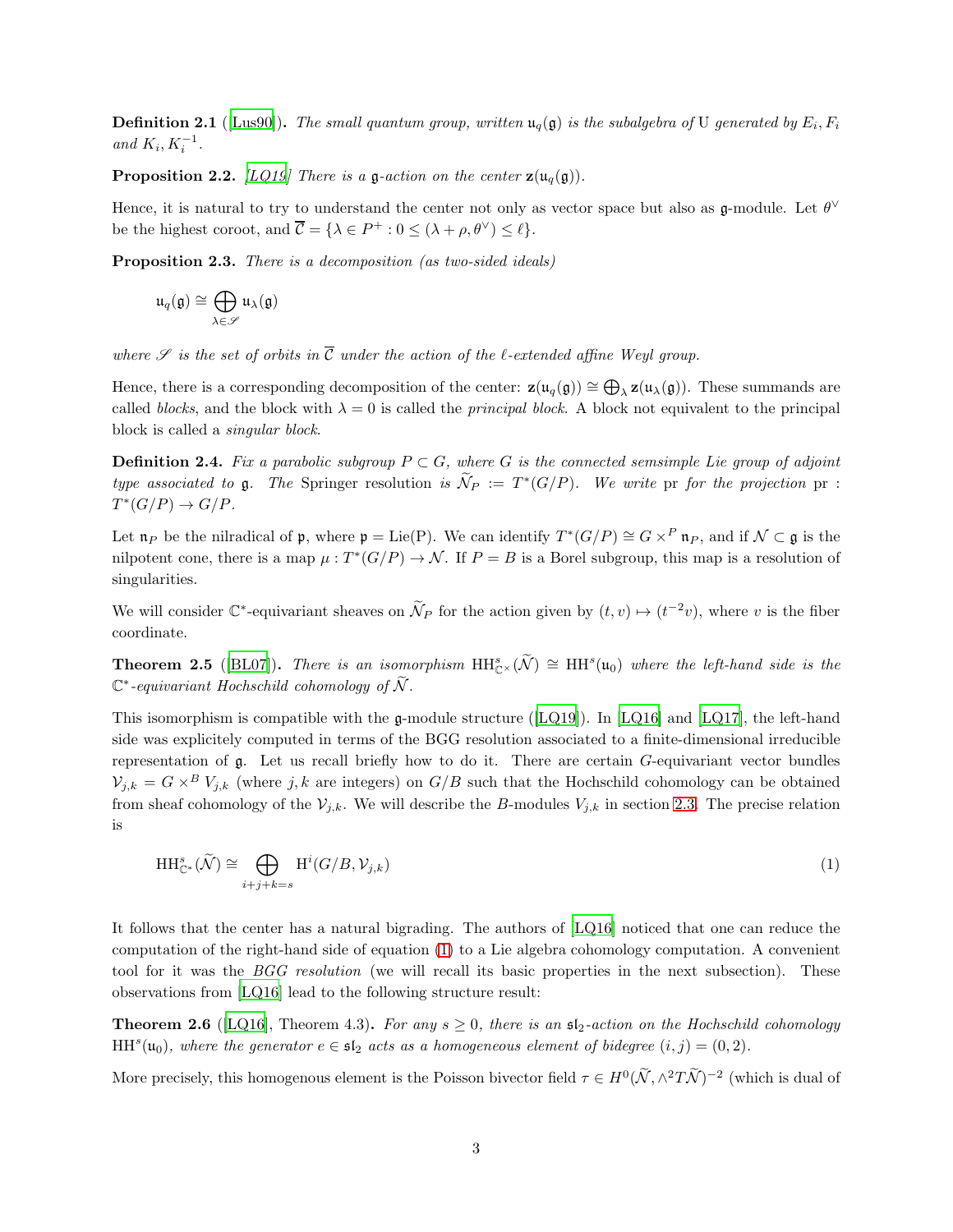the canonical symplectic form  $\omega \in H^2(\tilde{\mathcal{N}}, \Omega^2)^2$ . Hence the action of e is given by the map

$$
\tau \wedge -\colon \operatorname{H}^i(\widetilde{\mathcal{N}}, \wedge^j T \widetilde{\mathcal{N}})^k \to \operatorname{H}^i(\widetilde{\mathcal{N}}, \wedge^{j+2} T \widetilde{\mathcal{N}})^{k-2}
$$

In particular, there are canonical isomorphisms([\[LQ16\]](#page-24-3), Corollary 4.4)

$$
\tau^j \wedge -\colon\operatorname{H}^i(\widetilde{\mathcal{N}},\wedge^{n-j}T\widetilde{\mathcal{N}})^k \to \operatorname{H}^i(\widetilde{\mathcal{N}},\wedge^{n+j}T\widetilde{\mathcal{N}})^{k-2j}
$$

We can represent the action of  $\tau$  on the bigraded table as follows (we took  $\mathfrak{g} = \mathfrak{sl}_3$  and  $s = 0$ ):

$$
i + j = 0
$$
\n
$$
i + j = 2
$$
\n
$$
i + j = 4
$$
\n
$$
i + j = 6
$$
\n
$$
H^{3}(\widetilde{N}, \wedge^{3}T\widetilde{N})^{-6}
$$
\n
$$
i + j = 6
$$
\n
$$
i + j = 6
$$
\n
$$
H^{3}(\widetilde{N}, \wedge^{3}T\widetilde{N})^{-6}
$$
\n
$$
i + j = 2
$$
\n
$$
i + j = 2
$$
\n
$$
i + j = 6
$$
\n
$$
i + j = 6
$$
\n
$$
i + j = 6
$$
\n
$$
i + j = 6
$$
\n
$$
i + j = 6
$$
\n
$$
i + j = 6
$$
\n
$$
i + j = 6
$$
\n
$$
i + j = 6
$$
\n
$$
i + j = 6
$$
\n
$$
i + j = 6
$$
\n
$$
i + j = 6
$$
\n
$$
i + j = 6
$$
\n
$$
i + j = 6
$$
\n
$$
i + j = 6
$$
\n
$$
i + j = 6
$$
\n
$$
i + j = 6
$$
\n
$$
i + j = 6
$$
\n
$$
i + j = 6
$$
\n
$$
i + j = 6
$$
\n
$$
i + j = 6
$$
\n
$$
i + j = 6
$$
\n
$$
i + j = 6
$$
\n
$$
i + j = 6
$$
\n
$$
i + j = 6
$$
\n
$$
i + j = 6
$$
\n
$$
i + j = 6
$$
\n
$$
i + j = 6
$$
\n
$$
i + j = 6
$$
\n
$$
i + j = 6
$$
\n
$$
i + j = 6
$$
\n
$$
i + j = 6
$$
\n
$$
i + j = 6
$$
\n
$$
i + j = 6
$$
\n
$$
i + j = 6
$$
\n
$$
i + j = 6
$$
\n $$ 

Hence, to compute the bigraded table corresponding to  $HH_{\mathbb{C}^*}^s(\widetilde{\mathcal{N}})$ , we just need to compute the top-left half of the table (including the diagonal starting at the bottom left), and use the  $5l_2$ -action to obtain the full table.

In [\[LQ16\]](#page-24-3), the center of  $\mu_0(\mathfrak{sl}_3)$  was obtained as bigraded vector space, and the authors noticed that as a bigraded vector space,  $HH^0(\mathfrak{sl}_3)$  was isomorphic to the double coinvariant algebra DC<sub>3</sub>, where

$$
\mathrm{DC}_m = \mathbb{C}[x_1, \ldots, x_m, y_1, \ldots, y_m]/I,
$$

and I is the ideal generated by invariant polynomials (for the diagonal  $\mathfrak{S}_m$ -action). This motivated the following conjecture:

**Conjecture 2.7** ([\[LQ16](#page-24-3)]). As a bigraded vector space, there is an isomorphism  $z(u_0(sI_m)) \cong DC_m$ . In particular,  $\dim \mathbf{z}(\mathfrak{u}_0(\mathfrak{sl}_m)) = (m+1)^{m-1}.$ 

It is also conjectured that  $\mathbf{z}(\mathfrak{u}_0(\mathfrak{sl}_m))$  only contains the trivial representation. In other types, the presence of non-trivial representations made the formulation of a general conjecture more difficult. Computations for  $\mathfrak{b}_2$  showed that the g-invariant part was also isomorphic as bigraded vector space to the double-coinvariant algebra (which is defined for any Weyl group  $W$ ). Hence one could still hope for the following:

<span id="page-3-0"></span>**Conjecture 2.8.** [\[LQ17](#page-24-4)] Let g be a semisimple Lie algebra with Weyl group W. Then,  $\mathbf{z}(\mathbf{u}_0(\mathfrak{g}))^{\mathfrak{g}} \cong \mathrm{DC}(W)$ .

<span id="page-3-1"></span>For  $\mathfrak{g} = \mathfrak{sl}_n$ , it is expected that the whole center is  $\mathfrak{g}$ -invariant:

Conjecture 2.9. [\[LQ16\]](#page-24-3) Let  $\mathfrak{g} = \mathfrak{sl}_n$ . Then,  $\mathbf{z}(\mathfrak{u}_q(\mathfrak{sl}_n)) = \mathbf{z}(\mathfrak{u}_q(\mathfrak{sl}_n))^{\mathfrak{sl}_n}$ .

Finally, outside the simply-laced case, non-trivial representations appear. Based on our computations, we make the following conjecture:

**Conjecture 2.10.** Let L be an irreducible non-trivial representation appearing in  $z(\mathfrak{u}_q(\mathfrak{g}))$ , and h be the Coxeter number of  $\mathfrak g$ . Then,  $h+1$  divides dim L.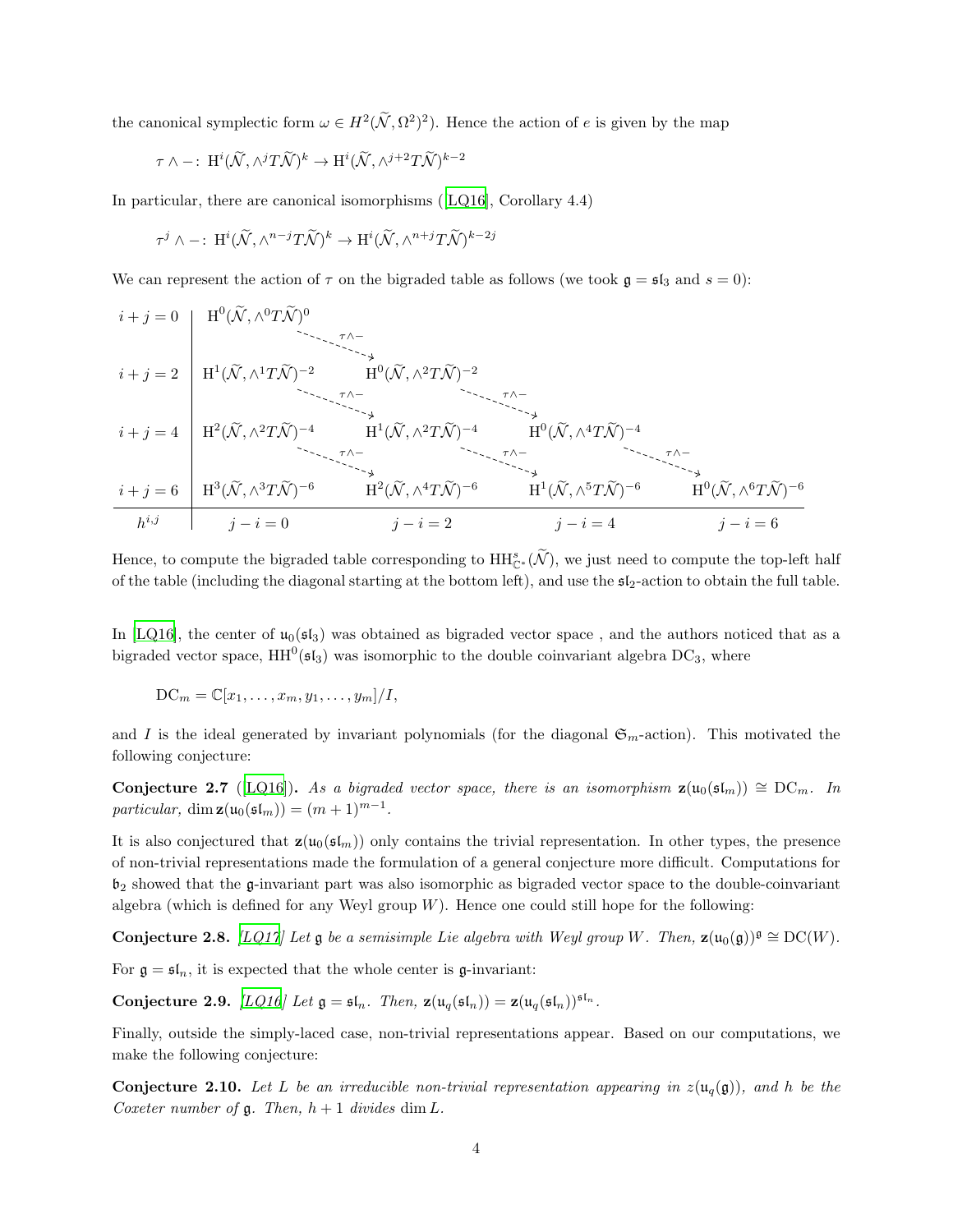#### <span id="page-4-0"></span>2.2 The BGG complex

Fix a triangular decomposition  $\mathfrak{g} = \mathfrak{u} \oplus \mathfrak{h} \oplus \mathfrak{n}$ , and let  $\mathfrak{b} = \mathfrak{h} \oplus \mathfrak{n}$ . For any  $\mu \in \mathfrak{h}^*$ , recall that the Verma module is defined as  $M(\mu) = \text{Ind}_{U(\mathfrak{h} \oplus \mathfrak{n})}^{U(\mathfrak{g})} \mathbb{C}_{\mu}$ , where  $\mathbb{C}_{\mu}$  is a one dimensional **b**-module, where  $\mathfrak{h}$  acts by  $\mu$  and n by zero. Let  $P^+$  be the set of dominant weights, and  $\lambda \in P^+$ .

Theorem 2.11 (see [\[Hum08\]](#page-24-8), chapter 6). There is an exact sequence

$$
0 \to M(w_0 \cdot \lambda) \to \bigoplus_{\ell(w)=n-1} M(w \cdot \lambda) \to \cdots \bigoplus_{\ell(w)=k} M(w \cdot \lambda) \cdots \to M(\lambda) \to L(\lambda) \to 0
$$

Here,  $w \cdot \mu = w(\mu + \rho) - \rho$  is the dot-action, where  $\rho$  is half the sum of positive roots. We call BGG<sup>•</sup>( $\lambda$ ) the resulting complex made of Verma modules. The maps are given by certain monomials in  $U(\mathfrak{n})$ . If E is a finite-dimensional b-module, there is an associated complex  $BGG^{\bullet}(E, \lambda) := (\text{Hom}_{\mathfrak{n}}(BGG^{\bullet}(\lambda), E))^{\mathfrak{h}}$ . Using that Verma modules are free  $U(\mathfrak{n})$ -modules, we can identify

$$
\text{BGG}^k(E,\lambda) = \bigoplus_{\ell(w)=k} E[w \cdot \lambda],
$$

here for a weight  $\mu$ ,  $E[\mu]$  is the corresponding weigh space. This complex can be used to compute certain sheaf cohomology groups:

**Proposition 2.12** ([\[LQ16\]](#page-24-3)). Let  $\mathcal{E} = G \times^B E$  the associated vector bundle on  $G/B$ . Then,

 $\text{Hom}_G(L(\lambda), \text{H}^{\bullet}(G/B, \mathcal{E})) \cong \text{H}^{\bullet}(\text{BGG}(E, \lambda)).$ 

For example, if  $\mathfrak{g} = \mathfrak{sl}_3$ , and  $\lambda = n_1 \alpha_1 + n_2 \alpha_2$  is a dominant root weight, i.e.  $n_1, n_2 \geq 0, 2n_2 \geq n_1$  and  $2n_1 \geq n_2$ , the corresponding BGG complex is



Here E  $\lceil a_1 \rceil$  $a_2$  $\overline{1}$ denotes the weight space of weight  $a_1\alpha_1 + a_2\alpha_2$ .

This for example implies that the map  $E[\lambda] \to E[s_1 \cdot \lambda]$  is given by multiplication by  $f_1^{2n_1-n_2+1}$ , since it has to be h-equivariant. Up to symmetry, the only non-trivial map is the map  $E[s_1 \cdot \lambda] \to E[s_1 s_2 \cdot \lambda]$ . Let us compute this map, even though we will not need it explicitly. This map is given by multiplication of an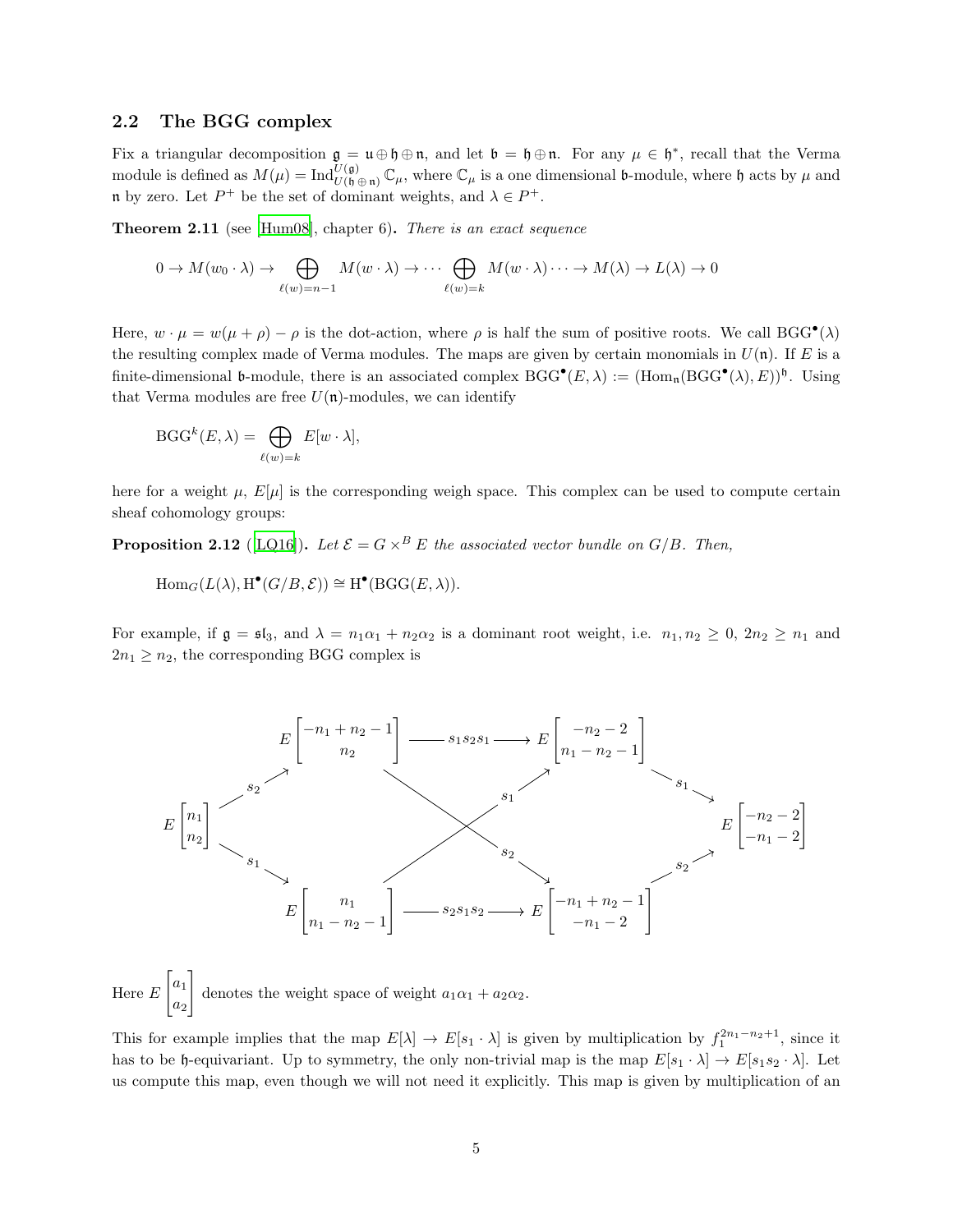element  $f_{1\rightarrow 12} \in U(\mathfrak{n})$  of weight  $(n_2 + 1)\alpha_1 + (2n_2 - n_1 + 1)\alpha_2$ , and satisfies the equation

$$
f_{1\rightarrow12}f_1^{2n_1-n_2+1}=f_1^{n_1+n_2+2}f_2^{-n_1+2n_2+1}
$$

Assume  $m \geq n$ . Then, we have

$$
f_1^m f_2^n = \sum_{0 \le r \le n} \binom{n}{r} \left( \prod_{j=0}^{r-1} (m-j) \right) f_{12}^r f_2^{n-r} f_1^{m-r}
$$

It follows that  $f_1^m f_2^n$  is right divisible by  $f_1^a$  if and only if  $m \ge a+n$ . This is the case for the operator  $f_{1\to 12}$ in our BGG complex, hence we obtain:

Corollary 2.13. The BGG operator introduced before is given by

$$
f_{1\to 12} = \sum_{0 \le r \le -n_1 + 2n_2 + 1} \binom{-n_1 + 2n_2 + 1}{r} \left( \prod_{j=0}^{r-1} (n_1 + n_2 + 2 - j) \right) f_{12}^r f_2^{-n_1 + 2n_2 + 1 - r} f_1^{-n_1 + 2n_2 + 1 - r}
$$

We will use the BGG complex in the next section to compute Hochschild cohomology of the block  $\mathfrak{u}_1(\mathfrak{sl}_3)$ . Let us mention that a parabolic version of the BGG resolution exists (cf. [\[Hum08,](#page-24-8) §9.16]), but implementing a parabolic version of the sheaf-cohomology BGG algorithm is not easy. However, since we are only interested in computing sheaf cohomology, we can simply consider a  $\mathfrak{p}\text{-module }E$  as a b-module by restriction and compute its cohomology as b-module. This gives the right answer because the spectral sequence associated to the projection  $G/B \to G/P$  degenerates.

#### <span id="page-5-0"></span>2.3 The modules  $V_{i,k}$

To compute  $\mathrm{HH}_{\mathbb{C}^*}^s(\widetilde{\mathcal{N}})$  using [\(1\)](#page-2-0) we need a description of the modules  $V_{j,k}$ . Let us recall the construction of  $V_{j,k}$  from [\[LQ16\]](#page-24-3) and [\[LQ17\]](#page-24-4). Let P be a standard parabolic subgroup,  $\mathfrak{p} = \text{Lie}(P)$ ,  $\text{pr} : \widetilde{\mathcal{N}}_P = T^*G/P \to$  $G/P$  be the projection,  $\mathfrak{n}_{\mathfrak{p}}$  the nilradical of P, and  $\mathfrak{u}_{\mathfrak{p}}$  its dual seen as a subset of g using the Killing form. Recall that **p** acts on its nilradical by the adjoint action, and on  $\mathfrak{u}_{\mathfrak{p}}$  by the coadjoint action. Hence we have a map ad :  $\mathfrak{p} \to \text{End}(\mathfrak{n}_{\mathfrak{p}}) \cong \mathfrak{n}_{\mathfrak{p}} \otimes \mathfrak{u}_{\mathfrak{p}}$ . Let  $\Delta = (\iota, \text{ad}) : \mathfrak{p} \to \mathfrak{g} \oplus \mathfrak{n}_{\mathfrak{p}} \otimes \mathfrak{u}_{\mathfrak{p}}$ , where  $\iota$  is the inclusion. We also write  $\Delta$  for the induced map of Sym<sup>•</sup>( $\mathfrak{u}_{\mathfrak{p}}$ )-modules

$$
\Delta: \operatorname{Sym}^{\bullet}(\mathfrak{u}_{\mathfrak{p}}) \otimes \mathfrak{p} \to \operatorname{Sym}^{\bullet}(\mathfrak{u}_{\mathfrak{p}}) \otimes (\mathfrak{g} \oplus \mathfrak{n}_{\mathfrak{p}} \otimes \mathfrak{u}_{\mathfrak{p}}).
$$
 (2)

Here, the p-action on Sym<sup>•</sup>( $u_p$ ) is induced from the coadjoint action, and the action on g and  $n_p$  is the adjoint action.

**Proposition 2.14.** [\[LQ17](#page-24-4)] Let  $pr_*T_{\tilde{\mathcal{N}}_P} = G \times^P V_1$ . Then, we have an isomorphism of p-modules

$$
V_1 \cong \frac{\text{Sym}^{\bullet}(\mathfrak{u}_{\mathfrak{p}}) \otimes \mathfrak{g} \oplus \text{Sym}^{\bullet}(\mathfrak{u}_{\mathfrak{p}}) \otimes \mathfrak{n}_{\mathfrak{p}}}{\text{Sym}^{\bullet}(\mathfrak{u}_{\mathfrak{p}}) \otimes \Delta(\mathfrak{p})}
$$
(3)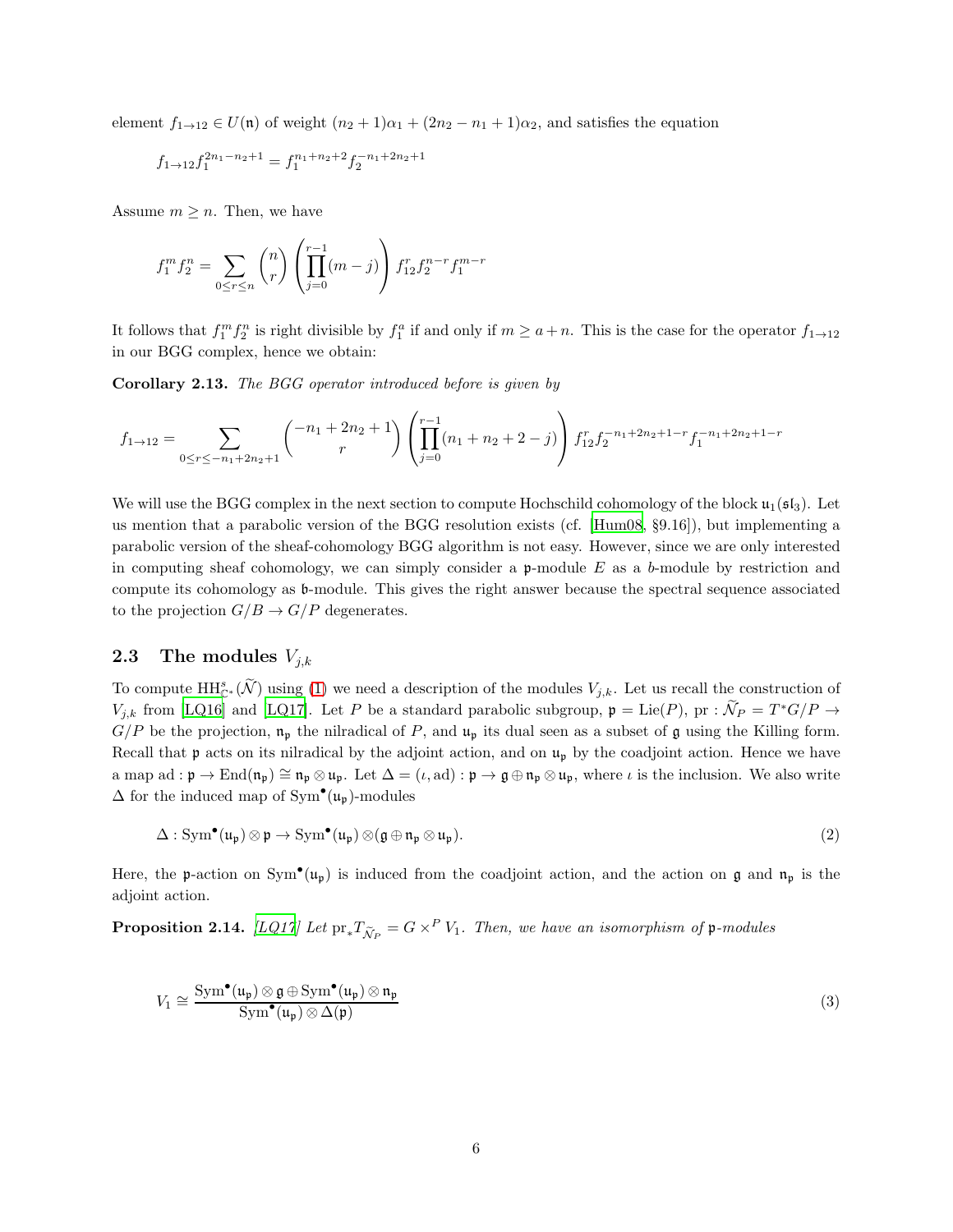All exterior powers of  $\text{pr}_{*}T_{\tilde{\mathcal{N}}_P}$  are described in [\[LQ17\]](#page-24-4) as well. For example, if  $V_2 := \wedge_{\text{Sym}^{\bullet}(\mathfrak{u}_{\mathfrak{p}})}^2 V_1$  then

$$
V_2\cong \frac{\mathrm{Sym}^{\bullet}(\mathfrak{u}_{\mathfrak{p}})\otimes (\wedge^2 \mathfrak{g}\oplus \mathfrak{g}\otimes \mathfrak{n}_{\mathfrak{p}}\otimes \wedge^2 \mathfrak{n}_{\mathfrak{p}})}{\Delta(\mathrm{Sym}^{\bullet}(\mathfrak{u}_{\mathfrak{p}})\otimes \mathfrak{p})\wedge (\mathrm{Sym}^{\bullet}(\mathfrak{u}_{\mathfrak{p}})\otimes (\mathfrak{g}\oplus \mathfrak{n}_{\mathfrak{p}}))}
$$

Now, we recall that for application to the small quantum group, we need a  $\mathbb{C}^*$ -grading that we will call the k-grading.

**Definition 2.15.** The k-grading is the following grading on  $Sym^{\bullet}(\mathfrak{u}_{\mathfrak{p}}) \otimes \mathfrak{g} \oplus Sym^{\bullet}(\mathfrak{u}_{\mathfrak{p}}) \otimes \mathfrak{n}_{\mathfrak{p}}$ : deg $(\mathfrak{n}_{p}) = -2$ ,  $deg(Sym<sup>m</sup>(u<sub>p</sub>)) = 2m$  and  $deg(\mathfrak{g}) = 0$ . We write  $V_{j,k}$  for the k-th graded part of  $\wedge^j_{Sym^{\bullet}(u_{\mathfrak{p}})}(V_1)$  (for the natural induced grading). Let us notice that k has to be even.

We can give an alternative description of the p-modules  $\wedge_{Sym^{\bullet}(u_{\mathfrak{p}})}^{j}V_1$  and the graded pieces  $V_{j,k}$ , that is more convenient algorithmically. These results essentially follow from the short exact sequence of vector bundles introduced in [\[LQ16](#page-24-3)]: (recall that  $\Omega_X$  is the cotangent sheaf of X)

$$
0 \to \text{pr}_{*}\mathcal{O}_{\widetilde{\mathcal{N}}_{P}} \otimes \Omega_{G/P} \to \text{pr}_{*}T(\widetilde{\mathcal{N}}_{P}) \to \text{pr}_{*}\mathcal{O}_{\widetilde{\mathcal{N}}_{P}} \otimes T_{G/P} \to 0
$$

<span id="page-6-1"></span>**Lemma 2.16.** Let  $S_p := S^{\bullet}(\mathfrak{u}_p)$ . There is a vector space isomorphism  $\psi : S_p \otimes (\mathfrak{u}_p \oplus \mathfrak{n}_p) \to V_1$ .

Proof. Note that the map

$$
\widetilde{\psi}=(\iota,0) \oplus (0,\mathrm{id}): S_{\mathfrak{p}} \otimes \mathfrak{u}_{\mathfrak{p}} \oplus S_{\mathfrak{p}} \otimes \mathfrak{n}_{\mathfrak{p}} \to S_{\mathfrak{p}} \otimes \mathfrak{g} \oplus S_{\mathfrak{p}} \otimes \mathfrak{n}_{\mathfrak{p}}
$$

induces a map  $\psi$  :  $S_p \otimes (\mathfrak{u}_p \oplus \mathfrak{n}_p) \to V_1$ . To show that  $\psi$  is surjective, let  $p \otimes x + q \otimes y \in V_1$  where  $p, q \in S_p$ and  $x \in \mathfrak{g}, y \in \mathfrak{n}_{p}$ . Let us write  $x = u + w$  where  $u \in \mathfrak{u}_{p}$  and  $w \in \mathfrak{p}$ . Using the relations in  $V_1$  we get  $w = \sum_i p_i \otimes w_i$  where  $w_i \in \mathfrak{n}_{\mathfrak{p}},$  giving  $p \otimes w = \sum pp_i \otimes w_i$ . Hence  $p \otimes x + q \otimes y = p \otimes u + \sum_i pp_i \otimes w_i + q \otimes y$ is in the image of  $\psi$ . To prove injectivity of  $\psi$ , suppose that  $\psi(p \otimes u + q \otimes y) = 0$ . This means that  $\psi(p \otimes u + q \otimes y) \in S_p \otimes \Delta(p)$ , hence there are polynomials  $r_i \in S_p$  and elements  $x_i \in \mathfrak{p}$  (we can assume that  $x_i$  are linearly independent) such that  $p \otimes u + q \otimes y + \sum r_i \otimes (x_i + \mathrm{ad}(x_i)) = 0$ . Now it is easy to see that we should have  $r_i = 0$ , and it follows that  $p = q = 0$  since  $u \in \mathfrak{u}_p$  and  $y \in \mathfrak{n}_p$ .  $\Box$ 

Corollary 2.17. For any  $j \geq 0$ , the map  $\wedge^j \psi : \wedge^j_{S_{\mathfrak{p}}} (S_{\mathfrak{p}} \otimes (\mathfrak{u}_{\mathfrak{p}} \oplus \mathfrak{n}_{\mathfrak{p}})) \to \wedge^j_{S_{\mathfrak{p}}} V_1$  is an isomorphism of vector spaces.

<span id="page-6-0"></span>This isomorphism preserves the k-grading. Hence we obtain:

Corollary 2.18. There is a h-equivariant, k-graded vector space isomorphism

$$
V_{j,k}\cong \bigoplus_{r_2+r_3=j, r_1-r_3=k/2} S^{r_1}(\mathfrak{u}_{\mathfrak{p}})\otimes \bigwedge^{r_2}\mathfrak{u}_{\mathfrak{p}}\otimes \bigwedge^{r_3}\mathfrak{n}_{\mathfrak{p}}
$$

The isomorphism is also compatible with the p-structure in the following sense:

**Lemma 2.19.** There is a p-module structure on  $\wedge_{S_{\mathfrak{p}}}^{j}(S_{\mathfrak{p}} \otimes (\mathfrak{u}_{\mathfrak{p}} \oplus \mathfrak{n}_{\mathfrak{p}}))$  such that  $\wedge^{j} \psi$  is p-equivariant.

*Proof.* It is sufficient to prove the case  $j = 1$ . For  $u \in \mathfrak{u}_{\mathfrak{p}}$  and  $x \in \mathfrak{p}$ , write  $[x, u] = u_1 + x_1$  where  $u_1 \in \mathfrak{u}_{\mathfrak{p}}$ and  $x_1 \in \mathfrak{p}$ . Then, we define a p-module structure on  $S_{\mathfrak{p}} \otimes (\mathfrak{u}_{\mathfrak{p}} \oplus \mathfrak{n}_{\mathfrak{p}})$  by

$$
x \cdot (u, x') = (u_1, -ad(x_1) + [x, x']).
$$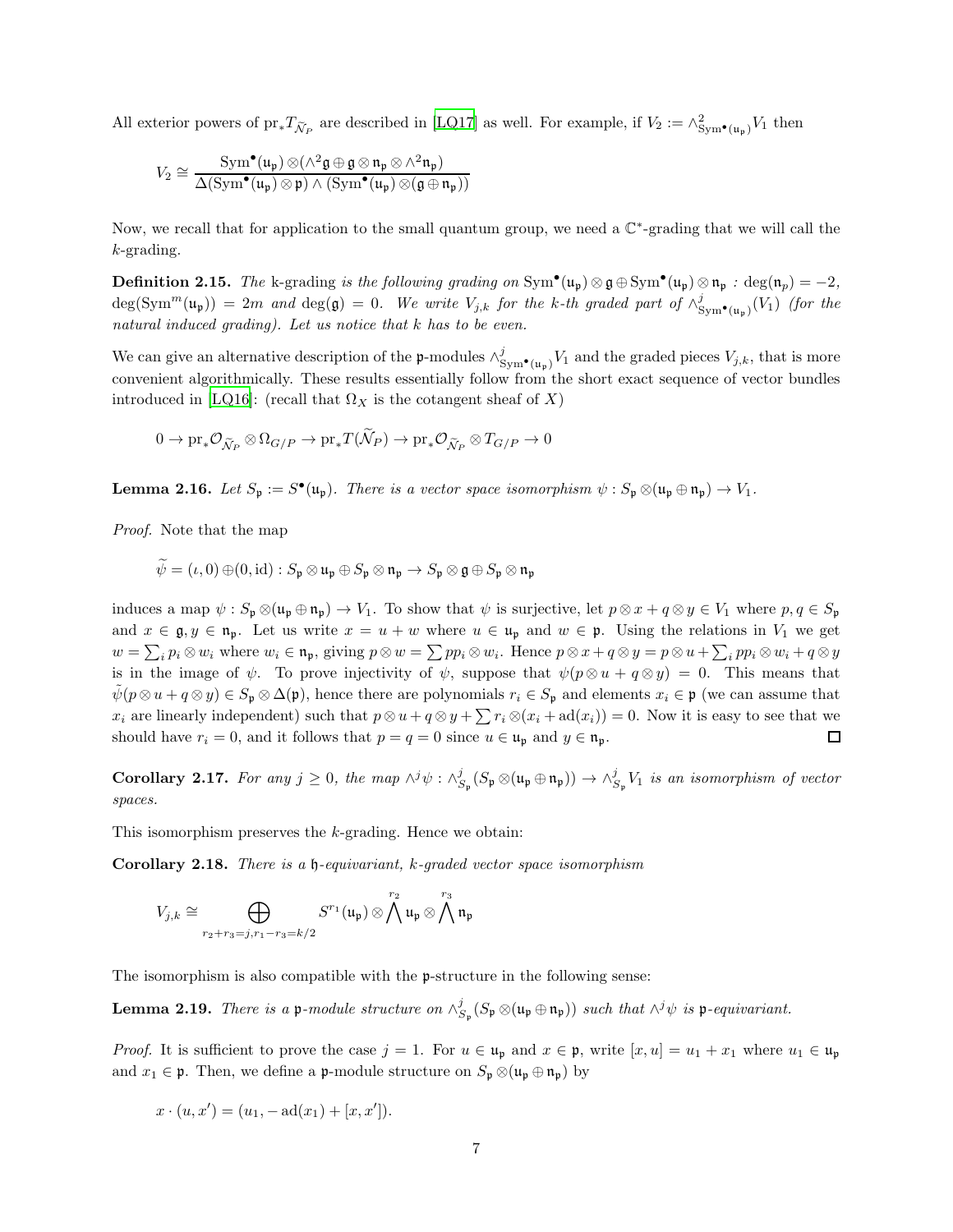This induces an obvious p-module structure on  $S_{\mathfrak{p}} \otimes (\mathfrak{u}_{\mathfrak{p}} \oplus \mathfrak{n}_{\mathfrak{p}})$  and on  $\wedge^j_{S_{\mathfrak{p}}} (S_{\mathfrak{p}} \otimes (\mathfrak{u}_{\mathfrak{p}} \oplus \mathfrak{n}_{\mathfrak{p}}))$ . By construction  $\psi$  (resp.  $\wedge^j \psi$ ) is p-equivariant.  $\Box$ 

**Example** We set  $\mathfrak{g} = \mathfrak{sl}_3$  with usual Chevalley generators  $e_i, h_i, f_i$ . Pick the vector  $e_2^2 \otimes e_1 \otimes f_1 \wedge f_2 \in$  $S^2(\mathfrak{u})\otimes\mathfrak{u}\otimes\wedge^2\mathfrak{n}$ . We have  $f_1 \cdot e_2 = 0$ ,  $f_1 \cdot f_1 = 0$  and  $f_1 \cdot f_2 = f_{12}$ . We also have  $[f_1, e_1] = -h_1$  and  $ad_{n}(h_{1}) = -2e_{1} \otimes f_{1} + e_{2} \otimes f_{2} - e_{12} \otimes f_{12}$ . Hence we get

$$
f_1 \cdot (e_2^2 \otimes e_1 \otimes f_1 \wedge f_2) = e_2^2 e_{12} \otimes f_1 \wedge f_2 \wedge f_{12} + e_2^2 \otimes e_1 \otimes f_1 \wedge f_{12}.
$$

#### <span id="page-7-0"></span>2.4 An improvement of the sheaf-cohomology BGG algorithm

The presentation of  $V_{j,k}$  of corollary [2.18](#page-6-0) is very helpful for computing the cohomology of the BGG resolution. However, the resulting **p**-module structure on  $V_{j,k}$  is too complicated to work with directly. Instead, we will write  $V_{jk}$  as cokernel of the map  $\Delta: T_{jk} \to M_{jk}$ , where

$$
M_{j,k} = \bigoplus_{r=0}^{j} S^{j-r+k/2}(\mathfrak{u}_{\mathfrak{p}}) \otimes \bigwedge^{r} \mathfrak{g} \otimes \bigwedge^{j-r} \mathfrak{n}_{\mathfrak{p}}
$$
  

$$
T_{j,k} = \bigoplus_{r=0}^{j-1} S^{j-r+k/2}(\mathfrak{u}_{\mathfrak{p}}) \otimes \bigwedge^{r} \mathfrak{g} \otimes \bigwedge^{j-r-1} \mathfrak{n}_{\mathfrak{p}}
$$

The **p**-module structures on  $M_{j,k}$  and  $T_{j,k}$  are the obvious ones. We can then describe the cohomology of the BGG complex  $BGG^{\bullet}(V_{jk},\lambda)$  in terms of  $BGG^{\bullet}(M_{jk},\lambda)$  and the map  $\Delta$ . This is computationally useful because the **p**-module structure on  $M_{jk}$  is much simpler, despite the fact that the dimension of  $M_{jk}$  is larger.

The map  $\Delta$  induces a short exact sequence of p-modules

$$
0 \longrightarrow T_{j,k} \longrightarrow M_{j,k} \xrightarrow{\varpi} V_{j,k} \longrightarrow 0
$$

Note that the  $U(\mathfrak{n})$  action on  $V_{jk}$  is defined in terms of that on  $M_{jk}$ . Suppose  $\mathcal{F} \in U(\mathfrak{n})$ , and  $X \in M_{jk}$ . Then we have that  $\mathcal{F} \cdot \overline{\omega}(X) = \overline{\omega}(\mathcal{F} \cdot X)$ . Now let us choose a linear section  $\sigma$  of  $\overline{\omega}$  (respecting the h-grading). Then if  $Y \in V_{jk}$  we have that  $\mathcal{F} \cdot Y = \varpi(\mathcal{F} \cdot \sigma(Y))$ . Since the differential in the BGG complex is given by multiplication by elements of  $U(\mathfrak{n})$  on weight components of  $V_{jk}$  and  $M_{jk}$  this implies that we have equality  $d_V = \varpi d_M \sigma$  with  $d_V$  and  $d_M$  the respective differentials on BGG<sup>•</sup>( $V_{j,k}, \lambda$ ) and BGG<sup>•</sup>( $M_{j,k}, \lambda$ ).

We will describe how one can find a section  $\varpi$  and the associated  $\sigma$ . We will always use a basis of  $M_{jk}$ and  $T_{jk}$  induced from a Chevalley basis on g. In practice we realize  $V_{jk}$  as coker  $\Delta = \ker \Delta^{\top}$ , where the transposition is with respect to the Chevalley basis. For practical reasons we choose a basis of coker  $\Delta$  with integer coefficients to describe the map  $\varpi$ . Furthermore instead of using a true differential we take,

$$
\widetilde{d}_V := \varpi d_M \varpi^\top. \tag{4}
$$

Since  $\bar{\omega}$  is a priori just a basis, we have that  $\bar{\omega}\bar{\omega}^{\top} \neq Id$ , hence  $\tilde{d}_V^2 \neq 0$ , and  $\tilde{d}_V$  is not a differential. We could choose  $\varpi$  such that  $\varpi \varpi^{\top} =$  Id but this is in general impossible with integer entries, and by using integer entries we get a big computational benefit for exact linear algebraic operations. Nevertheless we do have that

dim ker  $\tilde{d}_V$  – dim im  $\tilde{d}_V$  = dim ker  $d_V$  – dim im  $d_V$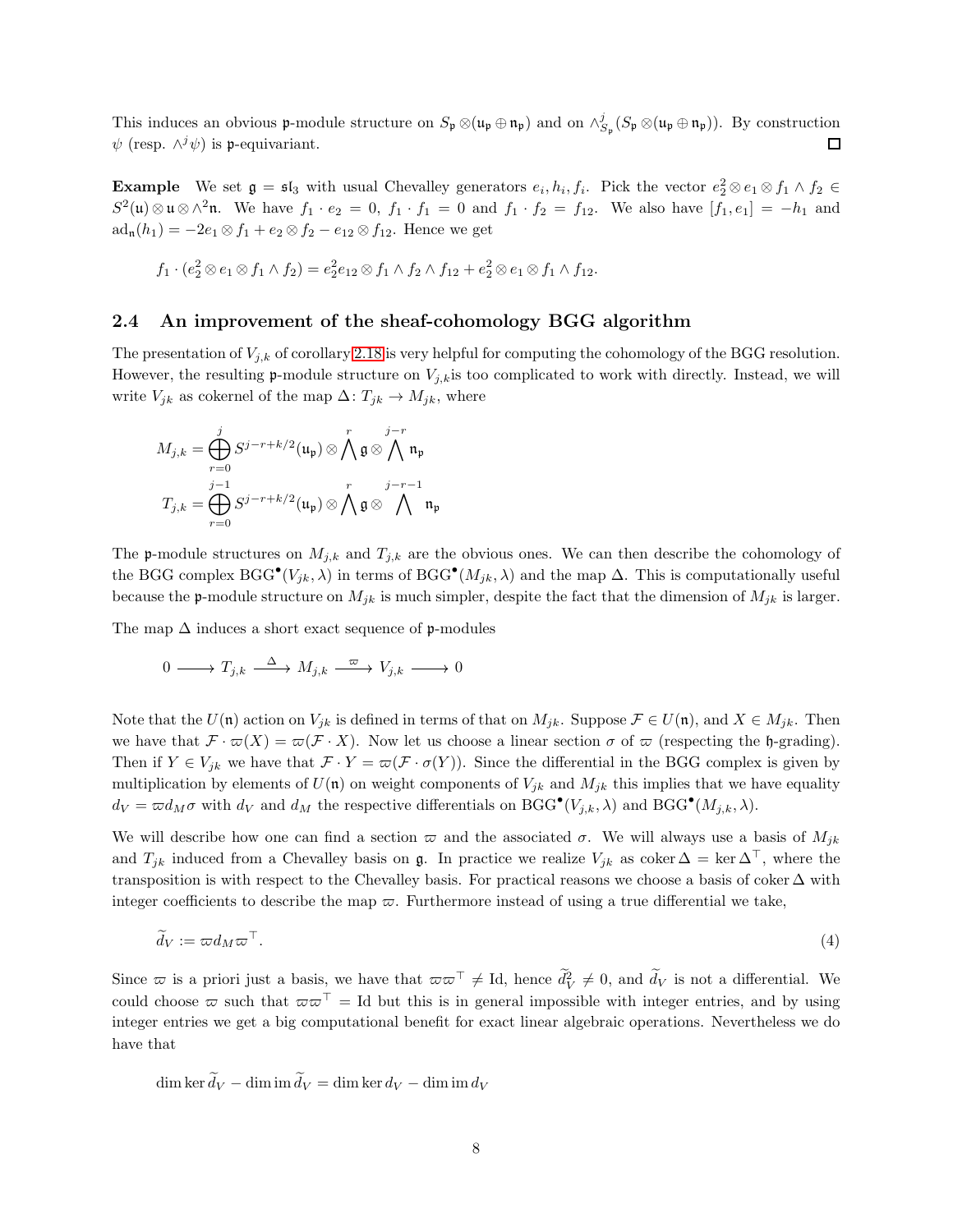so that  $\widetilde{d}_V$  can be used to compute the cohomology of BGG<sup>•</sup>( $V_{jk}, \lambda$ ). This is because  $\varpi^{\top}$  can be transformed to a section by an isomorphism:  $\sigma := \varpi^{T}(\varpi \varpi^{T})^{-1}$ . Hence the images of  $\tilde{d}_{V}$  and  $d_{V}$  are identical while the kernels have the same dimension.

The cokernel of  $\Delta$  can be efficiently computed using the isomorphism  $\psi$  of lemma [2.16.](#page-6-1) The fact that  $\psi$  is an isomorphism gives us a convenient subspace im  $\psi \subset M_{jk}$  such that  $\varpi|_{\text{im }\psi}$  is an isomorphism, but this is not yet a full description of ker  $\Delta^{\top}$ . The subspace im  $\psi$  has a basis  $\{x_i\}_{i\in I}$ , and we can define  $\varpi(x_i) = e_i$ with  $e_i$  an elementary basis vector. Each element  $i \in I$  then corresponds to a row of  $\Delta^{\top}$ . To obtain a full description of  $\varpi$  we simply need to write the remaining rows of  $\Delta^{\top}$  as a linear combination of the columns corresponding to the indices in I, i.e. if  $j \notin I$  then we write

<span id="page-8-1"></span>
$$
\Delta_j^\top = \sum_{i \in I} c_i \Delta_i, \qquad \varpi(x_j) := \sum_{i \in I} c_i \varpi(x_i) \tag{5}
$$

Thus to compute  $\varpi$  we need to solve a linear system, which is much more efficient than directly computing the kernel of  $\Delta^{\top}$ . In Summary:

**Proposition 2.20.** To compute the BGG cohomology of  $V_{jk}$  we use

$$
\dim \operatorname{H}^i(\mathrm{BGG}^\bullet(V_{jk})) = \dim \ker \varpi d_{M^i_{jk}} \varpi^\top - \dim \mathrm{im} \, \varpi d_{M_{jk}}^{i-1} \varpi^\top
$$

with  $\varpi$  as in [\(5\)](#page-8-1).

**Remark 2.21.** Since  $\Delta$  is also an equivariant map, we can also find a retract  $\rho$  such that  $d_T = \rho d_M \Delta$ . This also tells us that  $d_M = \Delta d_T \rho + \sigma d_V \varpi$  such that the induced short exact sequence on the BGG complexes splits. Hence in particular,

$$
H^i(BGG^\bullet(M_{jk})) \cong H^i(BGG^\bullet(T_{jk})) \oplus H^i(BGG^\bullet(V_{jk}))
$$

## <span id="page-8-0"></span>3 Equivariant Hochschild cohomology of the non-trivial singular block of  $\mathfrak{u}_q(\mathfrak{sl}_3)$

In this section we will compute the equivariant Hochschild cohomology of the non-trivial singular block of  $\mathfrak{u}_1(\mathfrak{sl}_3)$ , corresponding geometrically to equivariant Hochschild cohomology of  $T^*\mathbb{P}^2$ . A good understanding of these Hochschild cohomology groups is highly desirable, since it could lead to an explicit description of the geometric cup-product and Gerstenhaber bracket. The Hochschild cohomology  $HH_{\mathbb{C}^*}^{\bullet}(\mathbb{P}^1)$  is already fully understood by  $[LQ19]$  (we will recall their results later), and  $\mathbb{P}^2$  is the next non-trivial case.

Let us fix the notation for this section: we set  $\mathfrak{g} = \mathfrak{sl}_3$ ,  $\mathfrak{p} = \mathfrak{b} \oplus \mathbb{C}\{e_1\}$ , and P parabolic subgroup such that  $SL_3/P \cong \mathbb{P}^2$ . We obtain  $\mathfrak{n}_{\mathfrak{p}} = \mathbb{C} f_2 \oplus \mathbb{C} f_{12}$  and  $\mathfrak{u}_{\mathfrak{p}} \cong \mathfrak{g}/\mathfrak{p} \cong \mathbb{C} e_2 \oplus \mathbb{C} e_{12}$ . We use the same convention as [\[LQ16\]](#page-24-3), that is  $e_1, e_2, f_1, f_2, h_1, h_2$  are the usual Chevalley generators, and we define  $f_{12} := [f_1, f_2]$  and  $e_{12} := [e_2, e_1]$ . Also for a root weight  $\lambda = n_1 \alpha_1 + n_2 \alpha_2$ , let  $L_{n_1,n_2}$  be the irreducible  $\mathfrak{sl}_3$ -representation with highest weight  $\lambda$ .

<span id="page-8-2"></span>We now state an elementary but useful lemma about root weights of  $\mathfrak{sl}_3$ :

**Lemma 3.1.** Let  $\lambda = n_1 \alpha_1 + n_2 \alpha_2$  be a root weight, and assume  $n_2 \geq n_1 \geq 0$ . Then exactly one of the three cases occur:

 $\bullet$   $\lambda$  is dominant.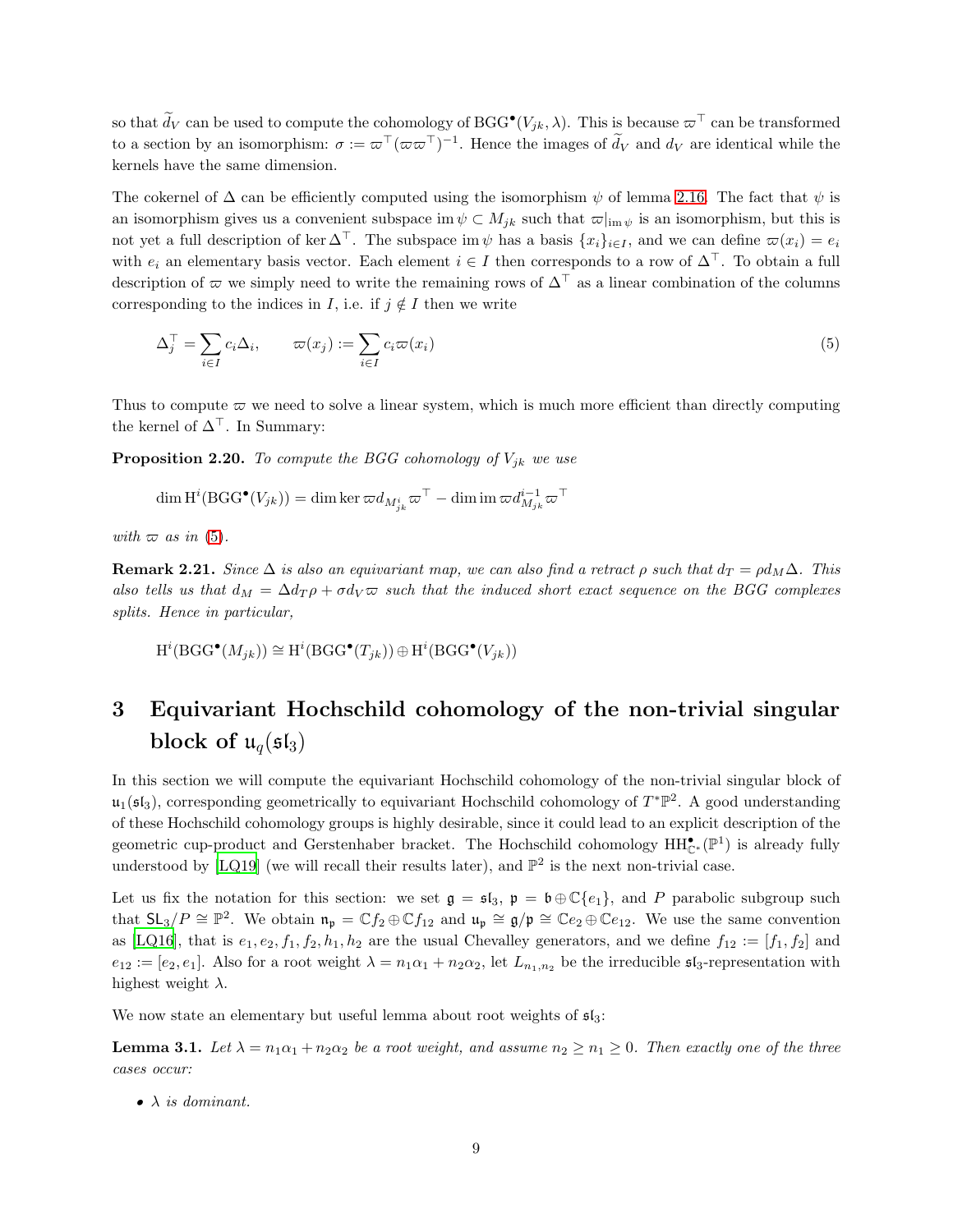- $s_1 \cdot \lambda = (n_2 n_1 1)\alpha_1 + n_2 \alpha_2$  is dominant.
- $\lambda$  is dot-singular. (In this case,  $2n_1 = n_2 1$ .)

In particular, the cohomology of the corresponding line bundles is concentrated in degree 0 and 1.

*Proof.* If  $\lambda$  is not dominant then  $n_2 \geq 2n_1 + 1$ . We obtain  $s_1 \cdot \lambda = (n_2 - n_1 - 1)\alpha_1 + n_2 \alpha_2$ . This is dominant if  $2(n_2 - n_1 - 1) \ge n_2$  i.e  $n_2 \ge 2n_1 + 2$ . Hence, if  $\lambda$  and  $s_1\lambda$  are not dominant, we should have  $n_2 = 2n_1 + 1$ which implies that  $s_1 \cdot \lambda = \lambda$ . □

## <span id="page-9-0"></span>3.1 Description of  $\mathrm{HH}_{\mathbb{C}^*}^{\bullet}(T^*\mathbb{P}^2)$  as g-module

<span id="page-9-2"></span>The purpose of this subsection is to prove the following theorem:

**Theorem 3.2.** Let  $\mathfrak{u}_{\lambda_{p}}(\mathfrak{sl}_{3})$  be the block of the small quantum group corresponding to  $\mathfrak{p}$ . For  $s \geq 2$ ,  $HH<sup>s</sup>(\mathfrak{u}_{\lambda_{\mathfrak{p}}}(\mathfrak{sl}_3))$  is given by the following tables:

For  $s = 2m + 1$  odd:

$$
\begin{array}{c|c} i+j=1 & L_{m,m} \oplus L_{m+1,m} \oplus L_{m,m+1} \oplus L_{m+1,m+1} \\ \hline i+j=3 & 0 & L_{m,m} \oplus L_{m+1,m} \oplus L_{m,m+1} \oplus L_{m+1,m+1} \\ \hline h^{i,j} & j-i=1 & j-i=3 \end{array}
$$

For  $s=2m$  even:

$$
\begin{array}{ll}\n i+j=0 & L_{m,m} \\
 i+j=2 & 0 & L_{m,m-1} \oplus L_{m-1,m} \oplus L_{m,m}^2 \oplus L_{m,m+1} \oplus L_{m+1,m} \\
 i+j=4 & 0 & 0 & L_{m,m} \\
 h^{i,j} & j-i=0 & j-i=2 & j-i=4\n\end{array}
$$

For  $s=1$ :

$$
\begin{array}{ll}\n i+j=1 & L_{0,0} \oplus L_{1,1} \\
 i+j=3 & L_{0,0} \\
 h^{i,j} & j-i=1\n\end{array}\n\quad\n\begin{array}{ll}\n L_{0,0} \oplus L_{1,1} \\
 L_{0,0} \oplus L_{1,1}\n\end{array}
$$

For  $s = 0$ , this was computed more generally for all projective space in [\[LQ17\]](#page-24-4). For  $s = 1$  this is an easy computation, hence we assume now that  $s \geq 2$  and divide the proof into a series of lemmas. Notice that using the  $\mathfrak{sl}_2$ -action, we only need to compute half of the table, as explained in section 2.

**Lemma 3.3.** We have  $H^0(\mathbb{P}^2, \text{Sym}^m(T_{\mathbb{P}^2})) \cong L_{m,m}$ .

<span id="page-9-1"></span>*Proof.* We need to compute the BGG complex associated to  $Sym^m(\mathfrak{u}_{\mathfrak{p}})$ . A basis of  $Sym^m(\mathfrak{u}_{\mathfrak{p}})$  is given by  ${e_2^{m-i}e_{12}^i}_{0 \leq i \leq m}$ . If  $0 \leq a \leq m$ ,  $e_1^{m-a}e_{12}^a$  and  $e_1^{a+1}e_{12}^{m-a-1}$  have weights in the same dot-orbit. By lemma [3.1,](#page-8-2) one of the weights  $\mu$  is dominant and the other weight  $\mu'$  is such that  $s_1 \cdot \mu'$  dominant (if they coincide, then by definition  $\mu$  is dot-singular). It is easy to see that the corresponding map in the BGG complex is non-zero, hence the contributions cancel for  $a = 0, \ldots, m-1$ . For  $a = m$  the BGG complex is  $\mathbb{C} \to 0$ , giving the result.  $\Box$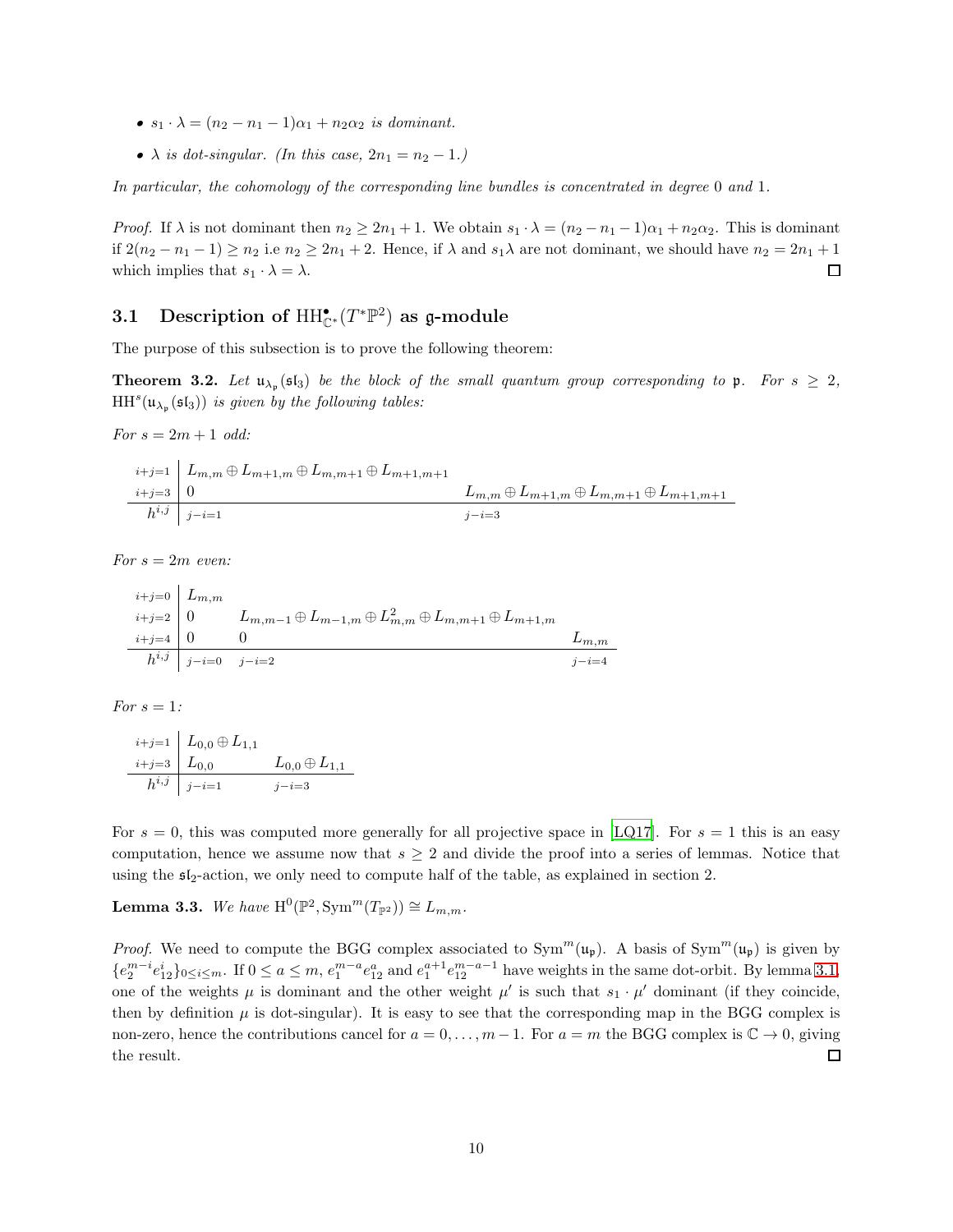**Corollary 3.4**  $(i = 0, j = 0)$ . There is an isomorphism of G-modules  $H^0(\widetilde{N}_P, \mathcal{O}_{\widetilde{N}_P}) \cong \bigoplus_{m \geq 0} L_{m,m}$ . If  $k = 2m$ , the k-th graded part corresponds to  $L_{m,m}$ .

*Proof.* For a vector bundle  $pr: E \to X$  we have  $pr_*\mathcal{O}_E \cong \text{Sym}^{\bullet}(E^{\vee})$ . Hence,

$$
\mathrm{H}^0(E, \mathcal{O}_E) \cong \mathrm{H}^0(X, \mathrm{Sym}^\bullet(E^\vee)),
$$

and thus

$$
\mathrm{H}^{0}(\widetilde{\mathcal{N}}_{P}, \mathcal{O}_{\widetilde{\mathcal{N}}_{P}}) = \mathrm{H}^{0}(\mathbb{P}^{2}, \mathrm{pr}_{*}\mathcal{O}_{\widetilde{\mathcal{N}}_{P}}) = \mathrm{H}^{0}(\mathbb{P}^{2}, \mathrm{Sym}^{\bullet}(T\mathbb{P}^{2})).
$$

The result then follows from the previous lemma.

**Proposition 3.5**  $(i = 0, j = 1)$ . Let  $2m = k$ . If  $m \ge 2$ , we have

$$
\mathrm H^{0}(\widetilde{\mathcal N}_P, T_{\widetilde{\mathcal N}_P})^{k} \cong L_{m,m} \oplus L_{m,m+1} \oplus L_{m+1,m} \oplus L_{m+1,m+1}
$$

*Proof.* First, let us write the weight spaces of the corresponding module  $S^m(\mathfrak{u}_{\mathfrak{p}}) \otimes \mathfrak{u}_{\mathfrak{p}} \oplus S^{m+1}(\mathfrak{u}_{\mathfrak{p}}) \otimes \mathfrak{n}_{\mathfrak{p}}$  in a table:

| Weight                          | Modules                                                                   | Vector                                                                                                                                | Value of $a$      |
|---------------------------------|---------------------------------------------------------------------------|---------------------------------------------------------------------------------------------------------------------------------------|-------------------|
| $a\alpha_1 + m\alpha_2$         |                                                                           | $S^{m+1}(\mathfrak{u}_{\mathfrak{p}}) \otimes \mathfrak{n}_{\mathfrak{p}} \mid e_2^{m+1-a} e_{12}^a \otimes f_2 \mid 0 \le a \le m+1$ |                   |
| $(a-1)\alpha_1+m\alpha_2$       | $S^{m+1}(\mathfrak{u}_{\mathfrak{p}})\otimes \mathfrak{n}_{\mathfrak{p}}$ | $e_2^{m+1-a}e_{12}^a \otimes f_{12}$   $0 \le a \le m+1$                                                                              |                   |
| $a\alpha_1 + (m+1)\alpha_2$     | $S^m(\mathfrak{u}_{\mathfrak{p}}) \otimes \mathfrak{u}_{\mathfrak{p}}$    | $e_2^{m-a}e_{12}^a\otimes e_2$                                                                                                        | $0 \leq a \leq m$ |
| $(a+1)\alpha_1 + (m+1)\alpha_2$ | $S^m(\mathfrak{u}_\mathfrak{p})\otimes \mathfrak{u}_\mathfrak{p}$         | $e_2^{m-a}e_{12}^{a}\otimes e_{12}$                                                                                                   | $0 \leq a \leq m$ |

Hence, the set of admissible dominant weights are of the form  $n_1\alpha_1 + m\alpha_2$  and  $n_1\alpha_1 + (m+1)\alpha_2$  (for appropriate values of  $n_1$ ). First, we notice that we have  $s_2 \cdot (a\alpha_1 + m\alpha_2) = a\alpha_1 + (a - m - 1)\alpha_2$ . It is obvious that there are no vectors with this weight (and similarly for the weight  $s_2 \cdot (a\alpha_1 + (m+1)\alpha_2)$ ). Hence the differential  $E[\lambda] \to E[s_2 \cdot \lambda] = 0$  is zero. Therefore the BGG complex in our case is simply given by  $f_1^t$ :  $E[\lambda] \rightarrow E[s_1 \cdot \lambda]$  for some integer t.

We begin with the case  $\lambda = n_1 \alpha_1 + m \alpha_2$ , where  $2n_1 \geq m$  meaning  $\lambda$  is dominant. We assume  $n_1 \leq m - 1$ first. Then, the BGG complex is  $d: \mathbb{C}^2 \to \mathbb{C}^2$ , where the differential is given by multiplication by  $f_1^{2n_1-m-1}$ . Let us write the formula on a basis, we have

$$
d(e_2^{m+1-n_1}e_{12}^{n_1}\otimes f_2)=\frac{n_1!}{(m-n_1-1)!}\left(e_2^{n_1+2}e_{12}^{m-n_1-1}\otimes f_2+(2n_1-m+1)e_2^{n_1+1}e_{12}^{m-n_1}\otimes f_{12}\right)
$$

and

$$
d(e_2^{m-n_1}e_{12}^{n_1+1} \otimes f_{12}) = \frac{(n_1+1)!}{(m-n_1-1)!}e_2^{n_1+1}e_{12}^{m-n_1} \otimes f_{12}
$$

Indeed,  $f_1 \cdot f_2 = f_{12}, f_1 \cdot f_{12} = f_1 \cdot e_2 = 0$ , and the action of  $f_1$  is given by

$$
f_1 \cdot e_2^{r_1} e_{12}^{r_2} \otimes f_2 = r_2 e_2^{r_1+1} e_{12}^{r_2-1} \otimes f_2 + e_2^{r_1} e_{12}^{r_2} \otimes f_{12}
$$

and by induction the formula for the differential follows. It also follows easily that  $d$  is an isomorphism, thus these weights do not contribute to the cohomology. We look at the remaining case:  $n_1 \in \{m, m+1\}$ . For  $n_1 = m$  the complex is given by  $\mathbb{C}^2 \to \mathbb{C}$ , where the basis of  $\mathbb{C}^2$  is given by  $e_2 e_{12}^m \otimes f_2$  and  $e_{12}^{m+1} f_{12}$ , and the

 $\Box$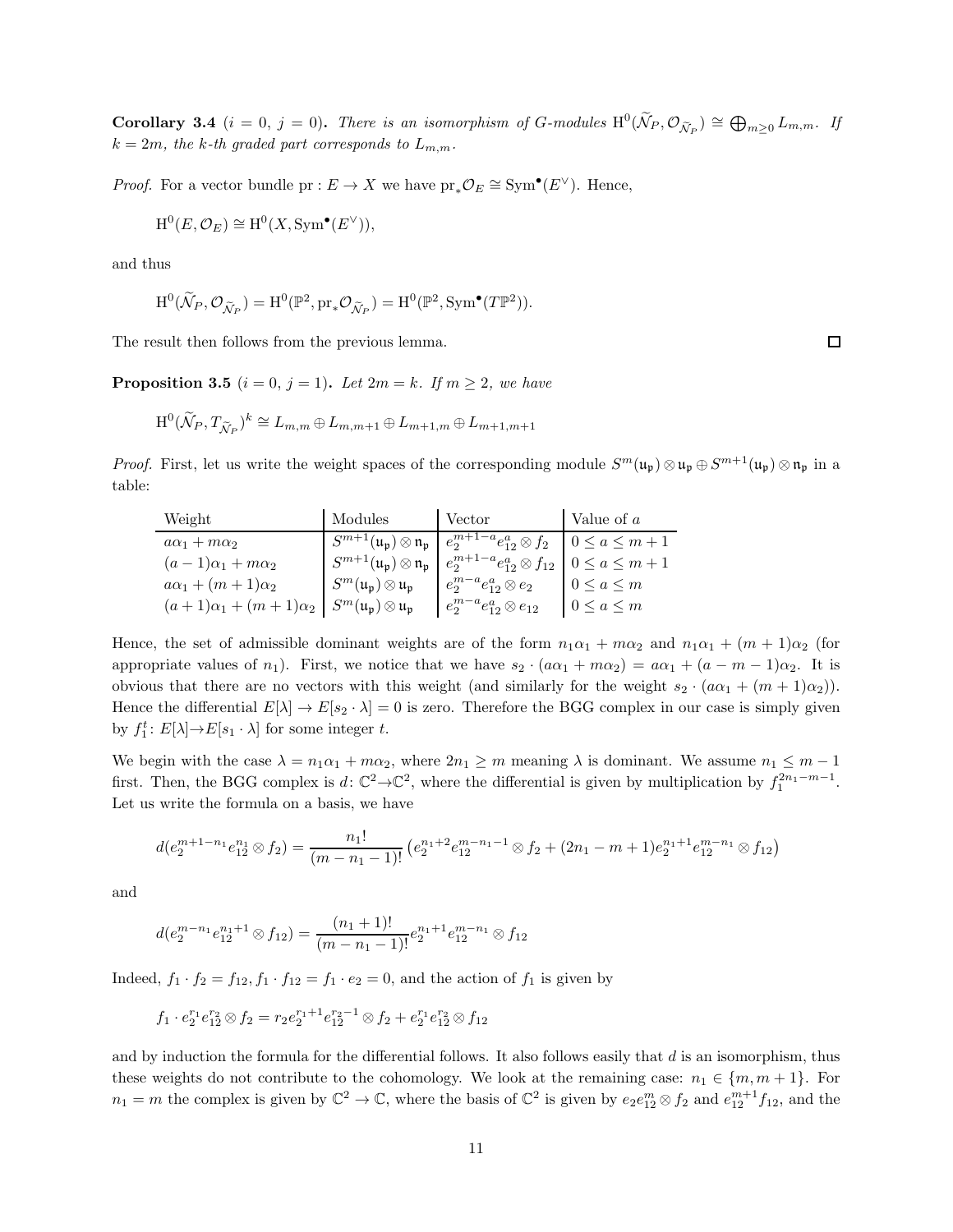basis of  $\mathbb{C}$  by  $e_2^{m+1} \otimes f_{12}$ . Since  $f_1^{m+1} \cdot e_{12}^{m+1} \otimes f_{12} = e_2^{m+1} \otimes f_{12}$ , it follows that the differential is non-zero. Hence  $L_{m,m}$  appears in  $\text{H}^0(\widetilde{\mathcal{N}}_P, T_{\widetilde{\mathcal{N}}_P})^k$  with multiplicity 1. For the weight  $(m+1)\alpha_1 + m\alpha_2$ , the complex is  $\mathbb{C} \to 0$ , therefore  $L_{m+1,m}$  appears in  $\mathrm{H}^{0}(\widetilde{\mathcal{N}}_{P}, T_{\widetilde{\mathcal{N}}_{P}})^{k}$  with multiplicity one.

Now we look at the case  $\lambda = n_1 \alpha_1 + (m+1)\alpha_2$ . We take  $\lambda$  dominant and first look at  $n_1 \leq m-1$ . Let us recall that by definition, the action of  $f_1$  on  $e_{12}, e_2 \in \wedge^1 \mathfrak{u}_\mathfrak{p}$  is given by  $f_1 \cdot e_{12} = e_2$  and  $f_1 \cdot e_2 = 0$ . The differentials are given by:

$$
d(e_2^{m+1-n_1}e_{12}^{n_1}\otimes e_{12})=\frac{n_1!}{(m-n_1-1)!}\left(e_2^{n_1+2}e_{12}^{m-n_1-1}\otimes e_{12}+(2n_1-m+1)e_2^{n_1+1}e_{12}^{m-n_1}\otimes e_2\right)
$$

and

$$
d(e_2^{m-n_1}e_{12}^{n_1+1} \otimes e_2) = \frac{(n_1+1)!}{(m-n_1-1)!}e_2^{n_1+1}e_{12}^{m-n_1} \otimes e_2
$$

It follows again that all these weights do not contribute to the cohomology. We are left with the weights  $m\alpha_1 + (m+1)\alpha_2$  and  $(m+1)\alpha_1 + (m+1)\alpha_2$ . In the first case, the complex is  $\mathbb{C}^2 \to \mathbb{C}$ , where a basis of  $\mathbb{C}^2$  is given by  $e_{12}^m \otimes e_2$  and  $e_2e_{12}^{m-1} \otimes e_{12}$ , and where a basis of  $\mathbb{C}$  is given by  $e_2^m \otimes e_2$ . The differential is again surjective, thus  $L_{m,m+1}$  appears with multiplicity 1 in  $\mathrm{H}^{0}(\widetilde{\mathcal{N}}_{P}, T_{\widetilde{\mathcal{N}}_{P}})^{k}$ . Finally, the BGG complex for  $(m+1)\alpha_1 + (m+1)\alpha_2$  is given by  $\mathbb{C} \to 0$ , and the proposition follows.  $\Box$ 

**Lemma 3.6**  $(i = 1, j = 1)$ . We have  $H^1(\widetilde{\mathcal{N}}_P, T_{\widetilde{\mathcal{N}}_P}) = 0$ .

*Proof.* It follows from the previous proof that  $E[\lambda] \to E[s_1 \cdot \lambda]$  is surjective for each  $\lambda$  that possibly contribute to the cohomology.  $\square$ 

**Proposition 3.7**  $(i = 0, j = 2)$ . Write  $s = 2m$ . We have

$$
\mathrm H^{0}(\widetilde{\mathcal N}_P,\wedge^{2}T_{\widetilde{\mathcal N}_P})^{k}=L_{m,m-1}\oplus L_{m-1,m}\oplus L_{m,m}^{2}\oplus L_{m,m+1}\oplus L_{m+1,m}
$$

*Proof.* We have  $i + j + k = s$  hence  $k = 2(m - 1)$ . Again, let us first split the module into different weight spaces:

| Weight                          | Modules                                                                                                    | Vector                                                                      | Value of a          |
|---------------------------------|------------------------------------------------------------------------------------------------------------|-----------------------------------------------------------------------------|---------------------|
| $(a+1)\alpha_1 + (m+1)\alpha_2$ | $S^{m-1}(\mathfrak{u}_{\mathfrak{p}}) \otimes \wedge^2 \mathfrak{u}_{\mathfrak{p}}$                        | $e_2^{m-a-1}e_{12}^a \otimes e_2 \wedge e_{12}$                             | $0 \leq a \leq m-1$ |
| $(a+1)\alpha_1+m\alpha_2$       | $S^m(\mathfrak{u}_{\mathfrak{p}}) \otimes \mathfrak{u}_{\mathfrak{p}} \otimes \mathfrak{n}_{\mathfrak{p}}$ | $e_2^{m-a}e_{12}^a \otimes e_{12} \otimes f_2$                              | $0 \leq a \leq m$   |
| $a\alpha_1 + m\alpha_2$         | $S^m(\mathfrak{u}_{\mathfrak{p}}) \otimes \mathfrak{u}_{\mathfrak{p}} \otimes \mathfrak{n}_{\mathfrak{p}}$ | $e_2^{m-a}e_{12}^a{\mathord{\,\otimes }\,} e_2{\mathord{\,\otimes }\,} f_2$ | $0 \leq a \leq m$   |
| $a\alpha_1+m\alpha_2$           | $S^m(\mathfrak{u}_{\mathfrak{p}}) \otimes \mathfrak{u}_{\mathfrak{p}} \otimes \mathfrak{n}_{\mathfrak{p}}$ | $e_2^{m-a}e_{12}^a \otimes e_{12} \otimes f_{12}$                           | $0 \leq a \leq m$   |
| $(a-1)\alpha_1+m\alpha_2$       | $S^m(\mathfrak{u}_{\mathfrak{p}}) \otimes \mathfrak{u}_{\mathfrak{p}} \otimes \mathfrak{n}_{\mathfrak{p}}$ | $e_2^{m-a}e_{12}^a \otimes e_2 \otimes f_{12}$                              | $0 \leq a \leq m$   |
| $(a-1)\alpha_1 + (m-1)\alpha_2$ | $S^{m+1}(\mathfrak{u}_{\mathfrak{p}}) \otimes \wedge^2 \mathfrak{n}_{\mathfrak{p}}$                        | $e_2^{m+1-a}e_{12}^a \otimes f_2 \wedge f_{12}$                             | $0 \leq a \leq m+1$ |

As in the previous case, for all the weights  $\lambda$  appearing there is no element of weight  $s_2 \cdot \lambda$ . First, we compute cohomology with dominant weight of the form  $\lambda = n_1 \alpha_1 + (m + 1)\alpha_2$ . We have  $s_1 \cdot (n_1 \alpha_1 +$  $(m+1)\alpha_2 = (m-n_1)\alpha_1 + (m+1)\alpha_2$ . If we assume  $n_1 \neq m, n_1 \geq 2(m+1)$  the BGG complex is  $\mathbb{C} \to \mathbb{C}, e_2^{m-n_1}e_{12}^{n_1} \otimes e_2 \wedge e_{12} \mapsto e_2^{n_1}e_{12}^{m-n_1} \otimes e_2 \wedge e_{12}$  and hence no cohomology comes from these weights. Finally, for  $n_1 = m$  we get the BGG complex  $\mathbb{C} \to 0$ , therefore  $L_{m,m+1}$  contributes with multiplicity one.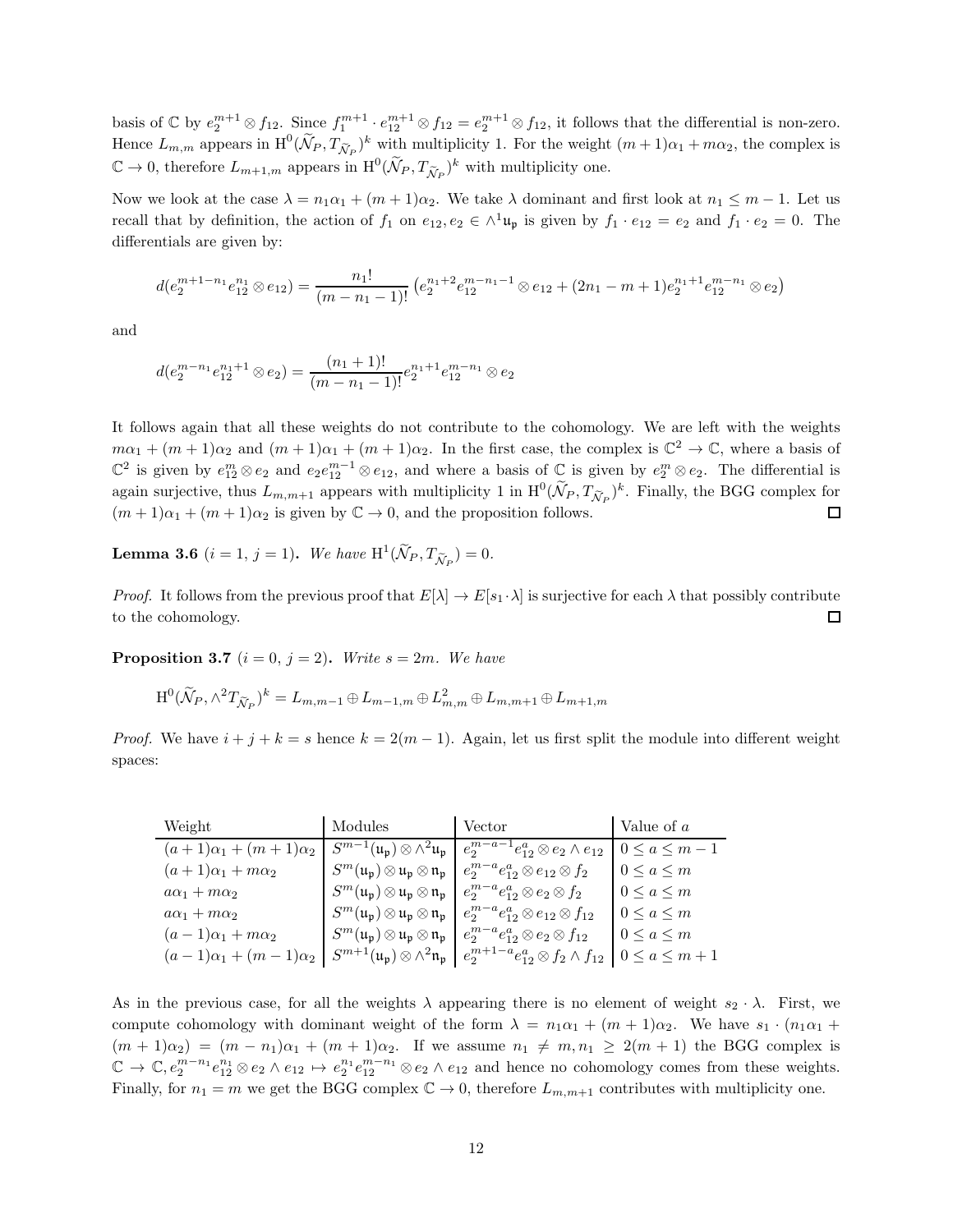We now look at dominant weights on the form  $\lambda = n_1 \alpha_1 + (m - 1) \alpha_1$ . We know that  $-1 \leq n_1 \leq m$ . Moreover,  $s_1 \cdot \lambda = (m - n_1 - 2)\alpha_1 + (m - 1)\alpha_2$ , and for these weights the BGG complex is 1:  $\mathbb{C} \rightarrow \mathbb{C}$ . Hence, for  $-1 \leq n_1 \leq m-1$  the weights do not contribute to the cohomology. The only remaining weight is  $\lambda = m\alpha_1 + (m-1)\alpha_2$ , the BGG complex is  $\mathbb{C} \to 0$ . Hence  $L_{m,m-1}$  appears with multiplicity one.

We now look at the case where  $\lambda = n_1 \alpha_1 + m \alpha_2$  is dominant. If  $n_1 \leq m-2$  we claim that d is invertible, hence these weights do not contribute to the cohomology. Indeed, the matrix for d is given by

|                                     | S |  |  |
|-------------------------------------|---|--|--|
|                                     |   |  |  |
| $(2n_1-m)T$<br>$\overline{m-n_1+2}$ |   |  |  |

where  $T = (2n_1 - m + 1)(n_1 - 1)...(m - n_1 + 2)$  and  $S = (n_1 - 1)...(m - n_1 + 1)$ . These coefficients are obtained by induction, for example the coefficients in the first column can be deduced from

$$
f_1 \cdot (e_2^{m-n_1} e_{12}^{n_1-1} \otimes e_{12} \otimes f_2)
$$
  
=  $(n_1 - 1)e_2^{m-n_1+2} e_{12}^{n_1-2} \otimes e_{12} \otimes f_2 - e_2^{m-n_1} e_{12}^{n_1-1} \otimes e_2 \otimes f_2 + e_2^{m-n_1} e_{12}^{n_1-1} \otimes e_{12} \otimes f_{12}$ 

Since  $S \neq 0$  it follows that d is an isomorphism.

The remaining cases are  $n_1 \in \{m-1, m, m+1\}$ . For the case of  $\lambda = (m+1)\alpha_1 + m\alpha_2$  the BGG complex is  $\mathbb{C} \to 0$ .

If  $\lambda = (m-1)\alpha_1 + m\alpha_2$ ,  $s_1 \cdot \lambda = m\alpha_2$  and there is no vector of this weight of the form  $e_2^{m-a} e_{12}^a \otimes e_{12} \otimes f_2$ . Hence the BGG complex is  $d: \mathbb{C}^4 \to \mathbb{C}^3$  and we see easily using the previous formula that d is surjective.

Finally, if  $\lambda = m\alpha_1 + m\alpha_2$ , the BGG complex is  $\mathbb{C}^3 \to \mathbb{C}$ , with basis of  $\mathbb{C}^3$ 

$$
e_2e_{12}^{m-1} \otimes e_{12} \otimes f_2
$$
,  $e_{12}^m \otimes e_2 \otimes f_2$ ,  $e_{12}^m \otimes e_{12} \otimes f_{12}$ ,

and for  $\mathbb{C}^1$  basis  $e_2 \otimes e_2 \otimes f_{12}$ . It follows again from the explicit formula that d is surjective, hence  $L_{m,m}$ appears with multiplicity 2.  $\Box$ 

**Lemma 3.8**  $(i = 1, j = 2)$ . We have  $H^1(\widetilde{\mathcal{N}}_P, \wedge^2 T \widetilde{\mathcal{N}}_P) = 0$ .

*Proof.* It follows from the previous proof that  $H^1 = 0$ , since for each dominant weight d was always surjective.  $\Box$ 

**Lemma 3.9**  $(i = 2, j = 2)$ . We have  $H^2(\widetilde{N}_P, \wedge^2 T \widetilde{N}_P) = 0$ .

*Proof.* The module  $V_{2,m}$  is given by

$$
(\mathrm{Sym}^{m}(\mathfrak{u}_{\mathfrak{p}})\otimes \wedge^{2}\mathfrak{u}_{\mathfrak{p}})\oplus (\mathrm{Sym}^{m+1}(\mathfrak{u}_{\mathfrak{p}})\otimes \mathfrak{u}_{\mathfrak{p}}\otimes \mathfrak{n}_{\mathfrak{p}})\oplus (\mathrm{Sym}^{m+1}(\mathfrak{u}_{\mathfrak{p}})\otimes \wedge^{2}\mathfrak{n}_{\mathfrak{p}}).
$$

By lemma [3.1,](#page-8-2) we only need to check weight  $\lambda = n_1 \alpha_1 + n_2 \alpha_2$  with  $n_1 < 0$  or  $n_2 < 0$ . There is a single weight  $\mu$  with such coefficients, given by  $\mu = -\alpha_1 + (m+1)\alpha_2$ . Since  $s_1 \cdot \mu = (m+1)\rho$  is dominant,  $H^2 = 0$ as claimed. (If  $m = 0$ , there is also the exceptional case  $e_2 \otimes f_2 \wedge f_{12}$  with weight  $-\alpha_1 - \alpha_2 = -\rho$ . But such a weight is dot-singular.)  $\Box$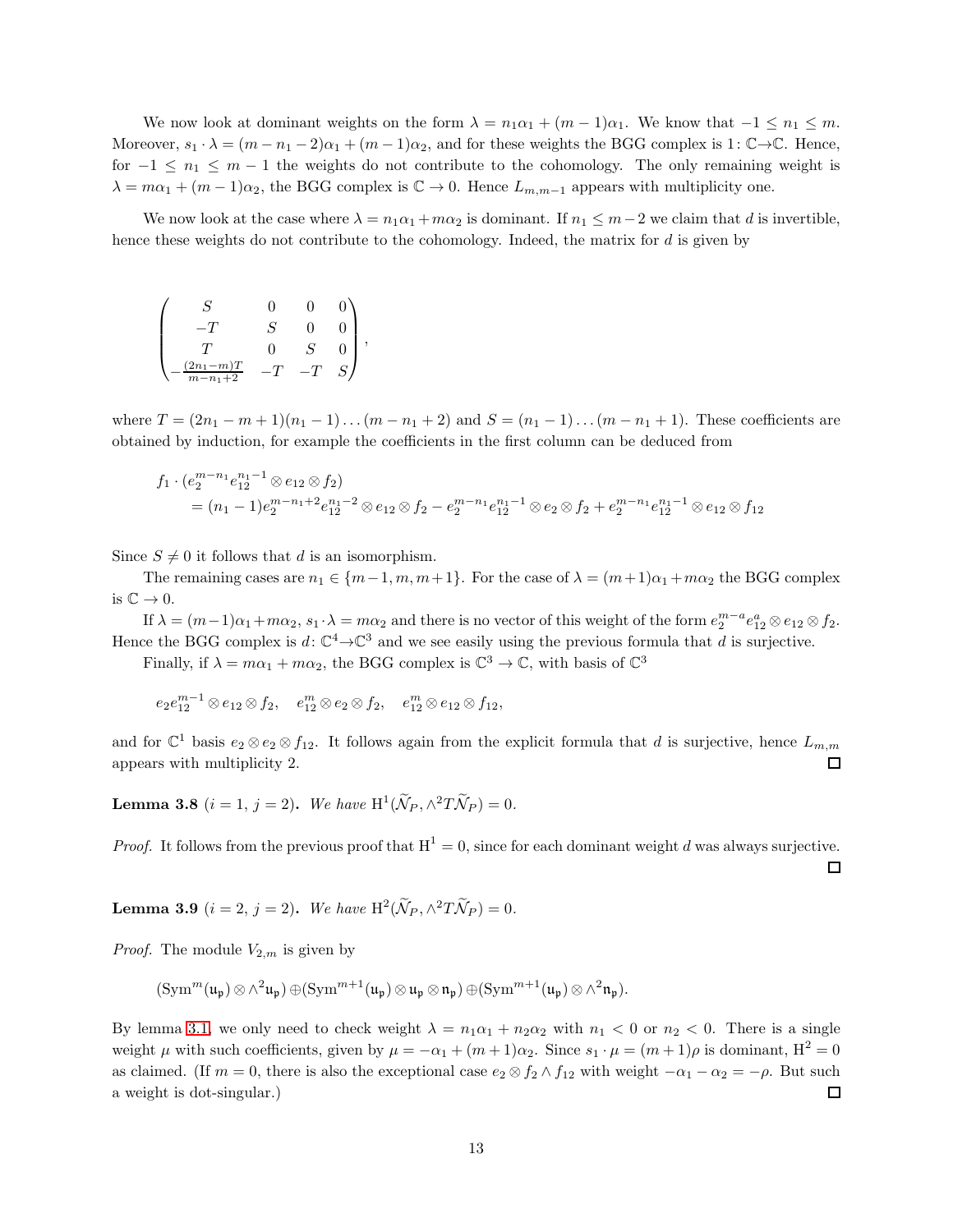#### <span id="page-13-0"></span>3.2 Relation to the nilpotent cone

In this subsection, we describe  $HH_{\mathbb{C}^*}(T^*\mathbb{P}^2)$  as a module over  $\mathbb{C}[\mathcal{N}]$ , where  $\mathcal{N} \subset \mathfrak{sl}_3$  is the nilpotent cone.

The following theorem by Ginzburg and Kumar relates  $\mathfrak{u}_q(\mathfrak{g})$  with  $\mathcal{N}$ :

**Theorem 3.10** ([\[GK93](#page-24-9)]). There is an isomorphism of algebras  $H^{2\bullet}(\mathfrak{u}_q(\mathfrak{g}), \mathbb{C}) \cong \mathbb{C}[\mathcal{N}]$ . Moreover we have that  $H^{2\bullet+1}(\mathfrak{u}_q(\mathfrak{g}), \mathbb{C}) = 0.$ 

Since  $H^{\bullet}(\mathfrak{u}_q(\mathfrak{g}),\mathbb{C})$  acts on  $HH^{\bullet}(\mathfrak{u}_q(\mathfrak{g}))$ , for each block the G-representation  $HH^{\bullet}(\mathfrak{u}_{\lambda_{\mathfrak{p}}}(\mathfrak{g}))$  is actually a  $G \times \mathbb{C}^*$ -equivariant coherent sheaf on the nilpotent cone. There is a  $H^0(G/P, \text{pr}_{*}\mathcal{O}_{\widetilde{\mathcal{N}}_P})$ -module structure on  $HH^{\bullet}(\mathfrak{u}_{\lambda_{p}}(\mathfrak{g}))$ , hence a  $\mathbb{C}[\mathcal{N}]$ -module structure. In [\[LQ19\]](#page-24-6), Lachowska-Qi obtained the  $\mathbb{C}[\mathcal{N}]$ -module of  $HH<sup>•</sup>(\mathfrak{u}_0(\mathfrak{sl}_2))$ :

**Theorem 3.11** ([\[LQ19\]](#page-24-6)). As module over  $\mathbb{C}[N]$ , the even Hochschild cohomology of  $u_0(\mathfrak{sl}_2)$  is given by the following table:

$$
\begin{array}{c}\n i+j=0 \quad \mathbb{C}[\mathcal{N}] \\
 i+j=2 \quad \mathbb{C} \qquad \qquad \mathbb{C}[\mathcal{N}] \\
 h^{i,j} \qquad j-i=0 \quad j-i=2\n\end{array}
$$

The odd Hochschild cohomology is concentrated in bidegree  $(0, 1)$  and given by

$$
\mathrm{HH}^{2\bullet+1}(\mathfrak{u}_0(\mathfrak{sl}_2))\cong \mathbb{C}[\mathcal{N}]_+[1]\oplus \mathbb{C}[\mathcal{N}][-1],
$$

where [1] is a shift in the s-grading and  $\mathbb{C}[\mathcal{N}]_+$  is the augmentation ideal.

We would like to obtain a similar result when  $\mathfrak{g} = \mathfrak{sl}_3$  and  $\mathfrak{p} = \mathfrak{b} \oplus \mathbb{C} e_1$ , hence  $G/P \cong \mathbb{P}^2$ . Let  $\mathfrak{u}_1 := \mathfrak{u}_{\lambda_{\mathfrak{p}}}(\mathfrak{g})$ and  $Y := \mathcal{O}_{\mathfrak{p}}$ . The corollary [3.4](#page-9-1) and the previous discussion implies:

**Proposition 3.12.** There is a graded G-module isomorphism,  $\mathbb{C}[Y] \cong \bigoplus_{m \geq 0} L(m, m)$ .

We want to understand the  $\mathbb{C}[Y]$ -module structure on  $HH^{\bullet}(\mathfrak{u})$ . Using that  $\mathbb{C}[\widetilde{\mathcal{N}}_P] \cong \mathbb{C}[Y]$ , we can reduce the problem to understanding the  $\mathcal{O}_{\widetilde{\mathcal{N}}_P}$ -module structure on the cohomology  $HH_{\mathbb{C}^*}^{\bullet}(\widetilde{\mathcal{N}}_P)$ . Using the equivalence  $\mathcal{O}_{\widetilde{\mathcal{N}}_P}$ -mod  $\cong \mathrm{pr}_*\mathcal{O}_{\widetilde{\mathcal{N}}_P}$ -mod, we can reduce the problem to understand the maps

$$
\textnormal{H}^0(\textnormal{pr}_*\mathcal{O}_{\widetilde{\mathcal{N}}_P})\otimes \left(\bigoplus_{i+j+k=s}\textnormal{H}^i(\mathbb{P}^2,\mathcal{V}_{jk})\right) \rightarrow \bigoplus_{i+j+k=s+2}\textnormal{H}^i(\mathbb{P}^2,\mathcal{V}_{jk}),
$$

where  $\mathcal{V}_{jk}$  is the vector bundle associated to the module  $V_{jk}$  introduced earlier. Since  $\mathbb{C}[Y]$  is generated by its degree one elements  $\mathbb{C}[Y]_1 \cong L_{1,1} \cong \mathfrak{sl}_3$ , it is enough to compute the maps

$$
L_{1,1}\otimes \left(\bigoplus_{i+j+k=s} H^i(\mathbb{P}^2,\mathcal{V}_{jk})\right) \to \bigoplus_{i+j+k=s+2} H^i(\mathbb{P}^2,\mathcal{V}_{jk}).
$$

We notice that for  $m \geq 2$ , the only non-zero contribution to  $HH^m(u_1)$  is when  $i = 0$ . By definition, if E is a p-module, and  $v \in E^{\mathfrak{n}_P}[\mu]$  for some  $\mu \in P^+$ , then v is the BGG representative corresponding to an irreducible representation  $L_{\mu} \subset H^0(G/P, \mathcal{E})$ . This vector can be found from the representation as follows:  $L_{\mu}$  has a highest weight vector w, corresponding to a section  $s_w : G/P \to E$ . Then,  $s_w(eP) = v$  is the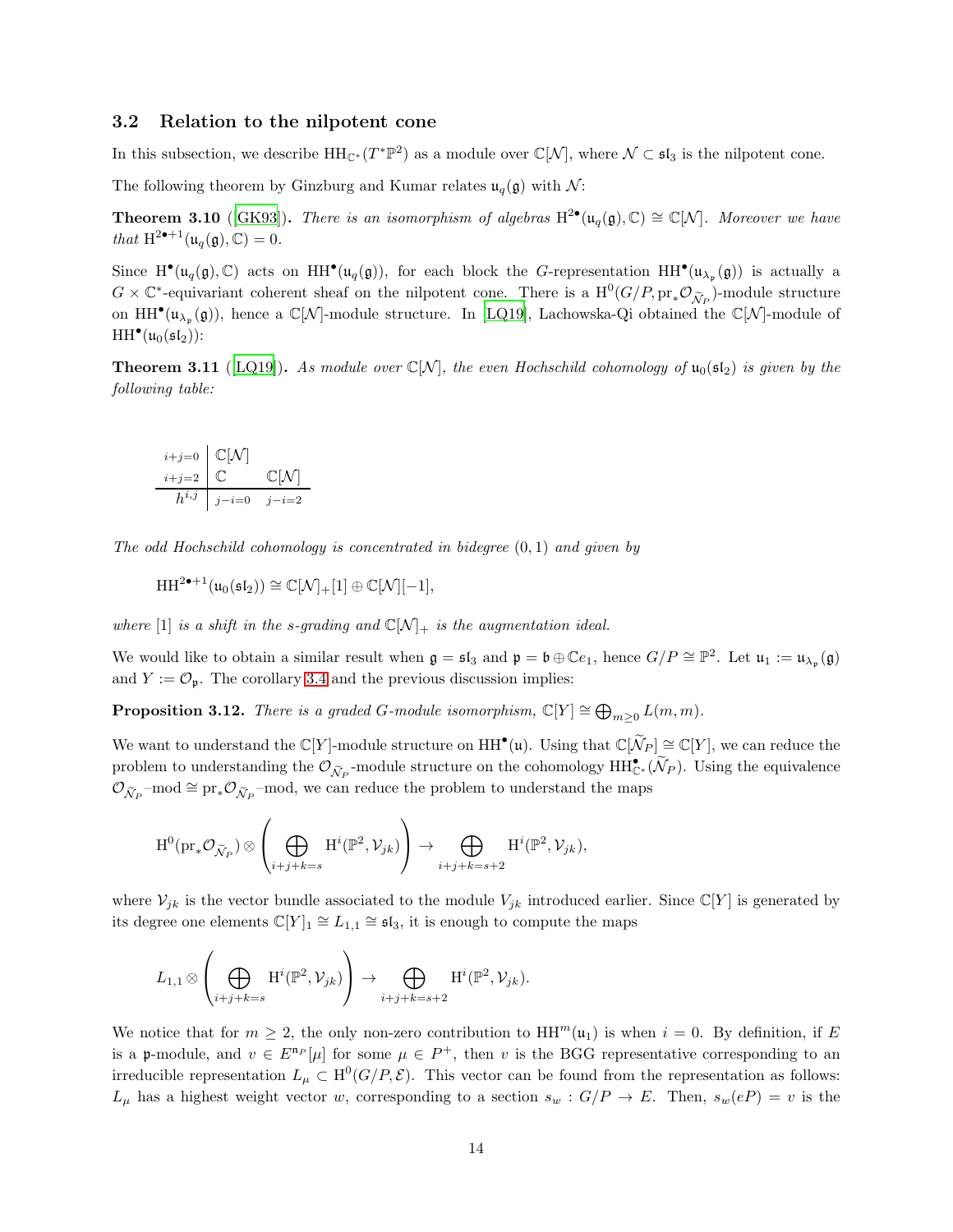corresponding vector. This is by definition, because  $H^0(G/P, E) = Ind_{P}^{G}E$ . In particular, it follows that for multiplying global sections we can multiply the corresponding BGG representative together (since the multiplication is an equivariant map, we only need to know what happens at a point, for example at  $eP$ ).

Let  $W_m = L_{m,m} \oplus L_{m+1,m} \oplus L_{m,m+1} \oplus L_{m+1,m+1}$ . This is the summand of bidegree  $(i, j) = (0, 1)$  in  $HH^{2m+1}(\mathfrak{u}_1)$ . Since the  $\mathfrak{sl}_2$ -action obtained from the Poisson bivector field commutes with the C[Y]action, we just need to understand the  $\mathbb{C}[Y]$ -module structure on this summand, and the summand of bidegree  $(i, j) = (0, 3)$  will be isomorphic to  $W_m$ . Let  $W_m^1 = L_{m,m}$ ,  $W_m^2 = L_{m+1,m}$ ,  $W_m^3 = L_{m,m+1}$  and  $W_m^4 = L_{m+1,m+1}.$ 

**Proposition 3.13.** The maps  $L_{1,1} \otimes W_m \to W_{m+1}$  is given by  $L_{1,1} \otimes W_m^l \to W_{m+1}^l \subset W_{m+1}$ , where the first map is the projection onto the corresponding isotopic component.

Proof. This directly follows from the representatives we computed in the proof of theorem [3.2](#page-9-2) and the discussion before. Let us remark that the projection onto the isotopic component is only defined up to multiplication by a non-zero scalar, but it can be fixed by choosing a highest weight vector  $v_m$  in each  $W_m^l$ such that the projection sends  $v_m$  to  $v_{m+1}$ .  $\Box$ 

A similar proposition holds for  $s = 2m$ . Now we describe the corresponding  $\mathbb{C}[Y]$ -modules. We define a module  $M_1$  as  $(M_1)_m = L_{m+1,m}$  if  $m \ge 1$  and  $(M_1)_0 = 0$ . The  $\mathbb{C}[Y]$ -module structure is obtained from the maps  $L_{1,1} \otimes W_m^2 \to W_{m+1}^2$ . Let  $M_2$  be the module such that  $(M_2)_m = W_m^3$  if  $m \ge 1$  and 0 otherwise, with similar C[Y]-module structure. We also define shifted modules  $N_1, N_2$  by  $(N_1)_m = (M_1)_{m-1}$  and  $(N_2)_m = (M_2)_{m-1}$ , with the same C[Y]-module structure. Finally, let C[Y]<sub>+</sub> be the ideal sheaf of the origin  $0 \in Y$ , and  $\mathbb{C}_0$  be the skyscraper sheaf at 0. We obtain the following description of the Hochschild cohomology as  $\mathbb{C}[Y]$ -modules:

**Proposition 3.14.** The following tables give the even (resp. odd) Hochschild cohomology groups of  $\mathfrak{u}_1(\mathfrak{sl}_3)$ , as  $\mathbb{C}[Y]$ -modules:

$$
\begin{array}{c}\n i+j=0 \quad \mathbb{C}[Y] \\
 i+j=2 \quad \mathbb{C}_0 \qquad \mathbb{C}[Y] \oplus N_1 \oplus N_2 \oplus \mathbb{C}[Y]_+ \oplus M_1 \oplus M_2 \\
 \frac{i+j=4}{h^{i,j}} \quad \frac{\mathbb{C}_0 \qquad \mathbb{C}_0}{j-i=2} \qquad \qquad \frac{\mathbb{C}[Y]}{j-i=4}\n \end{array}
$$

$$
\begin{array}{c}\n i+j=1 \quad \mathbb{C}[Y]\oplus M_1\oplus M_2\oplus \mathbb{C}[Y]_+ \\
 \frac{i+j=3}{h^{i,j}} \quad \frac{\mathbb{C}_0}{j-i=1} \qquad \qquad & \mathbb{C}[Y]\oplus M_1\oplus M_2\oplus \mathbb{C}[Y]_+ \\
\end{array}
$$

## <span id="page-14-0"></span>4 Computation of  $z_0(u_q(\mathfrak{g}))$  for type  $G_2, B_3, C_3$  and  $A_4$

<span id="page-14-1"></span>We now present our results obtained using the algorithm described in [\[HV21\]](#page-24-5), using the description of  $V_{jk}$ introduced in section [2.4.](#page-7-0)

#### 4.1 Type  $G_2$

For type  $G_2$ , we let  $\alpha_1$  be the short root and  $\alpha_2$  be the long root.

**Theorem 4.1.** The center of the principal block of the small quantum group for  $\mathfrak g$  of type  $G_2$  has dimension 91. The bigraded dimensions are given by the following table: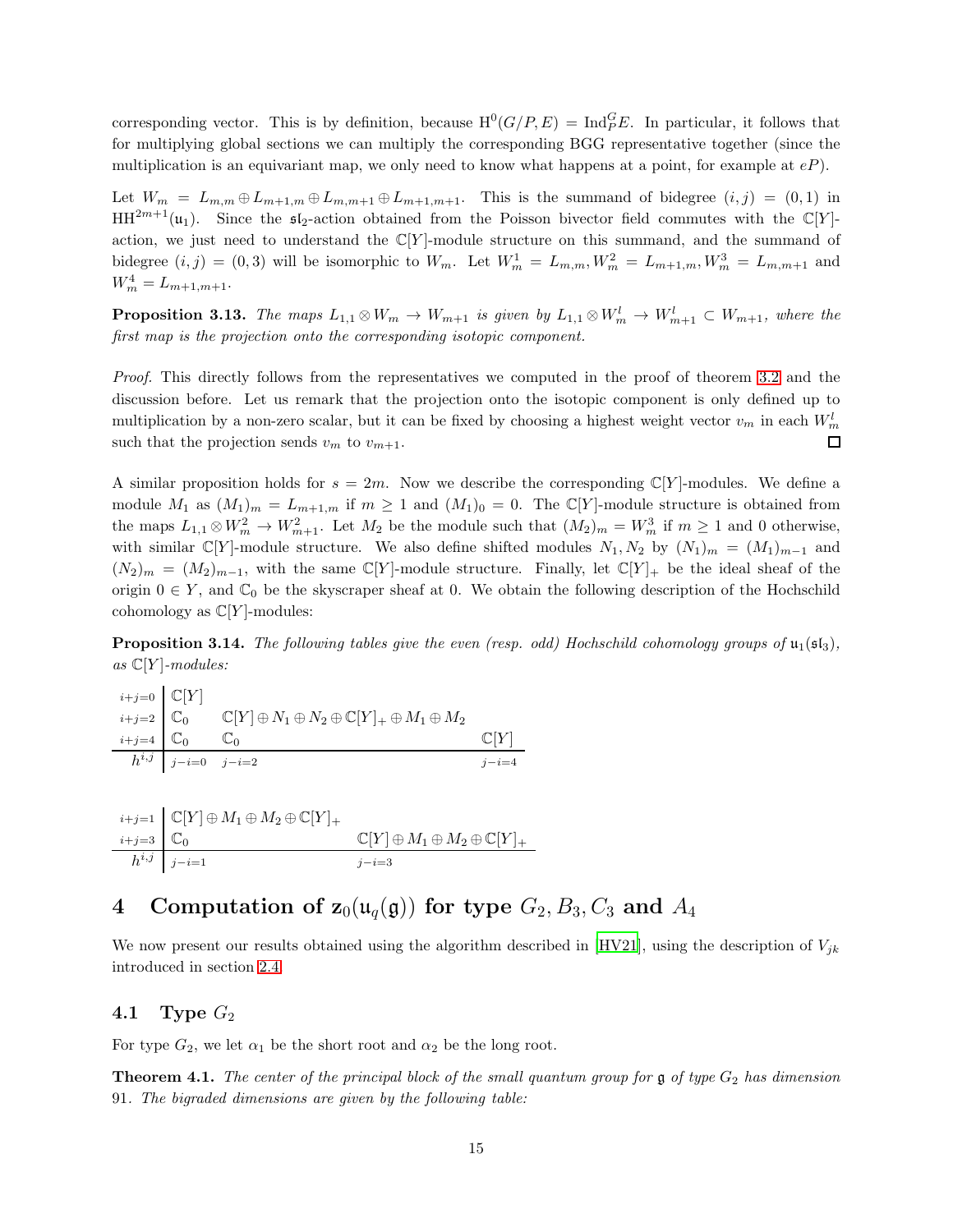|                                                                                                                                                            | $\mathbb{C}^2$                                                                                         |                                              |                |                                   |  |
|------------------------------------------------------------------------------------------------------------------------------------------------------------|--------------------------------------------------------------------------------------------------------|----------------------------------------------|----------------|-----------------------------------|--|
|                                                                                                                                                            | $\mathbb{C}^2$ $\mathbb{C}^2$                                                                          |                                              |                |                                   |  |
|                                                                                                                                                            | $\mathbb{C}^2\oplus L_{2,1}^2\quad \mathbb{C}^2\oplus L_{2,1}\quad \mathbb{C}^2$                       |                                              |                |                                   |  |
|                                                                                                                                                            | $\mathbb{C}^3\oplus L_{2,1}$ $\mathbb{C}^2\oplus L_{2,1}^2$ $\mathbb{C}^2$ $\mathbb{C}^2$ $\mathbb{C}$ |                                              |                |                                   |  |
| $i+j=0$ C<br>$i+j=2$ C <sup>2</sup><br>$i+j=4$ C <sup>2</sup><br>$i+j=6$ C <sup>2</sup><br>$i+j=8$ C <sup>2</sup><br>$i+j=10$ C <sup>2</sup><br>$i+j=12$ C |                                                                                                        | $\mathbb{C}^2$ $\mathbb{C}^2$ $\mathbb{C}^2$ | $\mathbb{C}^2$ | $\mathbb{C}^2$                    |  |
|                                                                                                                                                            | $h^{i,j}$ $j-i=0$ $j-i=2$ $j-i=4$                                                                      |                                              |                | $j-i=6$ $j-i=8$ $j-i=10$ $j-i=12$ |  |

The trivial representation has multiplicity 49 in total. The table confirms the conjecture [2.8](#page-3-0) for g of type  $G_2$ , hence for all complex simple Lie algebras of rank 2 using previous work from [\[LQ16](#page-24-3)] and [\[LQ17](#page-24-4)]. We also computed the center of the singular blocks of type  $\mathfrak{u}_1(\mathfrak{g}_2)$ :

| $_{i+j=0}$ $\quad$ $\mathbb C$ |                                                                      |  |              |  |
|--------------------------------|----------------------------------------------------------------------|--|--------------|--|
| $_{i+j=2}$ $\mid$ $\mathbb C$  |                                                                      |  |              |  |
| $_{i+j=4}$ $\mid$ $\mathbb C$  | $\mathbb{C}$ $\mathbb{C}$                                            |  |              |  |
| $_{i+j=6}$ $\mid$ $\mathbb C$  | $\mathbb{C} \oplus L_{2,1}$ $\mathbb{C}$ $\mathbb{C}$                |  |              |  |
| $_{i+j=8}$ $\quad$ $\mathbb C$ | $\mathbb{C} \oplus L_{2,1}$ $\mathbb{C} \oplus L_{2,1}$ $\mathbb{C}$ |  | $\mathbb{C}$ |  |
| $i+j=10$ $\circ$               | $\mathbb{C}^3\oplus L_{2,1}$ $\mathbb{C}\oplus L_{2,1}$ $\mathbb{C}$ |  | $\mathbb{C}$ |  |
|                                | $h^{i,j}$ $j-i=0$ $j-i=2$ $j-i=4$ $j-i=6$ $j-i=8$ $j-i=10$           |  |              |  |

and similarly for  $u_2(\mathfrak{g}_2)$ :

| $\left.\begin{array}{ll} i+j=0 \\ i+j=2 \\ i+j=4 \\ i+j=6 \\ i+j=8 \end{array}\right.\left.\begin{array}{ll} \mathbb{C} \\ \mathbb{C} \\ \mathbb{C} \\ i+j=8 \end{array}\right]$ |                                                                       |              |              |  |
|----------------------------------------------------------------------------------------------------------------------------------------------------------------------------------|-----------------------------------------------------------------------|--------------|--------------|--|
|                                                                                                                                                                                  | $\mathbb{C}$                                                          |              |              |  |
|                                                                                                                                                                                  | $\mathbb{C}$                                                          | $\mathbb{C}$ |              |  |
|                                                                                                                                                                                  | $\mathbb{C} \oplus L_{2,1}$ $\mathbb{C} \oplus L_{2,1}$ $\mathbb{C}$  |              |              |  |
|                                                                                                                                                                                  | $\mathbb{C} \qquad \qquad \mathbb{C} \oplus L_{2,1} \quad \mathbb{C}$ |              | $\mathbb{C}$ |  |
| $i+j=10$ $\circ$                                                                                                                                                                 | $\mathbb{C}^3\oplus L_{2,1}$ $\mathbb{C}\oplus L_{2,1}$ $\mathbb{C}$  |              | $\mathbb{C}$ |  |
|                                                                                                                                                                                  | $h^{i,j}$   $j-i=0$ $j-i=2$ $j-i=4$ $j-i=6$ $j-i=8$ $j-i=10$          |              |              |  |

## <span id="page-15-0"></span>4.2 Type  $B_3$  and  $C_3$

j.

**Definition 4.2.** For a subset  $J \subset I$ , let  $\mathfrak{u}_J$  be the block corresponding to a singular weight  $\lambda$  with stabiliser generated by  $\langle s_j : j \in J \rangle$ .

**Theorem 4.3.** In type  $B_3$ , the center of the principal block is given by the following table: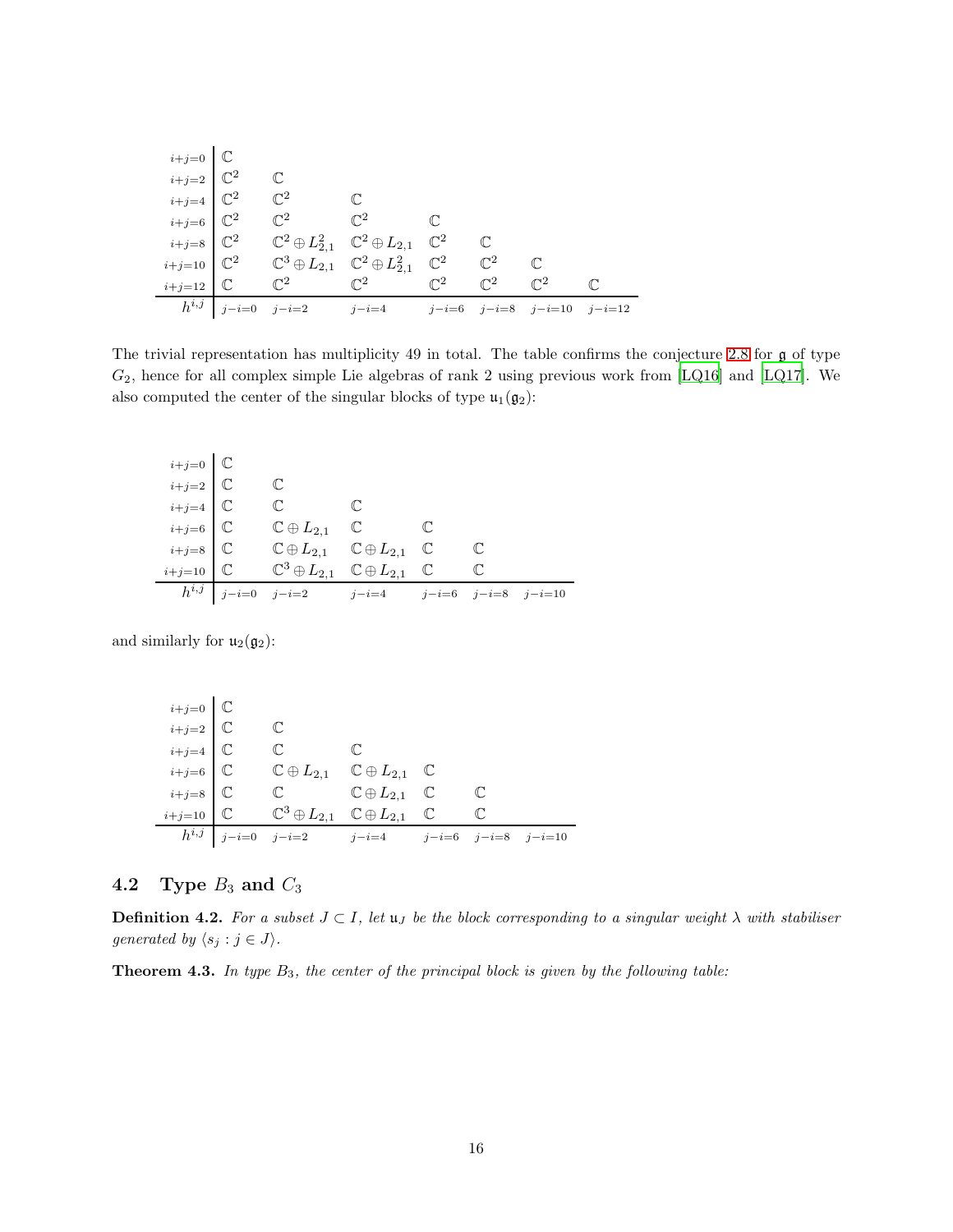| $i+j=0$                     |                 |                                                                               |                                                                                              |                                                                         |                |                   |                   |                   |                |
|-----------------------------|-----------------|-------------------------------------------------------------------------------|----------------------------------------------------------------------------------------------|-------------------------------------------------------------------------|----------------|-------------------|-------------------|-------------------|----------------|
| $i+j=2$                     | $\mathbb{C}^3$  | $\mathbb{C}$                                                                  |                                                                                              |                                                                         |                |                   |                   |                   |                |
| $i+j=4$                     | $\mathbb{C}^5$  | $\mathbb{C}^3$                                                                |                                                                                              |                                                                         |                |                   |                   |                   |                |
| $i+j=6$                     | $\mathbb{C}^7$  | $\mathbb{C}^6$                                                                | $\mathbb{C}^3$                                                                               |                                                                         |                |                   |                   |                   |                |
| $i+j=8$ $\mathbb{C}^8$      |                 | $\mathbb{C}^{10}$                                                             | $\mathbb{C}^6$                                                                               | $\mathbb{C}^3$                                                          |                |                   |                   |                   |                |
| $i+j=10$ $\mathbb{C}^8$     |                 | $\mathbb{C}^{14}\oplus L_{1,1,1}$                                             | $\mathbb{C}^{10}$                                                                            | $\mathbb{C}^6$                                                          | $\mathbb{C}^3$ | $\mathbb C$       |                   |                   |                |
| $i+j=12$ $\mathbb{C}^7$     |                 | $\mathbb{C}^{15} \oplus L_{1,1,1}^3 \quad \mathbb{C}^{14} \oplus L_{1,1,1}^4$ |                                                                                              | $\mathbb{C}^{10}\oplus L_{1,1,1}$                                       | $\mathbb{C}^6$ | $\mathbb{C}^3$    | $\mathbb{C}$      |                   |                |
| $i+j=14$ $\mathbb{C}^5$     |                 |                                                                               | $\mathbb{C}^{12}\oplus L_{1,1,1}^2\quad \mathbb{C}^{15}\oplus L_{1,1,1}^6\oplus L_{1,2,2}^1$ | $\mathbb{C}^{14} \oplus L_{1,1,1}^4$ $\mathbb{C}^{10}$                  |                | $\mathbb{C}^6$    | $\mathbb{C}^3$    | $\mathbb{C}$      |                |
| $i+j=16$ $\mathbb{C}^3$     |                 | $\mathbb{C}^8$                                                                | $\mathbb{C}^{12}\oplus L_{1,1,1}^2$                                                          | $\mathbb{C}^{15} \oplus L_{1,1,1}^3$ $\mathbb{C}^{14} \oplus L_{1,1,1}$ |                | $\mathbb{C}^{10}$ | $\mathbb{C}^6$    | $\mathbb{C}^3$    |                |
| $i+j=18$ $\quad \mathbb{C}$ |                 | $\mathbb{C}^3$                                                                | $\mathbb{C}^5$                                                                               | $\mathbb{C}^7$                                                          | $\mathbb{C}^8$ | $\mathbb{C}^8$    | $\mathbb{C}^7$    | $\mathbb{C}^5$    | $\mathbb{C}^3$ |
| $h^{i,j}$                   | $j-i=0$ $j-i=2$ |                                                                               | $j-i=4$                                                                                      | $j-i=6$                                                                 | $j-i=8$        |                   | $j-i=10$ $j-i=12$ | $j-i=14$ $j-i=16$ |                |

The invariant part of the center coincide with the invariant part of the center of the principal block for type  $C_3$ .

We also computed the corresponding diagonal coinvariants for type  $B_3$ , and confirmed conjecture [2.8](#page-3-0) for  $B_3$ and C<sub>3</sub>. We notice that the vector space isomorphism  $\mathbf{z}(\mathfrak{u}_0(\mathfrak{so}_7))^{\mathfrak{so}_7} \cong \mathbf{z}(u_0(\mathfrak{sp}_6))^{\mathfrak{sp}_6}$  was also predicted by the conjecture since they have isomorphic Weyl group. We now give the answer for other blocks, and for simplicity we only give the answer when  $\mathfrak g$  is of type  $B_3$ .

**Theorem 4.4.** The center of  $u_1(\mathfrak{so}_7)$  and  $u_2(\mathfrak{so}_7)$  are isomorphic as bigraded vector spaces, and given by the following table:

| $i+j=0$ $\mathbb{C}$    |                 |                                                               |                                                                                    |                                |                |                |                |                |              |
|-------------------------|-----------------|---------------------------------------------------------------|------------------------------------------------------------------------------------|--------------------------------|----------------|----------------|----------------|----------------|--------------|
| $i+j=2$ $\mathbb{C}^2$  |                 | $\mathbb{C}$                                                  |                                                                                    |                                |                |                |                |                |              |
| $i+j=4$ $\mathbb{C}^3$  |                 | $\mathbb{C}^2$                                                | $\mathbb C$                                                                        |                                |                |                |                |                |              |
| $i+j=6$                 | $\mathbb{C}^4$  | $\mathbb{C}^4$                                                | $\mathbb{C}^2$                                                                     | $\mathbb{C}$                   |                |                |                |                |              |
| $i+j=8$ $\mathbb{C}^4$  |                 | $\mathbb{C}^6$                                                | $\mathbb{C}^4$                                                                     | $\mathbb{C}^2$                 |                |                |                |                |              |
| $i+j=10$ $\mathbb{C}^4$ |                 | $\mathbb{C}^7\oplus L_{1,1,1}$ $\mathbb{C}^6\oplus L_{1,1,1}$ |                                                                                    | $\mathbb{C}^4$                 | $\mathbb{C}^2$ | $\mathbb{C}$   |                |                |              |
| $i+j=12$ $\mathbb{C}^3$ |                 |                                                               | $\mathbb{C}^6 \oplus L_{1,1,1}$ $\mathbb{C}^7 \oplus L_{1,1,1}^3 \oplus L_{1,2,2}$ | $\mathbb{C}^6\oplus L_{1,1,1}$ | $\mathbb{C}^4$ | $\mathbb{C}^2$ | $\mathbb{C}$   |                |              |
| $i+j=14$ $\mathbb{C}^2$ |                 | $\mathbb{C}^4$                                                | $\mathbb{C}^6\oplus L_{1,1,1}$                                                     | $\mathbb{C}^7\oplus L_{1,1,1}$ | $\mathbb{C}^6$ | $\mathbb{C}^4$ | $\mathbb{C}^2$ | $\mathbb{C}$   |              |
| $i+j=16$                | $\mathbb C$     | $\mathbb{C}^2$                                                | $\mathbb{C}^3$                                                                     | $\mathbb{C}^4$                 | $\mathbb{C}^4$ | $\mathbb{C}^4$ | $\mathbb{C}^3$ | $\mathbb{C}^2$ | $\mathbb{C}$ |
| $h^{i,j}$               | $j-i=0$ $j-i=2$ |                                                               | $j-i=4$                                                                            | $j-i=6$                        | $j-i=8$        | $j-i=10$       | $j - i = 12$   | $j - i = 14$   | $j-i=16$     |

The center of  $u_3(\mathfrak{so}_7)$  is given by the following table:

| $i+j=0$ $\mathbb{C}$             |                                   |                                  |                                                              |                                                                                                                                                   |                |                |                                     |                |              |
|----------------------------------|-----------------------------------|----------------------------------|--------------------------------------------------------------|---------------------------------------------------------------------------------------------------------------------------------------------------|----------------|----------------|-------------------------------------|----------------|--------------|
| $_{i+j=2}$ $\mid \mathbb{C}^2$   |                                   | $\mathbb{C}$                     |                                                              |                                                                                                                                                   |                |                |                                     |                |              |
| $i+j=4$ $\mathbb{C}^3$           |                                   | $\mathbb{C}^2$                   |                                                              |                                                                                                                                                   |                |                |                                     |                |              |
| $_{i+j=6}$ $\mid$ $\mathbb{C}^4$ |                                   | $\mathbb{C}^2$<br>$\mathbb{C}^4$ |                                                              |                                                                                                                                                   |                |                |                                     |                |              |
| $i+j=8$ $\mathbb{C}^4$           |                                   |                                  | $\mathbb{C}^6\oplus L_{1,1,1}$ $\mathbb{C}^4$ $\mathbb{C}^2$ |                                                                                                                                                   |                |                |                                     |                |              |
| $i+j=10$ $\mathbb{C}^4$          |                                   |                                  |                                                              | $\mathbb{C}^7\oplus L^2_{1,1,1}$ $\mathbb{C}^6\oplus L^2_{1,1,1}$ $\mathbb{C}^4$ $\mathbb{C}^2$                                                   |                |                |                                     |                |              |
|                                  |                                   |                                  |                                                              | $i+j=12$ $\mathbb{C}^3$ $\mathbb{C}^6 \oplus L_{1,1,1}^2$ $\mathbb{C}^7 \oplus L_{1,1,1}^4$ $\mathbb{C}^6 \oplus L_{1,1,1}^2$ $\mathbb{C}^4$      | $\mathbb{C}^2$ |                |                                     |                |              |
| $i+j=14$ $\mathbb{C}^2$          |                                   |                                  |                                                              | $\label{eq:G4} \mathbb{C}^4 \qquad \qquad \mathbb{C}^6\oplus L^2_{1,1,1} \quad \mathbb{C}^7\oplus L^2_{1,1,1} \quad \mathbb{C}^6\oplus L_{1,1,1}$ |                | $\mathbb{C}^4$ | $\mathbb{C}^2$                      | $\mathbb{C}$   |              |
| $i+j=16$ $\circ$                 |                                   | $\mathbb{C}^2$                   | $\mathbb{C}^3$                                               | $\mathbb{C}^4$<br>$\mathbb{C}^4$                                                                                                                  |                | $\mathbb{C}^4$ | $\mathbb{C}^3$                      | $\mathbb{C}^2$ | $\mathbb{C}$ |
|                                  | $\boxed{h^{i,j}}$ $j-i=0$ $j-i=2$ |                                  | $j - i = 4$                                                  | $j-i=6$                                                                                                                                           | $j-i=8$        |                | $j-i=10$ $j-i=12$ $j-i=14$ $j-i=16$ |                |              |

The center of  $u_{12}(\mathfrak{so}_7)$  is as follows: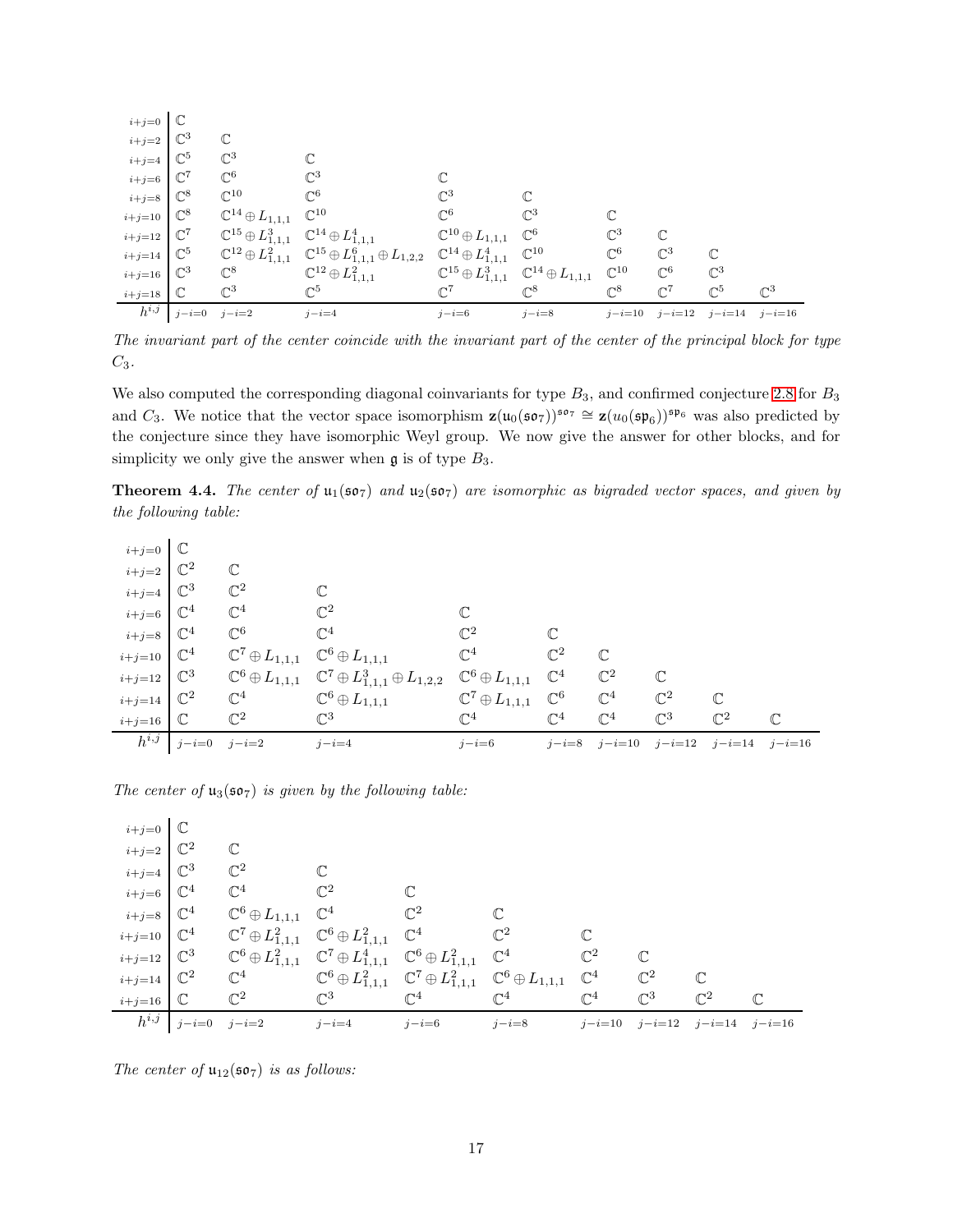|                             |                                                         |              | $\begin{array}{lllllll} & \scriptstyle i+j=0 & \mathbb{C} \\ & \scriptstyle i+j=2 & \mathbb{C} & \mathbb{C} \\ & \scriptstyle i+j=4 & \mathbb{C} & \mathbb{C} & \mathbb{C} \\ & \scriptstyle i+j=6 & \mathbb{C}^2 & \mathbb{C}^2 & \mathbb{C} & \mathbb{C} \\ & \scriptstyle i+j=8 & \mathbb{C} & \mathbb{C}^2 & \mathbb{C}^2 \oplus L_{1,1,1} \oplus L_{1,2,2} & \mathbb{C} & \mathbb{C} \\ & \scriptstyle & \scriptstyle \mathbb{C} & \mathbb{C}^2 & \mathbb{C}$ |                |              |                                   |  |
|-----------------------------|---------------------------------------------------------|--------------|--------------------------------------------------------------------------------------------------------------------------------------------------------------------------------------------------------------------------------------------------------------------------------------------------------------------------------------------------------------------------------------------------------------------------------------------------------------------|----------------|--------------|-----------------------------------|--|
|                             |                                                         |              |                                                                                                                                                                                                                                                                                                                                                                                                                                                                    |                |              |                                   |  |
|                             |                                                         |              |                                                                                                                                                                                                                                                                                                                                                                                                                                                                    |                |              |                                   |  |
|                             |                                                         |              |                                                                                                                                                                                                                                                                                                                                                                                                                                                                    |                |              |                                   |  |
|                             |                                                         |              |                                                                                                                                                                                                                                                                                                                                                                                                                                                                    |                |              |                                   |  |
| $i+j=10$ C C $\mathbb{C}^2$ |                                                         |              | $\mathbb{C}^2$ $\mathbb{C}$                                                                                                                                                                                                                                                                                                                                                                                                                                        |                |              |                                   |  |
| $i+j=12$ $\mathbb{C}$       |                                                         | $\mathbb{C}$ | $\mathbb{C}$                                                                                                                                                                                                                                                                                                                                                                                                                                                       | $\mathbb{C}^2$ | $\mathbb{C}$ | $\mathbb{C}$                      |  |
|                             | $\overline{h^{i,j}}$ $\overline{j-i=0}$ $j-i=2$ $j-i=4$ |              |                                                                                                                                                                                                                                                                                                                                                                                                                                                                    |                |              | $j-i=6$ $j-i=8$ $j-i=10$ $j-i=12$ |  |

The center of  $u_{13}(\mathfrak{so}_7)$  is as follows:

| $i+j=0$ $\boxed{\mathbb{C}}$          |                                   |                                                                                  |                |                |                |                                    |              |  |
|---------------------------------------|-----------------------------------|----------------------------------------------------------------------------------|----------------|----------------|----------------|------------------------------------|--------------|--|
| $i+j=2$ $\mathbb{C}$                  |                                   |                                                                                  |                |                |                |                                    |              |  |
| $i+j=4$ $\mathbb{C}^2$                |                                   | $\mathbb{C}$                                                                     |                |                |                |                                    |              |  |
| $_{i+j=6}$ $\,$ $\,$ $\mathbb{C}^{2}$ |                                   | $\mathbb{C}^3$                                                                   | $\mathbb{C}$   |                |                |                                    |              |  |
| $i+j=8$ $\mathbb{C}^2$                |                                   | $\mathbb{C}^3\oplus L_{1,1,1}$ $\mathbb{C}^3$                                    |                | $\mathbb{C}$   |                |                                    |              |  |
| $i+j=10$ $\mathbb{C}^2$               |                                   | $\mathbb{C}^3 \oplus L_{1,1,1}$ $\mathbb{C}^3 \oplus L_{1,1,1}^2$ $\mathbb{C}^3$ |                |                | $\mathbb{C}$   |                                    |              |  |
| $i+j=12$ $\circ$                      |                                   | $\mathbb{C}^2$ $\mathbb{C}^3 \oplus L_{1,1,1}$ $\mathbb{C}^3 \oplus L_{1,1,1}$   |                |                | $\mathbb{C}^3$ | $\mathbb C$                        |              |  |
| $i+j=14$ $\mathbb{C}$                 |                                   | $\mathbb C$                                                                      | $\mathbb{C}^2$ | $\mathbb{C}^2$ | $\mathbb{C}^2$ | $\mathbb{C}^2$                     | $\mathbb{C}$ |  |
|                                       | $\boxed{h^{i,j}}$ $j-i=0$ $j-i=2$ |                                                                                  | $j-i=4$        | $j-i=6$        |                | $j-i=8$ $j-i=10$ $j-i=12$ $j-i=14$ |              |  |

The center of  $u_{23}(\mathfrak{so}_7)$  is as follows:

|                                                                      | $h^{i,j}$ $j-i=0$ $j-i=2$ |              | $j-i=4$                                                                  | $j-i=6$ $j-i=8$ $j-i=10$ |  |
|----------------------------------------------------------------------|---------------------------|--------------|--------------------------------------------------------------------------|--------------------------|--|
|                                                                      |                           | $\mathbb{C}$ | $\mathbb{C}$ $\mathbb{C}$                                                |                          |  |
|                                                                      |                           | $\mathbb{C}$ | $\mathbb{C} \oplus L_{1,1,1}$ $\mathbb{C}$                               |                          |  |
|                                                                      |                           |              | $\mathbb{C} \oplus L_{1,1,1}$ $\mathbb{C} \oplus L_{1,1,1}$ $\mathbb{C}$ |                          |  |
| $i+j=0$<br>$i+j=2$<br>$i+j=4$<br>$i+j=6$<br>$i+j=8$<br>$i+j=10$<br>C |                           |              |                                                                          |                          |  |
|                                                                      |                           |              |                                                                          |                          |  |
|                                                                      |                           |              |                                                                          |                          |  |

The isomorphism of bigraded vector spaces  $\mathbf{z}(\mathfrak{u}_1((\mathfrak{so}_7))) \cong \mathbf{z}(\mathfrak{u}_2((\mathfrak{so}_7)))$  is reminiscent of a similar isomorphism found in [\[LQ17\]](#page-24-4), where two non-conjugated blocks had isomorphic centers. This suggests that the corresponding categories might be Morita equivalent.

### <span id="page-17-0"></span>4.3 Type  $A_4$

We check the conjectures [2.8](#page-3-0) and [2.9](#page-3-1) for  $\mathfrak{g} = \mathfrak{sl}_5$ :

**Theorem 4.5.** There is an isomorphism of bigraded vector space  $\mathbf{z}(\mathfrak{u}_0(\mathfrak{sl}_5)) \cong \mathbf{z}(\mathfrak{u}_0(\mathfrak{sl}_5)^{\mathfrak{g}} \cong DC_5$ . The table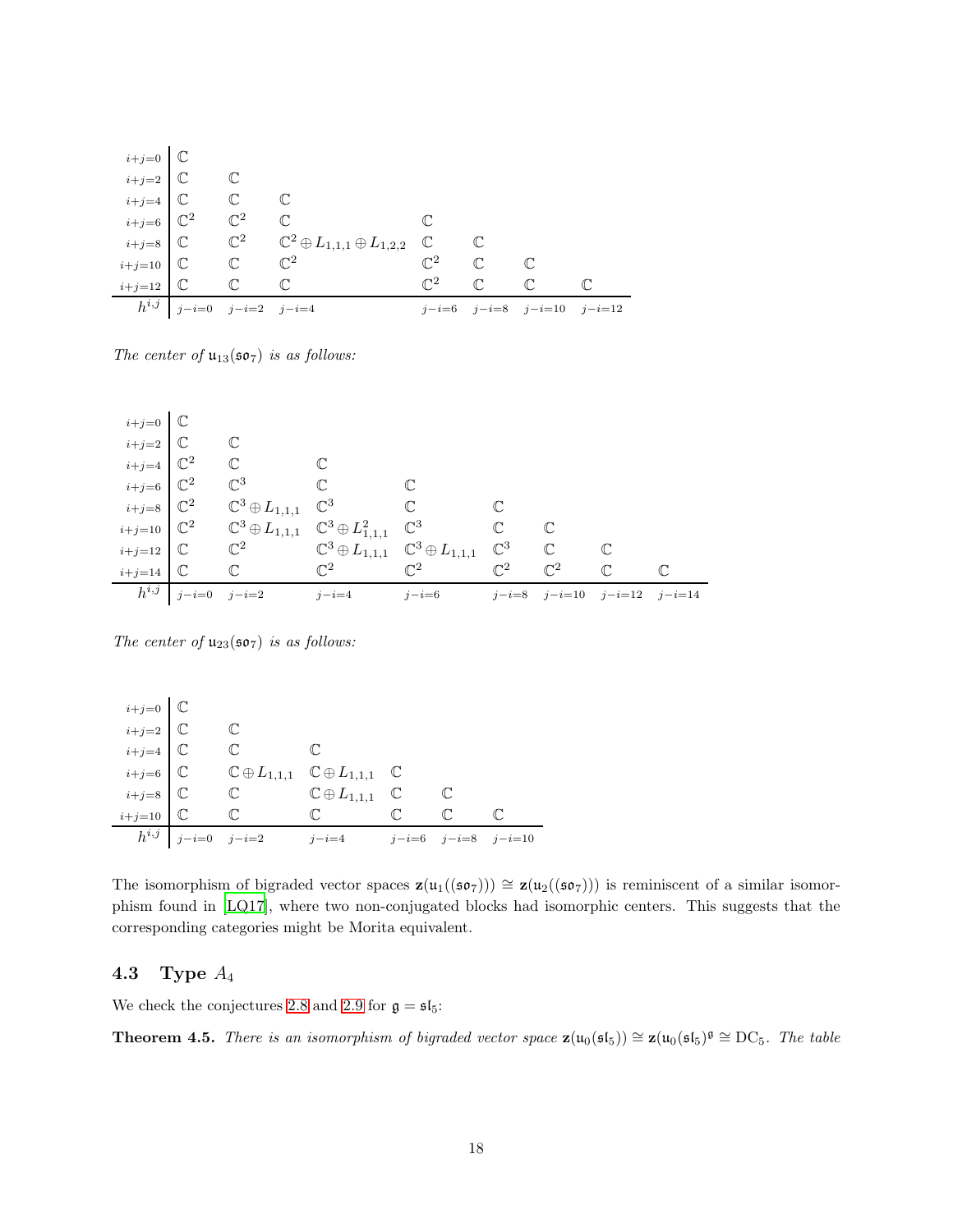is as follows:

| $i+j=0$    | 1              |                |    |             |    |                |        |    |   |                                                                               |   |
|------------|----------------|----------------|----|-------------|----|----------------|--------|----|---|-------------------------------------------------------------------------------|---|
| $i+j=2$    | $\overline{4}$ |                |    |             |    |                |        |    |   |                                                                               |   |
| $i+j=4$    | -9             | $\overline{5}$ | 1  |             |    |                |        |    |   |                                                                               |   |
| $i+j=6$    | 15             | 14             | 5  | $\mathbf 1$ |    |                |        |    |   |                                                                               |   |
| $i+j=8$    | <b>20</b>      | 29             | 15 | 5           | -1 |                |        |    |   |                                                                               |   |
| $i+j=10$   | 22             | 44             | 33 | 15          | 5  | 1              |        |    |   |                                                                               |   |
| $i+j=12$   | 20             | 51             | 54 | 34          | 15 | $\overline{5}$ | 1      |    |   |                                                                               |   |
| $i+j=14$   | 15             | 46             | 66 | 58          | 34 | 15             | 5      |    |   |                                                                               |   |
| $i+j=16$   | -9             | 31             | 56 | 66          | 54 | 33             | 15     | 5  |   |                                                                               |   |
| $i+j=18$   | 4              | 15             | 31 | 46          | 51 | 44             | 29     | 14 | 5 |                                                                               |   |
| $i+j=20$ 1 |                | $\overline{4}$ | 9  | 15          | 20 | 22             | $20\,$ | 15 | 9 | 4                                                                             | 1 |
| $h^{i,j}$  | $j-i=0$        | $j-i=2$        |    |             |    |                |        |    |   | $j-i=4$ $j-i=6$ $j-i=8$ $j-i=10$ $j-i=12$ $j-i=14$ $j-i=16$ $j-i=18$ $j-i=20$ |   |

Let us present the other bigraded tables. We label the singular blocks as before, i.e as a subset  $J \subset$  $\{1, 2, 3, 4\}$ . However we consider them up to the involution  $i \mapsto 5 - i$  (i.e up to conjugay in the extended affine Weyl group). There are also non-conjugated blocks giving isomorphic centers:  $\mathbf{z}(\mathfrak{u}_1(\mathfrak{sl}_5)) \cong \mathbf{z}(\mathfrak{u}_2(\mathfrak{sl}_5)),$  $\mathbf{z}(\mathfrak{u}_{12}(\mathfrak{sl}_5)) \cong z(\mathfrak{u}_{23}(\mathfrak{sl}_5))$  and  $\mathbf{z}(\mathfrak{u}_{13}(\mathfrak{sl}_5)) \cong \mathbf{z}(\mathfrak{u}_{14}(\mathfrak{sl}_5))$ . We also know that the block  $\mathfrak{u}_{123}(\mathfrak{sl}_5)$  correspond to a projective space and was computed in [\[LQ17](#page-24-4)]. Hence we only need to present  $u_1(\mathfrak{sl}_5), u_{12}(\mathfrak{sl}_5), u_{13}(\mathfrak{sl}_5)$  and  $u_{124}(\mathfrak{sl}_5)$ . We will only present their dimension table, since for all blocks, the center is  $\mathfrak{g}$ -invariant.

**Theorem 4.6.** The center of  $\mathfrak{u}_1(\mathfrak{sl}_5)$  is as follows:

| $i+j=0$   |         |                |                 |                |    |    |                                                              |   |   |  |
|-----------|---------|----------------|-----------------|----------------|----|----|--------------------------------------------------------------|---|---|--|
| $i+j=2$   | -3      |                |                 |                |    |    |                                                              |   |   |  |
| $i+j=4$   | 6       | $\overline{4}$ |                 |                |    |    |                                                              |   |   |  |
| $i+j=6$   | -9      | 10             | 4               |                |    |    |                                                              |   |   |  |
| $i+j=8$   | 11      | 18             | 11              | $\overline{4}$ |    |    |                                                              |   |   |  |
| $i+j=10$  | -11     | 23             | 21              | 11             | 4  |    |                                                              |   |   |  |
| $i+j=12$  | 9       | 23             | 29              | 22             | 11 | 4  |                                                              |   |   |  |
| $i+j=14$  | -6      | 17             | 28              | 29             | 21 | 11 | 4                                                            |   |   |  |
| $i+j=16$  | -3      | 9              | 17              | 23             | 23 | 18 | 10                                                           | 4 |   |  |
| $i+j=18$  | -1      | 3              | 6               | 9              | 11 | 11 | 9                                                            | 6 | 3 |  |
| $h^{i,j}$ | $j-i=0$ |                | $i-i=2$ $i-i=4$ |                |    |    | $j-i=6$ $j-i=8$ $j-i=10$ $j-i=12$ $j-i=14$ $j-i=16$ $j-i=18$ |   |   |  |

The center of  $u_{12}(\mathfrak{sl}_5)$  is as follows:

| $i+j=0$ 1   |             |                |     |   |   |   |                                                            |  |
|-------------|-------------|----------------|-----|---|---|---|------------------------------------------------------------|--|
| $i+j=2$   2 |             |                |     |   |   |   |                                                            |  |
| $i+j=4$ 3   |             | 3              |     |   |   |   |                                                            |  |
| $i+j=6$ 4   |             | 5              | 3   |   |   |   |                                                            |  |
| $i+j=8$ 4   |             |                | 6   | 3 |   |   |                                                            |  |
| $i+j=10$ 3  |             | 6              | 8   | 6 | 3 |   |                                                            |  |
| $i+j=12$ 2  |             | $\overline{4}$ | - 6 |   | 5 | 3 |                                                            |  |
| $i+j=14$    | -1          | $\overline{2}$ | 3   | 4 | 4 | 3 | $\overline{2}$                                             |  |
| $h^{i,j}$   | $j - i = 0$ |                |     |   |   |   | $j-i=2$ $j-i=4$ $j-i=6$ $j-i=8$ $j-i=10$ $j-i=12$ $j-i=14$ |  |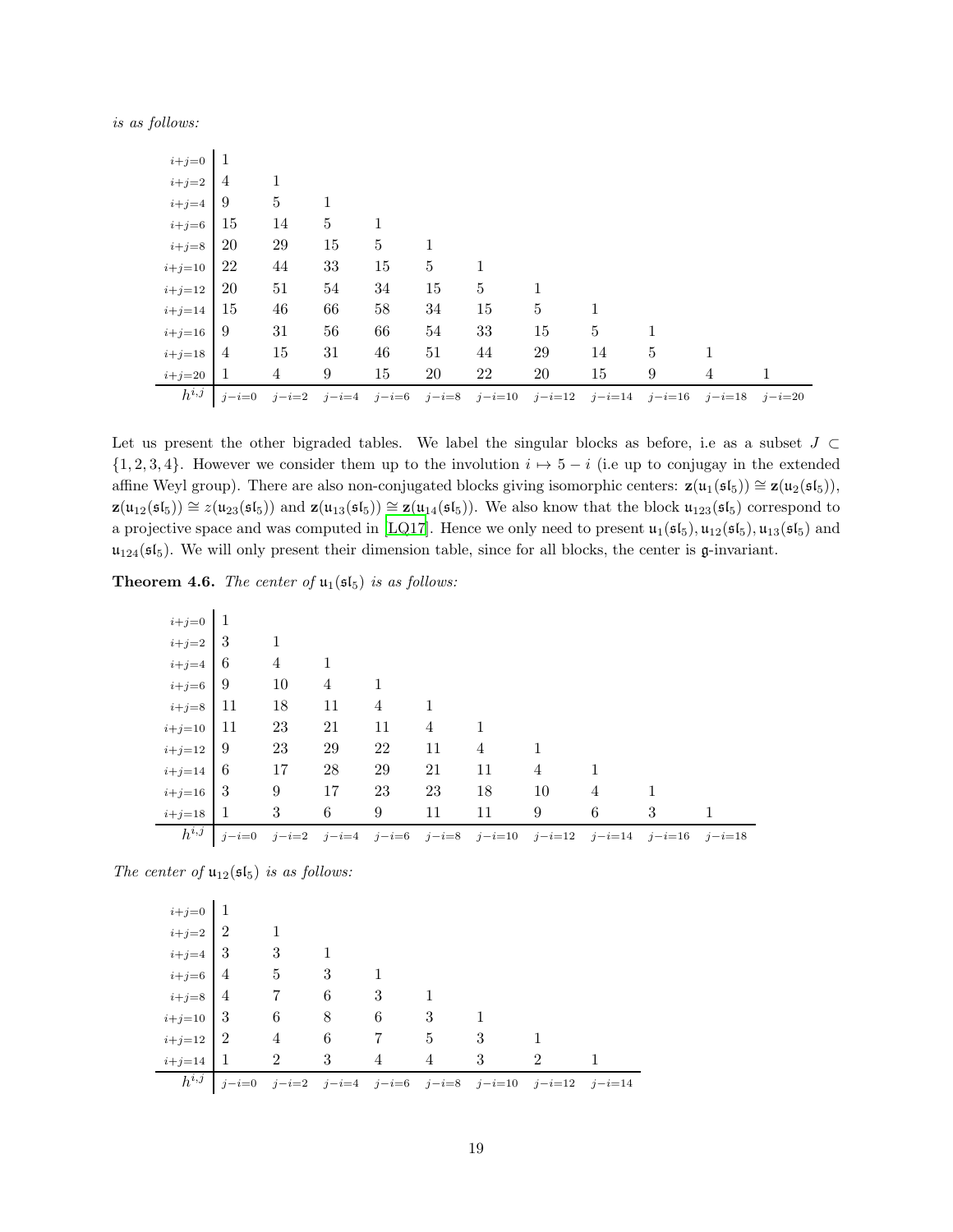The center of  $u_{13}(\mathfrak{sl}_5)$  is as follows:

| $h^{i,j}$   | $j-i=0$    |                |    |             |    |                |   | $j-i=2$ $j-i=4$ $j-i=6$ $j-i=8$ $j-i=10$ $j-i=12$ $j-i=14$ $j-i=16$ |  |
|-------------|------------|----------------|----|-------------|----|----------------|---|---------------------------------------------------------------------|--|
| $i+j=16$    |            | $\overline{2}$ | 4  | $5^{\circ}$ | 6  | $\overline{5}$ | 4 | $\overline{2}$                                                      |  |
| $i+j=14$    | $\sqrt{2}$ |                | 9  | - 11        | 10 | - 7            | 3 |                                                                     |  |
| $i+j=12$ 4  |            | 9              | 14 | 12          | 8  | -3             |   |                                                                     |  |
| $i+j=10$ 5  |            | 11             | 12 | 8           | 3  |                |   |                                                                     |  |
| $i+j=8$ 6   |            | 10             | 8  | 3           |    |                |   |                                                                     |  |
| $i+j=6$ 5   |            | $\overline{7}$ | 3  |             |    |                |   |                                                                     |  |
| $i+j=4$     | -4         | 3              |    |             |    |                |   |                                                                     |  |
| $i+j=2$   2 |            |                |    |             |    |                |   |                                                                     |  |
| $i+j=0$     |            |                |    |             |    |                |   |                                                                     |  |

The center of  $\mathfrak{u}_{124}(\mathfrak{sl}_5)$  is as follows:

| $\left\vert i+j=0\right\vert$<br>$1$                                 |                         |                             |                                |                             |                                                           |  |
|----------------------------------------------------------------------|-------------------------|-----------------------------|--------------------------------|-----------------------------|-----------------------------------------------------------|--|
|                                                                      |                         |                             |                                |                             |                                                           |  |
| $\begin{array}{c c} i+j=2 & 1 \\ i+j=4 & 2 \\ i+j=6 & 2 \end{array}$ | $\mathfrak{D}$          |                             |                                |                             |                                                           |  |
|                                                                      | 3                       | $\mathcal{D}$               |                                |                             |                                                           |  |
| $_{i+j=8} \mid$ $2$                                                  | $\overline{\mathbf{3}}$ | $\overline{\phantom{a}2}$   |                                |                             |                                                           |  |
| $\left\lvert i+j=10\right\rvert$   1                                 |                         |                             | $2 \qquad 3 \qquad 3 \qquad 2$ |                             |                                                           |  |
| $i+j=12$ 1                                                           | $\mathbf{1}$            | $\mathcal{D}_{\mathcal{L}}$ | $\mathfrak{D}$                 | $\mathcal{D}_{\mathcal{L}}$ | $\overline{1}$                                            |  |
| $h^{i,j}$                                                            |                         |                             |                                |                             | $j-i=0$ $j-i=2$ $j-i=4$ $j-i=6$ $j-i=8$ $j-i=10$ $j-i=12$ |  |

## <span id="page-19-0"></span>5 Higher Hochschild cohomology groups

We present some tables of higher Hochschild cohomology groups, obtained by our computer algorithm. These results are not complete, and there are additional results available on the repository of the algorithm: <https://github.com/RikVoorhaar/bgg-cohomology>.

Recall that  $HH^{\bullet}(\mathfrak{u})$  is a Gerstenhaber algebra, and that the bracket is of degree  $-1$ . In particular,  $HH^1(\mathfrak{u}_q(\mathfrak{g}))$ acts on  $HH^0(\mu_q(g))$ . This gives a large group of symmetries, and understanding it could lead to a better understanding of the center.

**Proposition 5.1.** For type  $A_2$ , for  $4 \leq s \leq 14$  and  $s = 2k$  even we get the following bigraded table

|                          | $i+j=2$ $L(k,k)^{2}$ |                                                                                         |            |
|--------------------------|----------------------|-----------------------------------------------------------------------------------------|------------|
| $\scriptstyle i+j=4$   0 |                      | $L(k, k-1)^2 \oplus L(k-1, k)^2 \oplus L(k, k)^4 \oplus L(k+1, k)^2 \oplus L(k, k+1)^2$ |            |
| $i+j=6$ 0                |                      |                                                                                         | $L(k,k)^2$ |
|                          | $h^{i,j}$ $j-i=0$    | $i-i=2$                                                                                 | $i-i=4$    |

for  $3 \leq s \leq 15$  and  $s = 2k + 1$  odd (the second column of the table can be deduced from the  $\mathfrak{sl}_2$  symmetry)

|           | $\label{eq:2} i+j\text{=3}\ \Big \ L(k,k)^2\oplus L(k+1,k)^2\oplus L(k,k+1)^2\oplus L(k+1,k+1)$ |
|-----------|-------------------------------------------------------------------------------------------------|
| $i+j=5$ 0 |                                                                                                 |
|           | $h^{i,j}$ $j-i=1$                                                                               |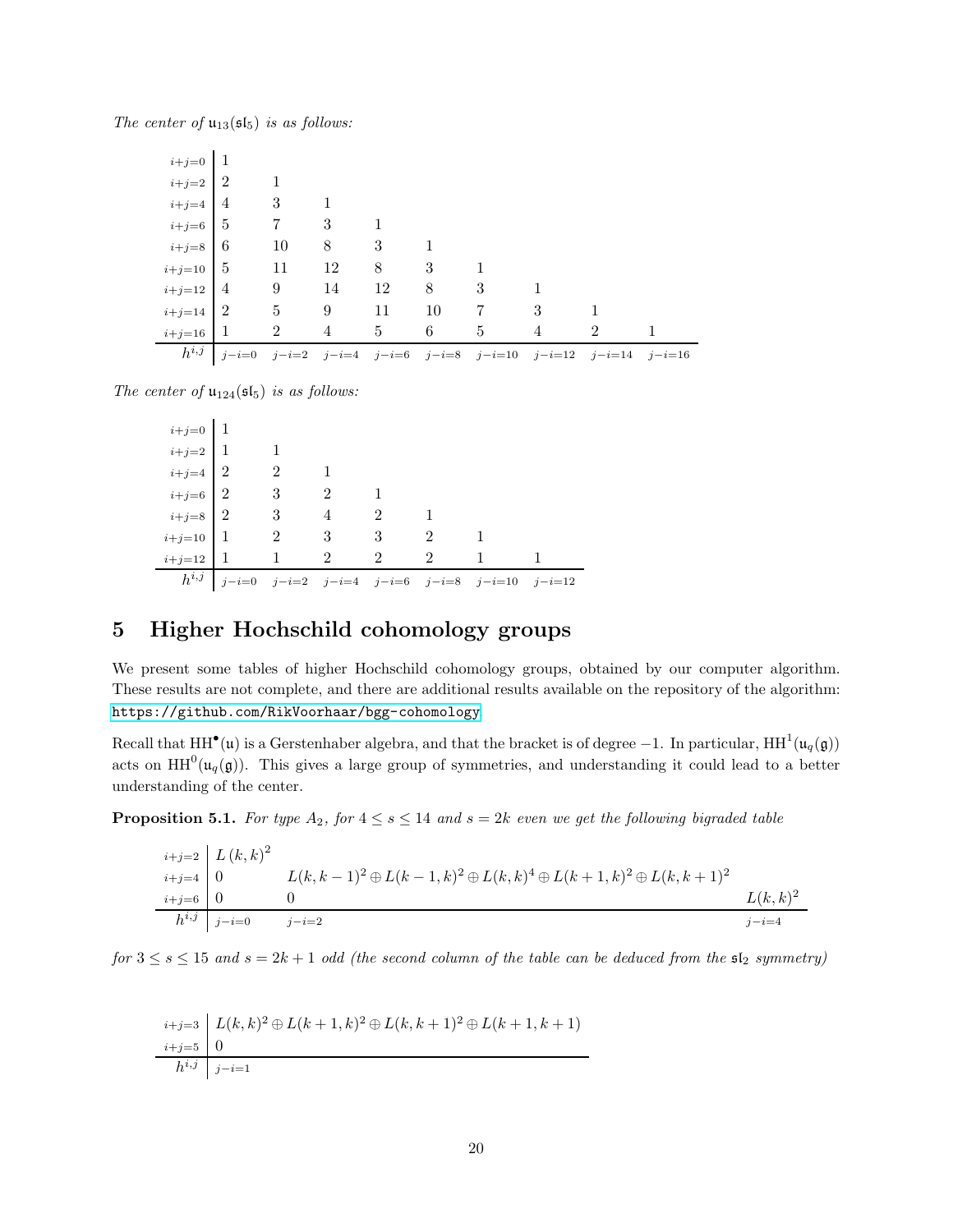In type  $G_2$ ,  $HH^1(\mu_0)$  is given by the following table:

|                         | $i+j=1$ $\mathbb{C} \oplus L_{3,2}$                                                                     |                                                                                                                                                                       |                                              |                                                                            |                                                                                                                             |              |
|-------------------------|---------------------------------------------------------------------------------------------------------|-----------------------------------------------------------------------------------------------------------------------------------------------------------------------|----------------------------------------------|----------------------------------------------------------------------------|-----------------------------------------------------------------------------------------------------------------------------|--------------|
|                         | $i+j=3$ $\mathbb{C}^2 \oplus L_{2,1} \oplus L_{3,2}^2$ $\mathbb{C} \oplus L_{3,2}$                      |                                                                                                                                                                       |                                              |                                                                            |                                                                                                                             |              |
|                         | $i+j=5$ $\mathbb{C}^2 \oplus L_{2,1}^2 \oplus L_{3,2}^2$ $\mathbb{C}^2 \oplus L_{2,1} \oplus L_{3,2}^2$ |                                                                                                                                                                       | $\mathbb{C} \oplus L_{3,2}$                  |                                                                            |                                                                                                                             |              |
|                         |                                                                                                         | $i+j=7$ $\mathbb{C}^2 \oplus L_{2,1}^2 \oplus L_{3,2}$ $\mathbb{C}^3 \oplus L_{2,1}^6 \oplus L_{3,2}^2 \oplus L_{4,2}$ $\mathbb{C}^2 \oplus L_{2,1} \oplus L_{3,2}^2$ |                                              | $\mathbb{C} \oplus L_{3,2}$                                                |                                                                                                                             |              |
|                         | $i+j=9$ $\mathbb{C}^3 \oplus L_{2,1}$                                                                   | $\mathbb{C}^4 \oplus L_{2,1}^6 \oplus L_{3,2} \oplus L_{4,2}^2$ $\mathbb{C}^3 \oplus L_{2,1}^6 \oplus L_{3,2}^2 \oplus L_{4,2}$                                       |                                              | $\mathbb{C}^2\oplus L_{2,1}\oplus L_{3,2}^2\quad \mathbb{C}\oplus L_{3,2}$ |                                                                                                                             |              |
| $i+j=11$ $\mathbb{C}^2$ |                                                                                                         | $\mathbb{C}^3\oplus L_{2,1}$                                                                                                                                          | $\mathbb{C}^2\oplus L_{2,1}^2\oplus L_{3,2}$ |                                                                            | $\mathbb{C}^2 \oplus L_{2,1}^2 \oplus L_{3,2}^2$ $\mathbb{C}^2 \oplus L_{2,1} \oplus L_{3,2}^2$ $\mathbb{C} \oplus L_{3,2}$ |              |
|                         | $h^{i,j}$ $j-i=1$                                                                                       | $j-i=3$                                                                                                                                                               | $j - i = 5$                                  | $j-i=7$                                                                    | $j-i=9$                                                                                                                     | $j - i = 11$ |

As noticed in [\[LQ19](#page-24-6)] already, we obtain that  $\mathfrak g$  is a subalgebra of  $HH^1$ , sitting in bidegree  $(1,1)$ . Their results imply that this copy of g is acting in a compatible way on the center with both the algebraic and geometric existing  $\mathfrak g$ -action. We hope to understand the full action of  $HH^1$  on  $HH^0$ , by understanding the geometric action of  $\mathrm{HH}_{\mathbb{C}^*}^1(\widetilde{\mathcal{N}})$  on  $\mathrm{HH}_{\mathbb{C}^*}^0(\widetilde{\mathcal{N}})$ .

We also computed  $HH^{s}(u_{q}(\mathfrak{g}))$  for  $s \leq 3$  and  $\mathfrak{g} = \mathfrak{sl}_4$ . We present the tables for  $s = 1$ :

**Proposition 5.2.** The group  $HH^1(\mu_q(\mathfrak{sl}_4))$  is given by the following table:

|                         | $i+j=1$ $\mathbb{C} \oplus L_{1,1,1}$                                       |                |                                                                                                                                                                                             |         |         |              |
|-------------------------|-----------------------------------------------------------------------------|----------------|---------------------------------------------------------------------------------------------------------------------------------------------------------------------------------------------|---------|---------|--------------|
|                         | $i+j=3$ $\mathbb{C}^4 \oplus L_{1,1,1}^3$ $\mathbb{C} \oplus L_{1,1,1}$     |                |                                                                                                                                                                                             |         |         |              |
|                         | $i+j=5$ $\mathbb{C}^9 \oplus L_{1,1,1}^5$ $\mathbb{C}^5 \oplus L_{1,1,1}^4$ |                | $\mathbb{C} \oplus L_{1,1,1}$                                                                                                                                                               |         |         |              |
|                         |                                                                             |                | $i+j=7$ $\mathbb{C}^{11} \oplus L_{1,1,1}^3$ $\mathbb{C}^{13} \oplus L_{1,1,1}^8 \oplus L_{1,2,1}^3$ $\mathbb{C}^5 \oplus L_{1,1,1}^4 \oplus L_{1,2,1}$ $\mathbb{C} \oplus L_{1,1,1}$       |         |         |              |
| $i+j=9$ $\mathbb{C}^8$  |                                                                             |                | $\mathbb{C}^{17} \oplus L_{1,1,1}^5 \oplus L_{1,2,1}^3 \quad \mathbb{C}^{13} \oplus L_{1,1,1}^8 \oplus L_{1,2,1}^3 \quad \mathbb{C}^5 \oplus L_{1,1,1}^4 \quad \mathbb{C} \oplus L_{1,1,1}$ |         |         |              |
| $i+j=11$ $\mathbb{C}^3$ |                                                                             | $\mathbb{C}^8$ | $\mathbb{C}^{11} \oplus L_{1,1,1}^3$ $\mathbb{C}^9 \oplus L_{1,1,1}^5$ $\mathbb{C}^4 \oplus L_{1,1,1}^3$ $\mathbb{C} \oplus L_{1,1,1}$                                                      |         |         |              |
|                         | $h^{i,j}$ $j-i=1$                                                           | $j-i=3$        | $j-i=5$                                                                                                                                                                                     | $j-i=7$ | $j-i=9$ | $j - i = 11$ |

#### <span id="page-20-0"></span>5.1 Limits of the algorithm

With the computational resources available to the authors, it is not feasible to do the computation of the center of the principal block for type  $D_4$  and  $B_4$  with the current implementation of the algorithm. Hence, it seems that most of the computations are not accessible in rank  $\geq 4$ . For higher Hochschild cohomology, in type  $A_2$  we could go up to  $s \le 13$ , but for type  $B_2$  only  $s \le 7$ . However, looking at singular blocks makes the computation much easier, and even for  $A_4$  we could compute the Hochschild cohomology of the projective spaces up to  $s \leq 6$  (this specific computation will be detailed in the next section).

## <span id="page-20-1"></span>6 Remarks on projective spaces

We now look at  $X = \mathbb{P}^n = G/P$ . For  $s = 0$ , the Hochschild cohomology was computed in [\[LQ17](#page-24-4)]. Let us call a bidegree  $(i, j)$  positive if  $i > 0$ , and let us call the positive part of  $HH_{\mathbb{C}^*}^s(T^*(G/P))$  the direct sum of the corresponding bigraded summands. For  $s = 1$ , we show that the positive Hochschild cohomology is generated by the first column under the  $\mathfrak{sl}_2$ -action. For  $s \geq 2$ , we prove a vanishing property, and we compute several Hochschild cohomology groups for  $T^*\mathbb{P}^3$  and  $T^*\mathbb{P}^4$ .

#### <span id="page-20-2"></span>6.1 A subalgebra of  $HH<sup>1</sup>$

<span id="page-20-3"></span>In this subsection we will compute the positive part of  $HH_{\mathbb{C}^*}^{1}(\mathbb{P}^n)$ , and we present the full computation for  $3 \leq n \leq 6$ . We will need the following lemma:

**Lemma 6.1** ([\[LQ17\]](#page-24-4)). Let  $p' \neq p \leq n$ . Then  $H^{p'}(\mathbb{P}^n, \Omega_{\mathbb{P}^n}^{\otimes p}) = 0$ . Moreover,  $H^p(\mathbb{P}^n, \Omega_{\mathbb{P}^n}^{\otimes p}) = \mathbb{C}$ .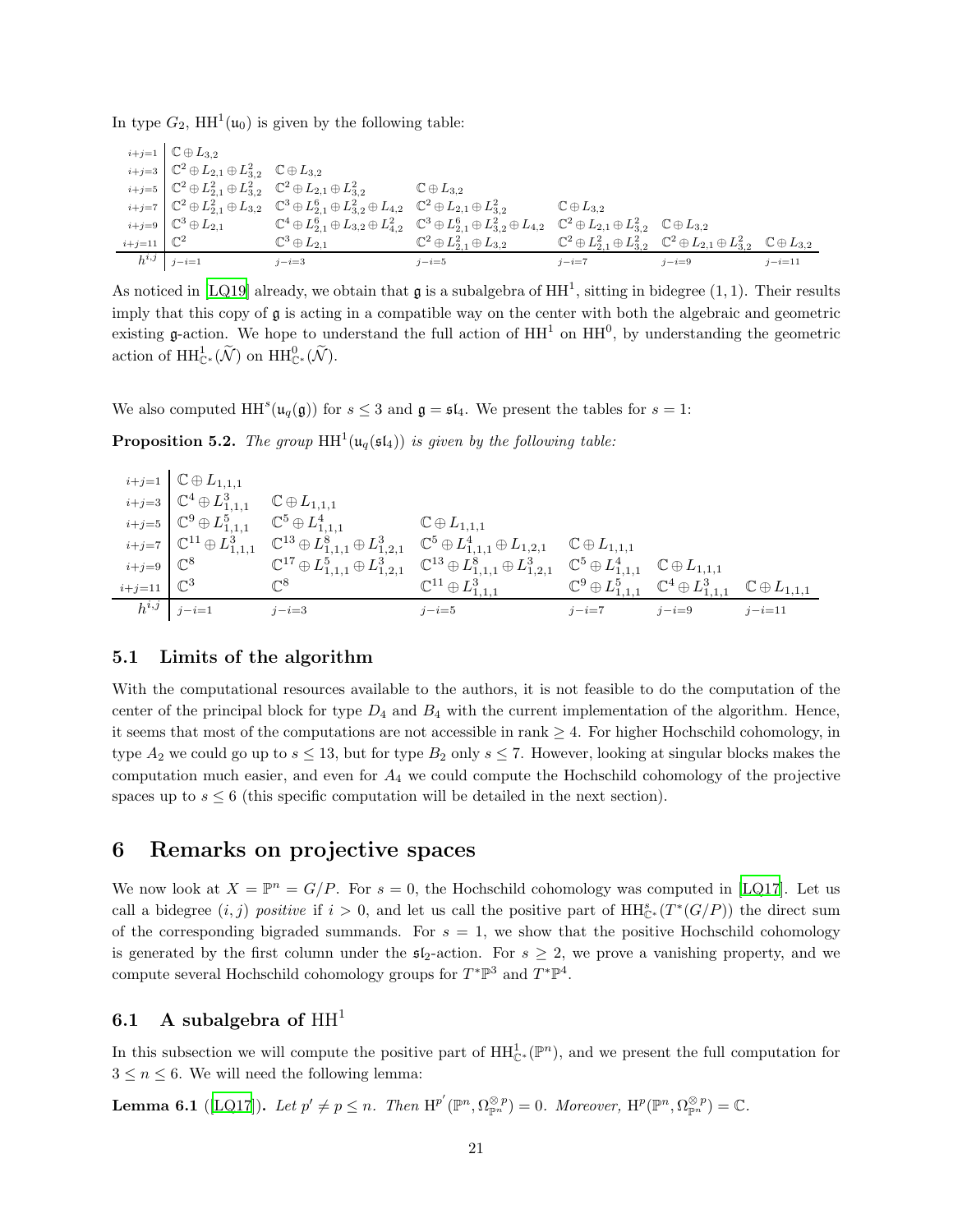Let us emphasize that the non-trivial cohomology comes from the split summand  $\wedge^p \Omega_{\mathbb{P}^n} \subset \Omega^{\otimes p}$ . We now want to compute the first column of  $HH^1_{\mathbb{C}^*}(\mathbb{P}^n)$ . For this, we introduce  $1 \leq p \leq n$  such that  $j = i + 1 = p$ . It follows that  $k = -2p$ , so  $s = i + j + k = 1$ .

<span id="page-21-0"></span>**Proposition 6.2.** Let  $1 \le p \le n$ . Then  $H^{p-1}(\mathbb{P}^n, \wedge^p \text{pr}_*(T_{\tilde{\mathcal{N}}_P})^{-2p}) = \mathbb{C}$  if  $p \ne 1$  and  $\mathbb{C} \oplus \mathfrak{g}$  if  $p = 1$ .

*Proof.* First, we assume  $p > 1$ . By definition, there is a short exact sequence

$$
0 \longrightarrow T_{\mathbb{P}^n} \otimes \wedge^p \Omega_{\mathbb{P}^n} \longrightarrow \wedge^p \mathrm{pr}_*(T_{\widetilde{\mathcal{N}}_P})^{-2p} \longrightarrow T_{\mathbb{P}^n} \otimes \wedge^{p+1} \Omega_{\mathbb{P}^n} \longrightarrow 0
$$

As usual, let  $\omega_{\mathbb{P}^n} = \det(\Omega_{\mathbb{P}^n})$  be the canonical bundle on  $\mathbb{P}^n$ . Using  $\wedge^p \Omega_{\mathbb{P}^n} \cong \wedge^{n-p} T_{\mathbb{P}^n} \otimes \omega_{\mathbb{P}^n}$ , we obtain by Serre duality that

$$
\mathrm{H}^p(\mathbb{P}^n, T_{\mathbb{P}^n} \otimes \wedge^p \Omega_{\mathbb{P}^n}) \cong \mathrm{H}^{n-p}(\Omega_{\mathbb{P}^n} \otimes \wedge^{n-p} \Omega_{\mathbb{P}^n})^*.
$$

By lemma [6.1,](#page-20-3) we know that the cohomology group  $H^q(\mathbb{P}^n, \Omega_{\mathbb{P}^n} \otimes \wedge^m \Omega_{\mathbb{P}^n})$  is nonzero if and only if  $q = m + 1$ . Hence we have that

$$
\mathrm{H}^{p-1}(\mathbb{P}^n, T_{\mathbb{P}^n} \otimes \wedge^p \Omega_{\mathbb{P}^n}) = \mathbb{C}, \quad \mathrm{H}^{p-1}(\mathbb{P}^n, T_{\mathbb{P}^n} \otimes \wedge^{p+1} \Omega_{\mathbb{P}^n}) = 0, \quad \text{and} \quad \mathrm{H}^{p-2}(\mathbb{P}^n, T_{\mathbb{P}^n} \otimes \wedge^{p+1} \Omega_{\mathbb{P}^n}) = 0.
$$

It follows that the long exact sequence in cohomology gives the short exact sequence

$$
0\longrightarrow \mathbb{C}\longrightarrow \mathrm{H}^{p-1}(\mathbb{P}^n, \wedge^p\mathrm{pr}_*(T_{\widetilde{\mathcal{N}}_P})^{-2p})\longrightarrow 0
$$

proving the proposition if  $p > 1$ .

If  $p = 1$ , then the composition factors of  $(\text{pr}_* T_{\tilde{\mathcal{N}}_P})^0$  are  $T_{\mathbb{P}^n} \otimes \Omega_{\mathbb{P}^n}$  and  $T_{\mathbb{P}^n}$ . We have

$$
\mathrm{H}^0(\mathbb{P}^n, T_{\mathbb{P}^n} \otimes \Omega_{\mathbb{P}^n}) = \mathbb{C}, \quad \text{respectively} \quad \mathrm{H}^0(\mathbb{P}^n, T_{\mathbb{P}^n}) = \mathfrak{g}.
$$

By the Borel-Bott-Weil theorem,  $H^1(\mathbb{P}^n, T_{\mathbb{P}^n}) = 0$  so the result follows using the long exact sequence.  $\Box$ 

**Corollary 6.3.** There is a subalgebra of  $HH_{\mathbb{C}^*}^1(T\mathbb{P}^n)$  of dimension  $(n+1)n/2 + (n^2-1)n$ .

*Proof.* It follows easily from the existence of the  $\mathfrak{sl}_2$ -action on  $HH^1_{\mathbb{C}^*}(\mathbb{P}^n)$ , and the fact that the Poisson bivector field has bidegree  $(i, j) = (0, 2)$ .  $\Box$ 

**Proposition 6.4.** The positive part of  $HH_{\mathbb{C}^*}^{1}(\mathbb{P}^n)$  coincides with the positive part of the subalgebra from the previous corollary, i.e for  $(i, j)$  with  $i \geq 1$  we have  $HH^1_{\mathbb{C}^*}(\mathbb{P}^n)^{(i,j)} = \mathbb{C}$ .

*Proof.* We fix  $1 \le i \le n \le j \le 2n$ , where  $i+j=1 \mod 2$  and let  $t = j-i$ , and  $r = (t+1)/2$ . The corresponding cohomology group is  $HH_{\mathbb{C}^*}^{1}(\mathbb{P}^n)^{(i,j)} = H^i(\widetilde{\mathcal{N}}_P, \bigwedge^{i+t}T\widetilde{\mathcal{N}}_P)^{-2i-t+1}$ . The sheaf  $\text{pr}_*(\bigwedge^{i+t}T\widetilde{\mathcal{N}}_P)^{-2i-t+1}$  has a filtration by factors  $\mathcal{F}_l$  (where  $0 \leq l \leq r$ ) given by

$$
\mathcal{F}_l:=S^{r-l}T_{\mathbb{P}^n}\otimes\bigwedge^l T_{\mathbb{P}^n}\otimes\bigwedge^{i+t-l}\Omega_{\mathbb{P}^n}
$$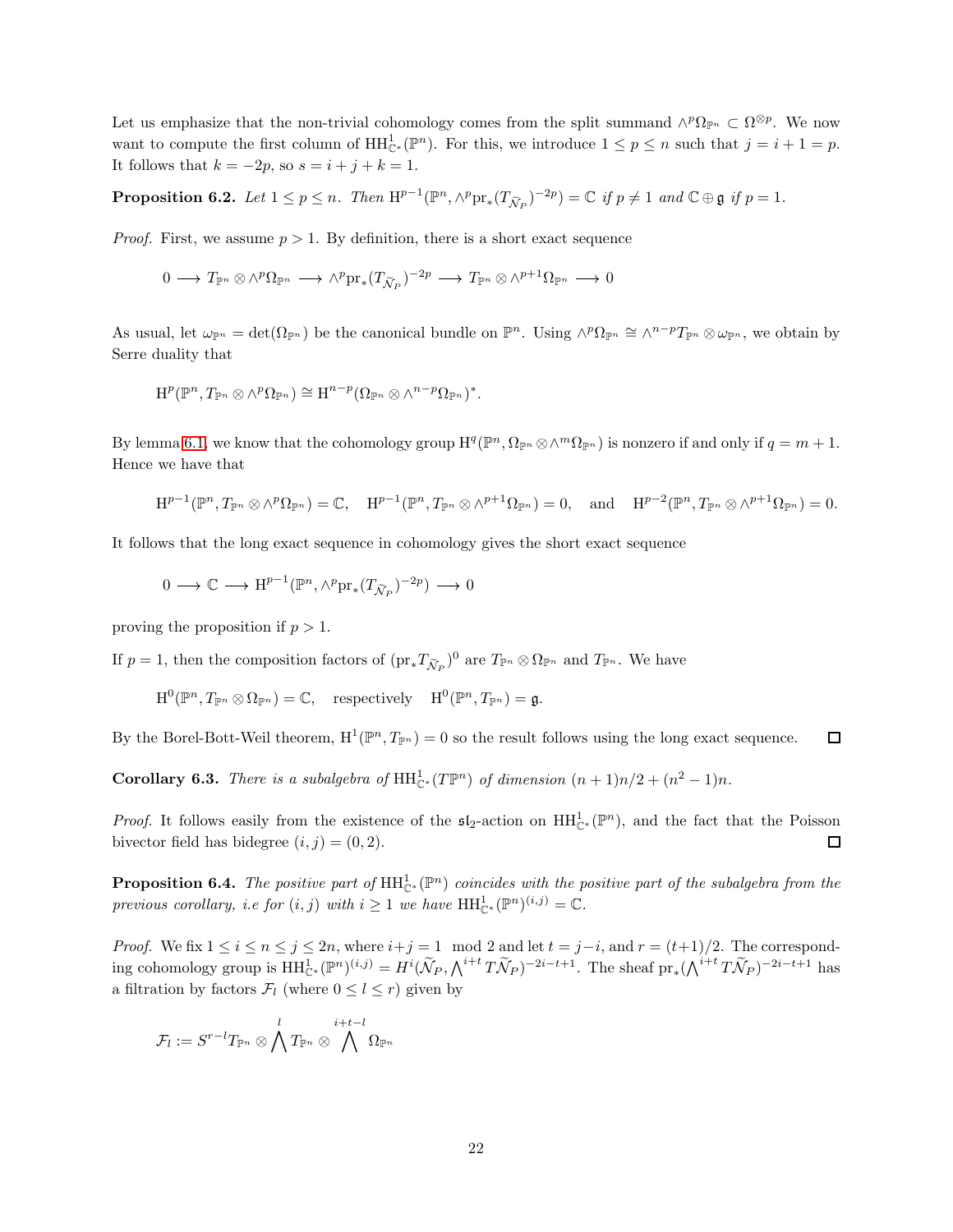We want to compute  $H^i(\mathcal{F}_l)$ . Using Serre duality we obtain an isomorphism

$$
\mathrm{H}^i(\mathcal{F}_l)\cong \mathrm{H}^{n-i}\left(S^{r-l}\Omega_{\mathbb{P}^n}\otimes \bigwedge\nolimits^l\Omega_{\mathbb{P}^n}\otimes \bigwedge\nolimits^{n+l-i-t}\Omega_{\mathbb{P}^n}\right)^*
$$

Denote the last factor in the tensor product above by  $\mathcal{Q}_l$ . Note that  $\mathcal{Q}_l$  is then a direct summand of  $\Omega^{\otimes(n+l+1-i-r)}$ . Notice that  $l+1-r-i \leq 0$ , because  $l \leq r$  and  $i \geq 1$  by hypothesis, hence we can apply lemma [6.1.](#page-20-3) When  $l = r - 1$ , we have

$$
\mathcal{Q}_l = \Omega_{\mathbb{P}^n} \otimes \bigwedge\nolimits^{r-1} \Omega_{\mathbb{P}^n} \otimes \bigwedge\nolimits^{n-i-r} \Omega_{\mathbb{P}^n},
$$

hence  $\mathcal{Q}_l$  contains the direct summand  $\wedge^{n-i}\Omega_{\mathbb{P}^n}$ , so by the lemma [6.1](#page-20-3) we obtain  $\text{H}^{n-i}(\mathcal{F}_{r-1})=\mathbb{C}$ . For other values of l,  $\mathcal{Q}_l$  does not contribute. Therefore, again by lemma [6.1,](#page-20-3) we have  $H^{n-i}(\mathcal{F}_l)=0$ . This shows that  $\dim \mathrm{HH}_{\mathbb{C}^*}^1(\mathbb{P}^n)^{(i,j)} \leq 1$ , and using the  $\mathfrak{sl}_2$ -action and proposition [6.2](#page-21-0) we conclude that  $\dim \mathrm{HH}_{\mathbb{C}^*}^1(\mathbb{P}^n)^{(i,j)} =$ 1. □

One can visualize this result as follows (we let  $\mathfrak{g}' := \mathbb{C} \oplus \mathfrak{g}$ , and ? denotes an unknown factor):

| $i+j=1$ $\beta'$                   |              |                                                                                |  |                                                       |  |
|------------------------------------|--------------|--------------------------------------------------------------------------------|--|-------------------------------------------------------|--|
| $i+j=3$ $\qquad \qquad \mathbb{C}$ |              | $\mathfrak{g}'\oplus ?$                                                        |  |                                                       |  |
| $i+j=5$                            | $\mathbb{C}$ | $\mathbb{C}$ $\mathfrak{g}' \oplus ?$                                          |  |                                                       |  |
| $i+j=7$                            |              | $\mathbb{C} \qquad \mathbb{C} \qquad \mathbb{C} \qquad \mathfrak{g}' \oplus ?$ |  |                                                       |  |
|                                    |              |                                                                                |  |                                                       |  |
| $i+j=2n-1$                         |              |                                                                                |  |                                                       |  |
| $h^{i,j}$                          |              |                                                                                |  | $j-i=1$ $j-i=3$ $j-i=5$ $j-i=7$ $j-i=2n-3$ $j-i=2n-1$ |  |

We computed the bigraded summands of  $HH^1_{\mathbb{C}^*}(\mathbb{P}^n)$  for  $i>0$  in the previous proposition. We cannot compute these summands for  $i = 0$  in general, but we present the missing bigraded summand for  $3 \leq n \leq 6$  (giving the complete  $HH<sup>1</sup>$  using the  $\mathfrak{sl}_2$ -symmetry), obtained using our computer algorithm:

**Proposition 6.5.** For  $3 \le n \le 6$ , the bigraded summands  $HH_{\mathbb{C}^*}^{1}(\mathbb{P}^n)^{(0,3)}$  and  $HH_{\mathbb{C}^*}^{1}(\mathbb{P}^n)^{(0,5)}$  are given by the following table:

$$
\begin{array}{ll}\n & n=3 \\
 & \mathfrak{g}' \oplus L_{1,2,1} \\
 & \mathfrak{g}' \oplus L_{1,2,2,1} \\
 & \mathfrak{g}' \oplus L_{1,2,2,2,1} \\
 & \mathfrak{g}' \oplus L_{1,2,2,2,1} \\
 & \mathfrak{g}' \oplus L_{1,2,2,2,1} \\
 & \mathfrak{g}' \oplus L_{1,2,2,2,1} \\
 & \mathfrak{g}' \oplus L_{1,2,2,2,1} \oplus L_{1,2,2,2,1} \\
 & \mathfrak{g}' \oplus L_{1,2,2,2,1} \\
 & \mathfrak{g}' \oplus L_{1,2,2,2,1} \\
 & \mathfrak{g}' \oplus L_{1,2,2,2,1}\n \end{array}
$$

#### <span id="page-22-0"></span>6.2 Higher Hochschild cohomology groups

<span id="page-22-1"></span>We prove that  $HH^s_{\mathbb{C}^*}(\mathbb{P}^n)^{(i,j)} = 0$  if  $s \geq 5$  and  $i \geq s-2$ . We also present some low-degree Hochschild cohomology groups for  $n = 3, 4$ . We begin by a lemma:

**Lemma 6.6.** Let a, b, c be positive integers where  $a \geq 3$  and  $a+b+c=j$ . Then, if V is a finite-dimensional vector space, the  $SL(V)$ -module  $Sym^a(V) \otimes \wedge^b(V) \otimes \wedge^c(V)$  does not contain a copy of  $\wedge^j(V)$ .

*Proof.* Let  $V = \mathbb{C}^{n+1}$ , and  $\Gamma_{a_1,...,a_n}$  be the irreducible  $SL(V)$ -representation of highest weight  $\sum_i a_i \varpi_i$ , where  $\overline{\omega}_i$  are the fundamental weights. We have  $\Gamma_{a,0,0,\dots} \cong \text{Sym}^a(V)$  and  $\Gamma_{0,0,\dots,0,1,0,\dots,0} \cong \wedge^b(V)$  (where the 1 is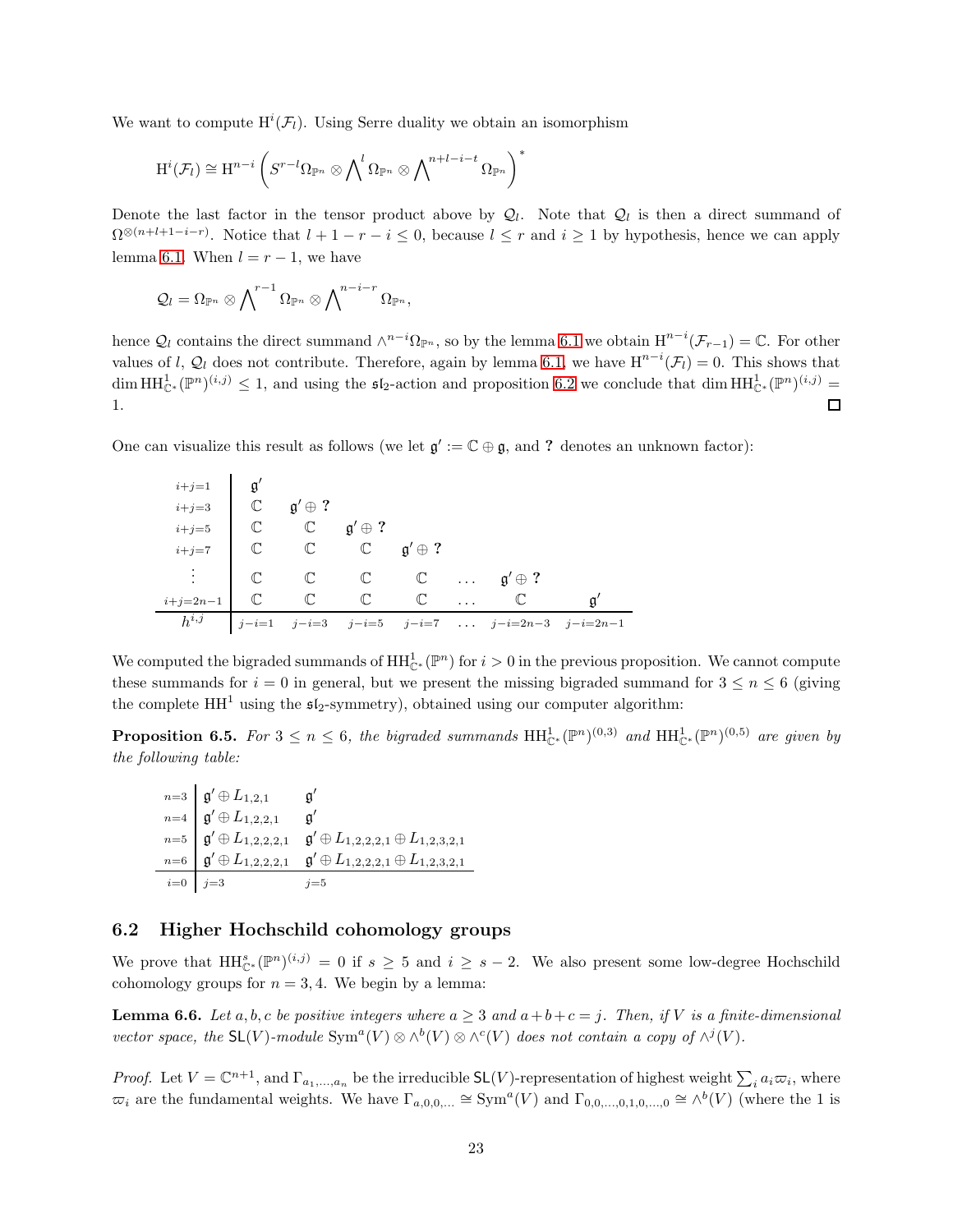at the b-th position). We recall that as a special case of the Littlewood-Richardson rule we have,

$$
\Gamma_{a_1,\ldots,a_n} \otimes \wedge^k V \cong \bigoplus_{(b_1,\ldots,b_n)\in \mathcal{B}} \Gamma_{b_1,\ldots,b_n},
$$

where  $\mathcal B$  is a certain subset of  $\mathbb N^n$ , such that if  $(b_1,\ldots,b_n)\in\mathcal B$  then  $|b_i-a_i|\leq 1$ . We get

$$
\text{Sym}^a(V) \otimes \wedge^b(V) \otimes \wedge^c(V) \cong \bigoplus \Gamma_{c_1,\dots,c_n}
$$

where  $(c_1, \ldots, c_n)$  are certain integers such that  $c_1 \geq 1$  so the lemma follows.

**Proposition 6.7.** If  $s \geq 4$ , and  $s - 2 \leq i$ , we have  $HH_{\mathbb{C}^*}^s(\mathbb{P}^n)^{(i,j)} = 0$ .

*Proof.* As before, we fix  $1 \le i \le n \le j \le 2n$ , and  $1 \le r \ne n$  is the column in the bigraded table. We want to compute  $\mathrm{H}^i(\widetilde{\mathcal{N}}_P,(\wedge^{s+i+2(r-1)}T\widetilde{\mathcal{N}}_P)^{-2i-2r+2}$ . As usual  $\mathrm{pr}_*\wedge^{s+i+2(r-1)}T\widetilde{\mathcal{N}}_P)^{-2i-2r+2}$  has a filtration with summands

$$
\mathcal{F}_l:=S^{r-l+s-2}T_{\mathbb{P}^n}\otimes \bigwedge\nolimits^l T_{\mathbb{P}^n}\otimes \bigwedge\nolimits^{s+i+2(r-1)-l}\Omega_{\mathbb{P}^n}
$$

Again, by Serre duality we have

$$
H^{i}(\mathbb{P}^n, \mathcal{F}_l) \cong H^{n-i}(\mathbb{P}^n, S^{r-l+s-2}\Omega_{\mathbb{P}^n} \otimes \bigwedge\nolimits^l \Omega_{\mathbb{P}^n} \otimes \bigwedge\nolimits^{n-s-i-2(r-1)+l} \Omega_{\mathbb{P}^n})^*
$$

Denote the last sheaf by  $Q_l$ , it is a direct summand of  $\Omega^{\otimes (n-i+l-r)}$ . We know  $l \leq r+s-2$  and by hypothesis  $s-2 \leq i$  hence  $l \leq i+r$ . So we can apply lemma [6.1](#page-20-3) to  $p = n-i+l-r$ , and get  $\mathrm{H}^{i}(\mathbb{P}^{n},\mathcal{F}_{l})=0$  if  $l \neq r$ . If  $l = r$ , the only summand that can contribute to the cohomology is  $\wedge^p \Omega$ . But  $\mathcal{F}_r$  does not contains  $\wedge^r \Omega_{\mathbb{P}^n}$ by lemma [6.6,](#page-22-1) so we have  $H^i(\mathbb{P}^n, \mathcal{F}_l) = 0$  as well. □

We think that this vanishing holds more generally for all  $i > 0$  and  $s \geq 2$ , based on our computer computations. This should hold only for projective spaces: already for Grassmannians we found several counterexamples.

We conclude this section by presenting table of  $HH_{\mathbb{C}^*}^s(\mathbb{P}^3)$  for  $0 \leq s \leq 9$  and  $HH_{\mathbb{C}^*}^s(\mathbb{P}^3)$  for  $0 \leq s \leq 6$ . We present truncated tables for readability, but the remaining part can be deduced from the  $\mathfrak{sl}_2$ -action, as explained in section 2.

**Proposition 6.8.** The group  $HH_{\mathbb{C}^*}^6(\mathbb{P}^3)$  is given by the following table:

 $i+j=0$   $L_{3,3,3}$  $\left.\begin{array}{l} i+j=2 \end{array} \right|\; 0 \qquad\quad L_{3,3,2}L_{2,3,3}L_{4,3,2}L_{3,3,3}^2L_{2,3,4}L_{3,4,3}L_{3,4,4}L_{3,4,3}L_{3,4,4}$  $i+j=4$  0 0  $i+j=6$  0 0  $h^{i,j}$  j−i=0 j−i=2

 $\Box$